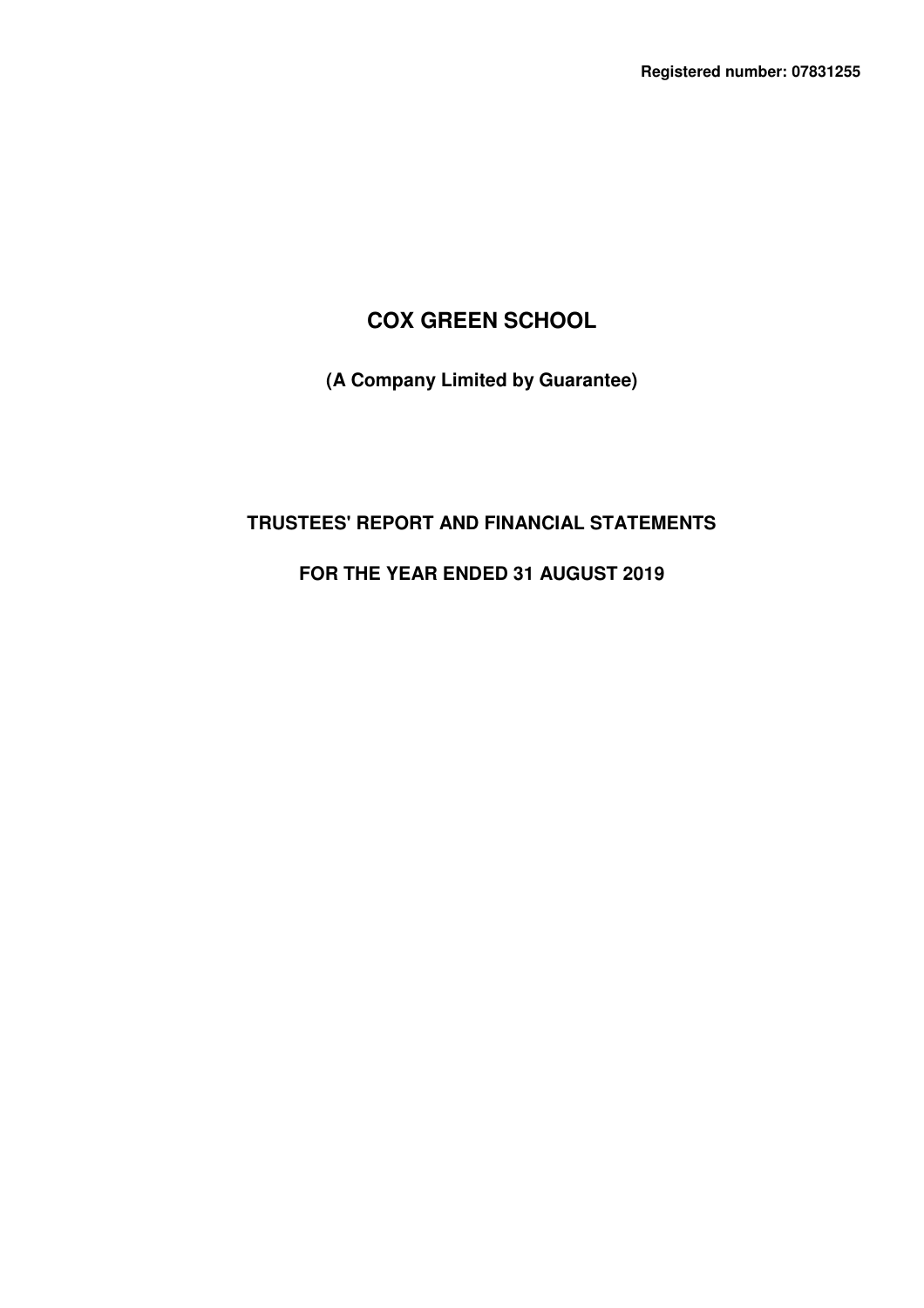# **COX GREEN SCHOOL**

# **(A Company Limited by Guarantee)**

## **CONTENTS**

|                                                                                | Page      |
|--------------------------------------------------------------------------------|-----------|
| Reference and administrative details                                           | $1 - 2$   |
| <b>Trustees' report</b>                                                        | $3 - 13$  |
| <b>Governance statement</b>                                                    | $14 - 20$ |
| Statement on regularity, propriety and compliance                              | 21        |
| <b>Statement of trustees' responsibilities</b>                                 | 22        |
| Independent auditor's report on the financial statements                       | $23 - 25$ |
| Independent reporting accountant's report on regularity                        | $26 - 27$ |
| Statement of financial activities incorporating income and expenditure account | 28        |
| <b>Balance sheet</b>                                                           | 29        |
| <b>Statement of cash flows</b>                                                 | 30        |
| Notes to the financial statements                                              | $31 - 56$ |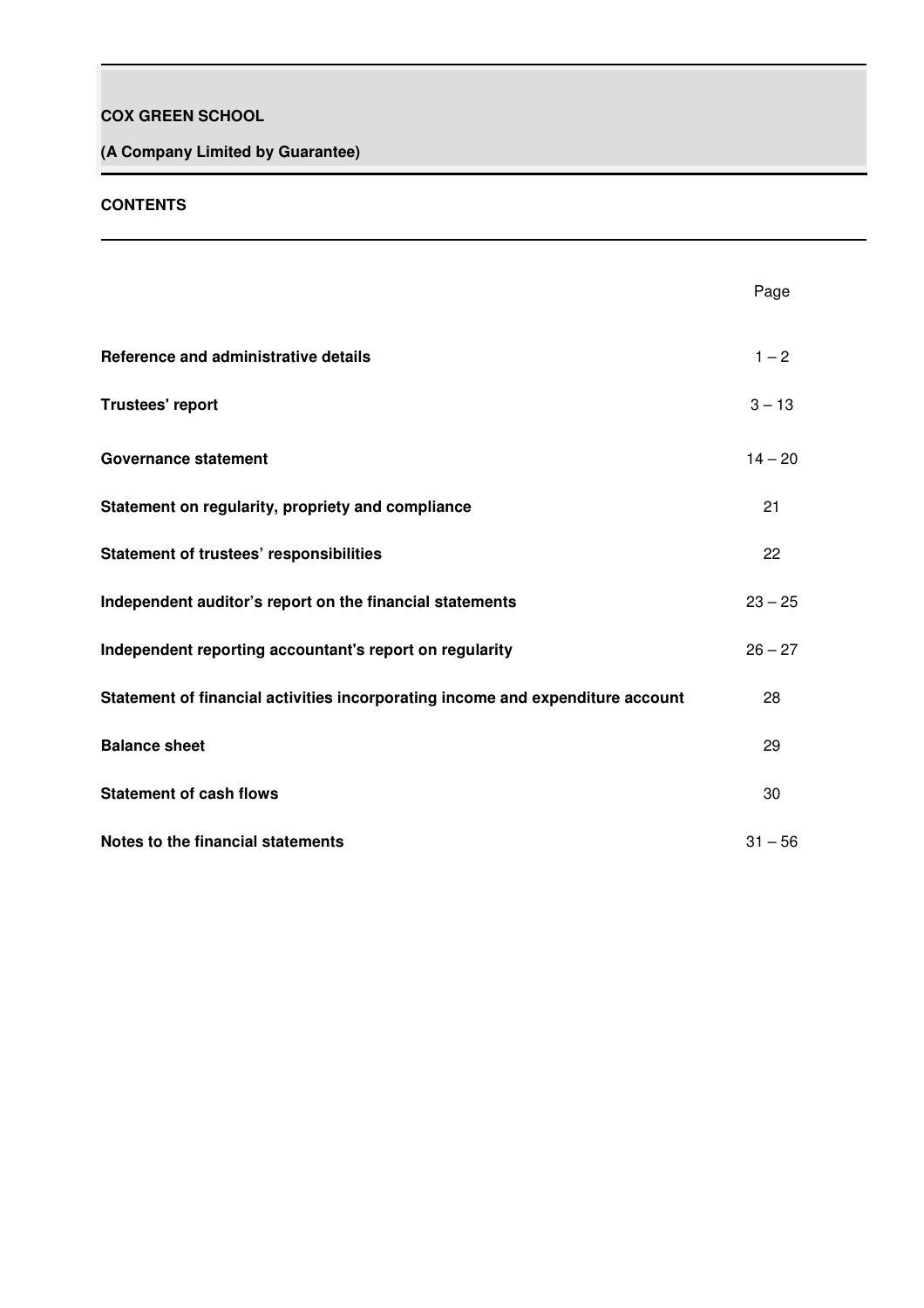### **REFERENCE AND ADMINISTRATIVE DETAILS FOR THE YEAR ENDED 31 AUGUST 2019**

## **Members**

| P Louden     |                        |
|--------------|------------------------|
| P Thorn      |                        |
| W Richard    |                        |
| L Lester     |                        |
| T Al-Jibouri | Appointed 3 June 2019  |
| L Simmonds   | Resigned 14 March 2019 |
|              |                        |

## **Trustees**

| P Louden *#<br>P Thorn *#<br>W Richard<br>H Hannam<br>L Lester<br>T Al-Jibouri | Chairman<br>Chair of Finance & Resources and Audit |
|--------------------------------------------------------------------------------|----------------------------------------------------|
| J Haywood                                                                      | Appointed 3 October 2018                           |
| S Franks                                                                       | Appointed 29 October 2018                          |
| S Ward Armstrong                                                               | Appointed 12 November 2018                         |
| K Martinez-Joyce                                                               | Appointed 9 April 2019                             |
| C Moore                                                                        | Appointed 9 April 2019                             |
| L Pitt                                                                         | Resigned 3 September 2018                          |
| L Simmonds *#                                                                  | Resigned 14 March 2019                             |
| G Jons*                                                                        | Resigned 5 May 2019                                |
| F Walsh *#                                                                     | Headteacher and Accounting Officer                 |
| M Foster                                                                       | Staff governor                                     |

\* member of the finance and resources committee # members of the audit committee

## **Company Secretary**

G Newman

## **Senior Management Team**

| F Walsh   | Headteacher             |
|-----------|-------------------------|
| A Shields | <b>Assistant Head</b>   |
| D Edwards | Deputy Head             |
| C Thomas  | Associate Head          |
| G Newman  | <b>Business Manager</b> |
|           |                         |

Appointed 1 September 2018<br>ad

## **Company Name**

Cox Green School

## **Principal and Registered Office**

Cox Green School, Highfield Lane, Maidenhead, Berkshire, SL6 3AX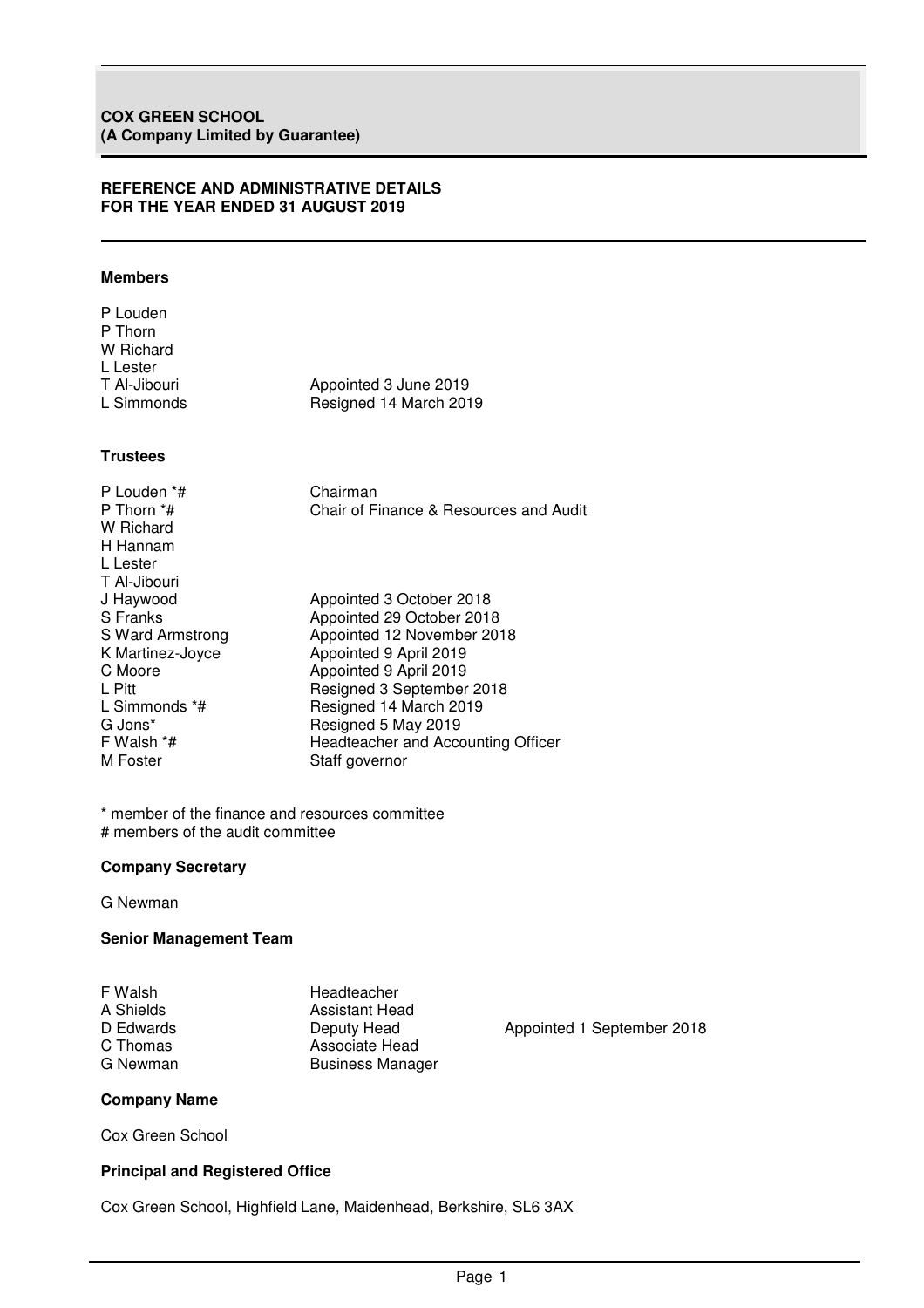## **REFERENCE AND ADMINISTRATIVE DETAILS (continued) FOR THE YEAR ENDED 31 AUGUST 2019**

## **Company Registered Number**

07831255 (England & Wales)

## **Independent Auditor**

MHA MacIntyre Hudson, Abbey Place, 24 - 28 Easton Street, High Wycombe, Buckinghamshire, HP11 1NT

## **Bankers**

Lloyds TSB, 45 High Street, Maidenhead, Berkshire, SL6 1JS

## **Solicitors**

Veale Wazborough Vizards, Orchard Court, Orchard Lane, Bristol, BS1 5WS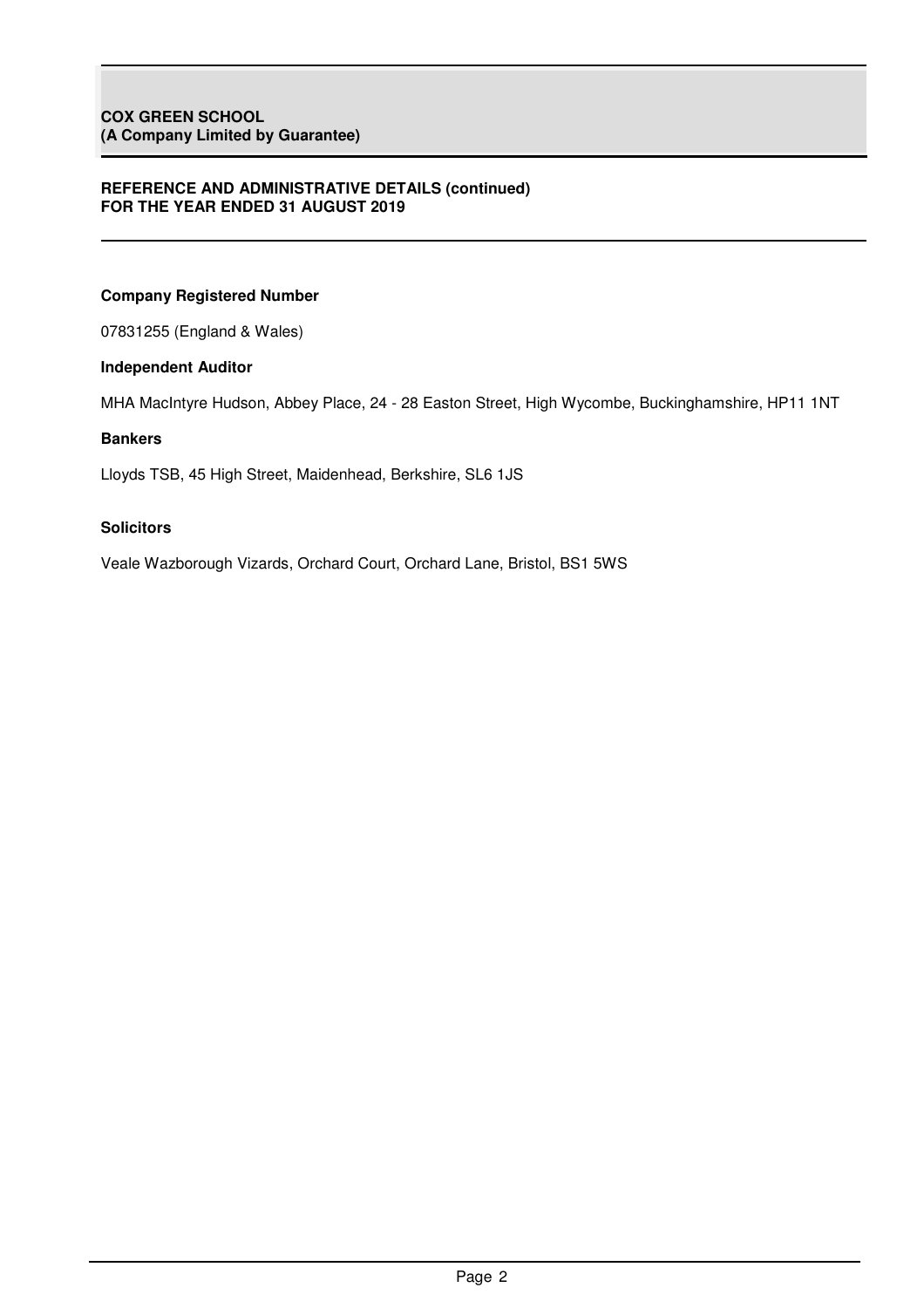## **TRUSTEES' REPORT FOR THE YEAR ENDED 31 AUGUST 2019**

The trustees present their annual report together with the financial statements and auditors' reports of the charitable company for the year ended 31 August 2019. The annual report serves the purposes of both a trustees' report, and a directors' report under company law.

The trust operates an academy for pupils aged 11 to 18 serving a catchment area covering Maidenhead. It has a pupil capacity of 1270 and had a roll of 1057 in the school census of May 2019.

## **STRUCTURE, GOVERNANCE AND MANAGEMENT**

#### **Constitution**

Cox Green School is an exempt charity and a company limited by guarantee, not having share capital. Every member undertakes to contribute an amount not exceeding £10 to the assets of the company in the event of the company being wound up during the period of membership, or within one year thereafter.

The current members of the charitable company are included in the Reference and Administrative Details on page 1.

The principle activity of the Trust is to run a senior school for boys and girls located in Maidenhead, Berkshire.

Cox Green School is a school that was originally local authority operated in Maidenhead, Berkshire that was founded in 1967 and converted to academy status on 1 December 2011. The charitable company was incorporated on 1 November 2011.

Cox Green School is governed by the rules and regulations set down in its company Memorandum and Articles of Association dated 20 October 2011.

The Academy Trust is a company limited by guarantee and an exempt charity. The charitable company's memorandum and articles of association are the primary governing documents of the Academy Trust.

The trustees of Cox Green School are also the directors and trustees of the charitable company for the purposes of company law. The Charitable Company is known as Cox Green School.

Details of the trustees who served throughout the year except as noted are included in the reference and Administrative Details on page 1.

## **Members' Liability**

Each member of the charitable company undertakes to contribute to the assets of the charitable company in the event of it being wound up while they are a member, or within one year after they cease to be a member, such amount as may be required, not exceeding £10, for the debts and liabilities contracted before they ceased to be a member.

#### **Trustees' Indemnities**

The Academy has entered into the ESFA's Risk Protection Arrangement which reimburses the Academy in the event of a loss under the RPA membership rules including employer's liability, public liability and professional indemnity risks.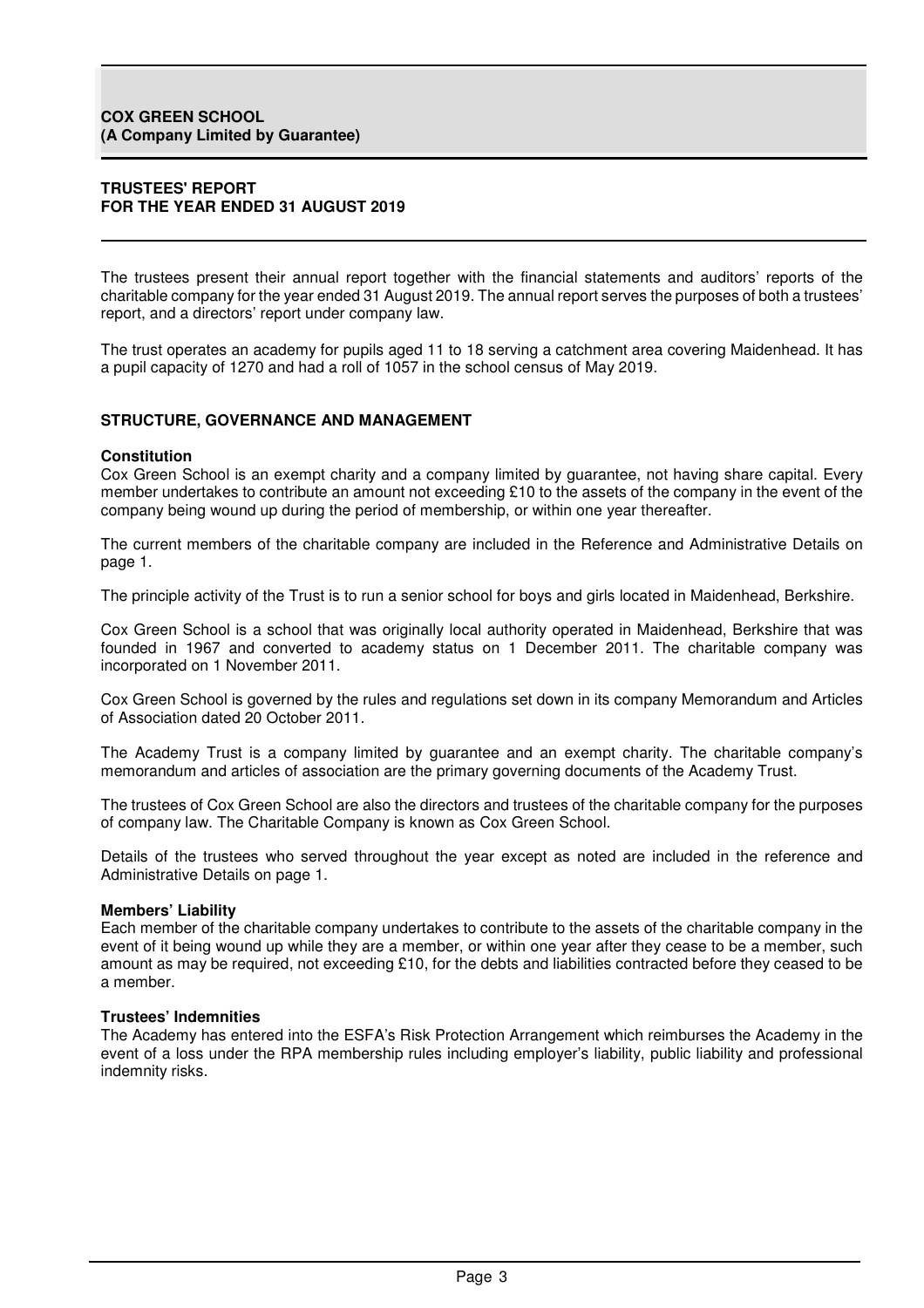#### **Method of Recruitment and Appointment or Election of Trustees**

The trustees have set up procedures that will enable regular reviews of the mix of skills that should be available to the board. New trustees will then be sought with these skills, either as additional trustees or replacements when existing trustees stand down. It is anticipated that the great majority of new trustees will be drawn from the local community being either parents or guardians of pupils at the school or others that have shown an interest in the future well-being of the school and its pupils. Recruitment is therefore likely to be through a combination of approaches to individuals with known skills and by wider communications to those within Maidenhead in Berkshire.

To ensure a proper representation of parents, elections are held for parent trustees and these positions are limited to those having children who currently attend the school.

New trustees will be appointed to the board by the existing trustees until the date of the next Annual General Meeting, at which time they are eligible for re-election for a period of 4 years. At the end of a 4 year term, retiring trustees are eligible for re-election for a further term.

#### **Policies and Procedures Adopted for the Induction and Training of Trustees**

New trustees receive information packs and meet with the Chair of Trustees to discuss the role of trustees and the requirements of Cox Green School. Individual trustees attend training courses, conferences and undertake on-line training organised by appropriate bodies in order to ensure their knowledge and understanding is fully up to date.

#### **Organisational Structure**

The trustees have responsibility for setting and monitoring the overall strategic direction of the charitable company, approving decisions reserved to trustees and appointing the Headteacher and approving the structure of staff and by definition key members.

The trustees meet as a board five or six times each year. All decisions reserved to the trustees are taken by the board as a whole. Board committees meet normally four or five times each year to consider detailed matters and recommend decisions to the full board.

There are 5 such committees:

Leadership and Management Finance and Resources Audit Committee Teaching and Learning People and External Relations

Additionally, ad hoc groups of trustees are established to consider specific issues and make recommendations to the board.

The Headteacher is the Accounting Officer and works closely with both the other trustees and the senior staff of the Academy School.

The day-to-day management of the Academy rests with the Headteacher who has overall responsibility for the school. The Headteacher is responsible for establishing a Senior Leadership Team, including the Associate Headteacher, Business Manager and the Deputy Heads.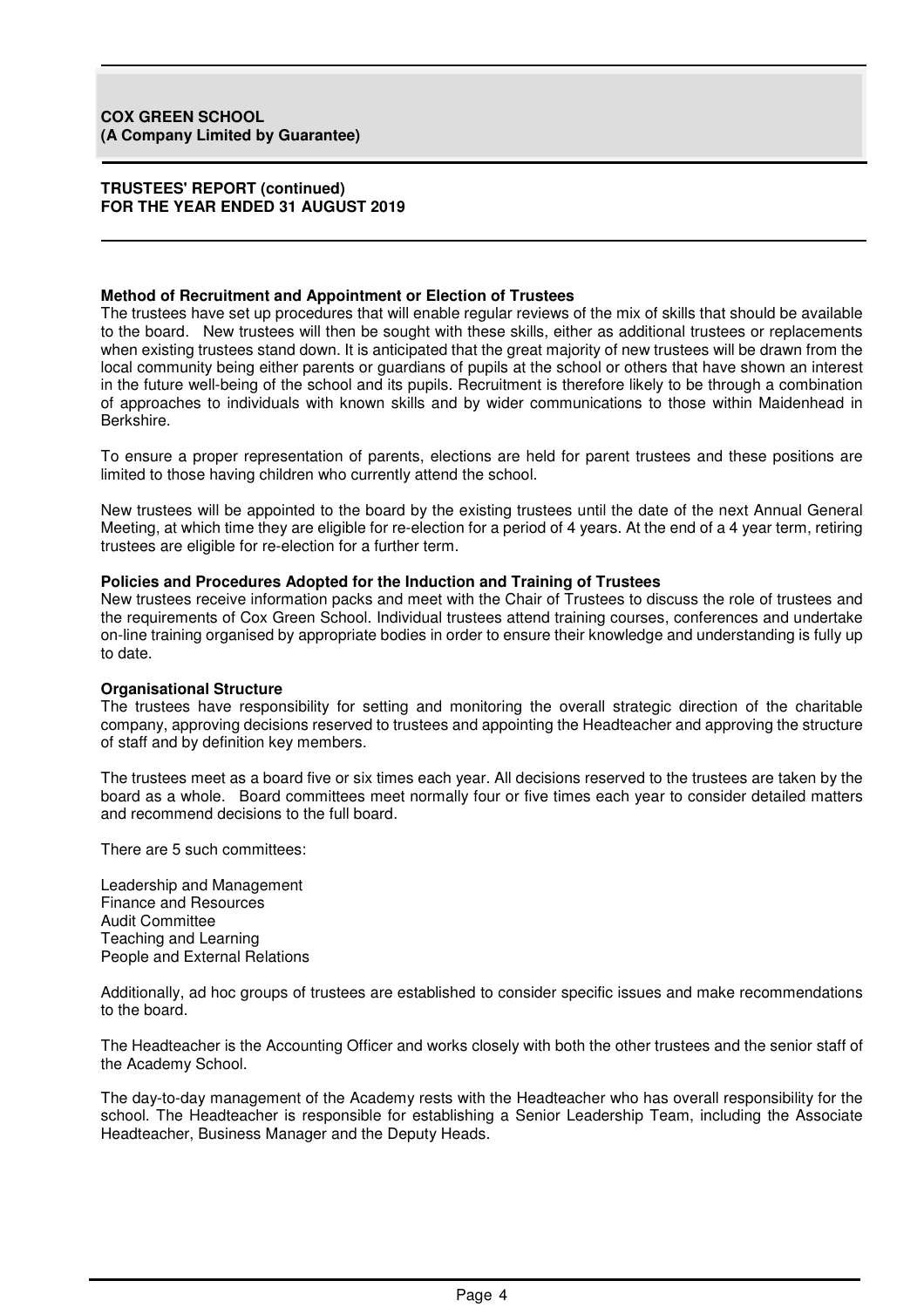## **Organisational Structure (continued)**

Decisions are taken at meetings of the full board in consideration of reports and recommendations from Trustees committees, the Headteacher and the School Business Manager. Members of staff, in addition to the Headteacher and Deputy Headteachers, attend committee meetings to present reports in their areas of responsibility, for example curriculum progress and development, Pupil Premium and special educational needs

A committee of trustees undertakes the annual performance review of the Headteacher and Associate Headteacher and monitors performance and achievements against targets. Individual and groups of trustees sit in on classes & meet with students and staff in focus groups and report thereon. Individual trustees assume responsibility for particular areas of school life, for example health and safety, safeguarding, special educational needs, careers advice and report thereon. Trustees also maintain a particular interest in the personal development & wellbeing of students to ensure that the school experience enhances the opportunity to achieve, supports progression & enables individuals to be aware of their responsibilities toward themselves & others.

Throughout in the management of the school and in the conduct of the Governing Body, the emphasis is on openness, accessibility and accountability. Trustees are encouraged to, and do, participate fully in the work of the committees and the Governing Body and are encouraged to bring matters of concern before trustees. Annually, after publication of examination results, trustees undertake a thorough review of the results and consider implications for the curriculum and pastoral activities within the school.

Each year the Senior Leadership Team meets to prepare the School Development Plan (RAP) and this is subsequently presented to trustees for consideration, challenge and approval. The plan details academic targets and includes strategic aims, as well as initiatives to further develop the school community. Objectives of the SLT are to ensure all round excellence within the school leading to the best possible education for students, their safeguarding and welfare and the provision of good and fair working conditions for staff. Once agreed, management has the responsibility of delivering the plan and reporting progress on a regular basis to the various committees and ultimately the full Governing Body.

Coordinated with the objectives of the RAP is the annual financial plan and budget, which is the responsibility of the Headteacher and School Business Manager who present it to the Finance & Resources Committee for consideration and challenge prior to making a recommendation to the Trustees. Once approved, the School Business Manager monitors income and expenditure and will regularly report the financial status of the school to the Headteacher, Finance & Resources Committee, and the Full Governing Body.

## **Arrangements for setting pay and remuneration of key management personnel**

The trustees of the academy do not receive any remuneration.

The pay and remuneration of the senior management team employed by the school is defined by the School Teachers Pay and Conditions Document and the National Local Government Association pay directives. These regulations are then subject to the school appraisal system and verification by the governors' salary committee held once a year. The Headteacher is subject to a separate Appraisal Review Committee consisting of 3 governors. The delegated governors may be supported by an external advisor if it is deemed necessary.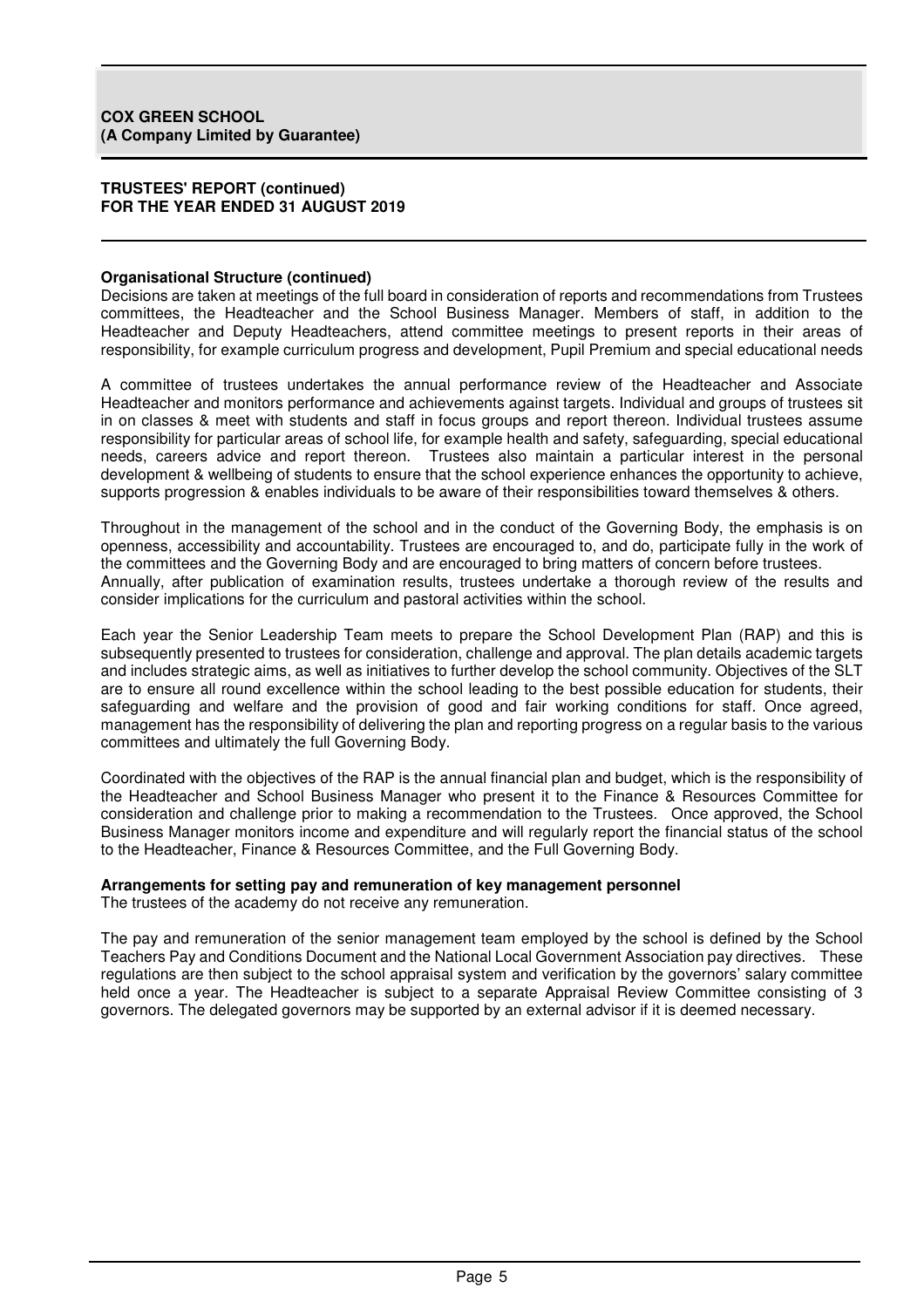### **Trade union facility time**

The School currently has no Trade Union Officials.

#### **Relevant union Officials**

| Number of employees who were relevant union<br>officials during the period | Full-time equivalent employee number |
|----------------------------------------------------------------------------|--------------------------------------|
|                                                                            |                                      |

#### **Percentage of time spent on facility time**

| time<br><b>Percentage</b><br>ΟŤ | Number of employees |  |
|---------------------------------|---------------------|--|
| 0%                              |                     |  |

#### **Percentage of pay bill spent on facility time**

| Total cost of facility time                                                                                             |    |
|-------------------------------------------------------------------------------------------------------------------------|----|
| Percentage of total pay bill spent on facility time<br>(total cost of facility time divided by total pay bill x)<br>100 | 0% |

#### **Paid trade union activities**

| Time spent on paid trade union activities as a<br>percentage of total paid facility time hours | 0% |
|------------------------------------------------------------------------------------------------|----|
|                                                                                                |    |

#### **Related Parties and other Connected Charities and Organisations**

Cox Green School exists as a single entity and is not part of a wider federation of academies and has no other relationships with related parties or connected charities and organisations, other than the Cox Green School Parent Teacher Association. This is a charity registered with the Charity Commission (1042583) which organises events to raise money for the academy (note 26).

#### **OBJECTIVES AND ACTIVITIES**

#### **Objects and Aims**

The charitable objectives for which the charitable company was established are set down in the governing document as follows:

To provide exceptional learning opportunities for our students by

- Outstanding teaching and learning. The school aims to provide outstanding teaching to promote intellectual challenge and the highest possible achievement for all students
- Care for the individual. The structures and ethos of the school ensure care for the individual and support for the learning of each student
- A fit place to learn. The school aims to provide an inspirational and well run environment in which students can learn and grow
- Aspirational leadership. Every leader in the school keeps their area of responsibility under review and strives to be the best.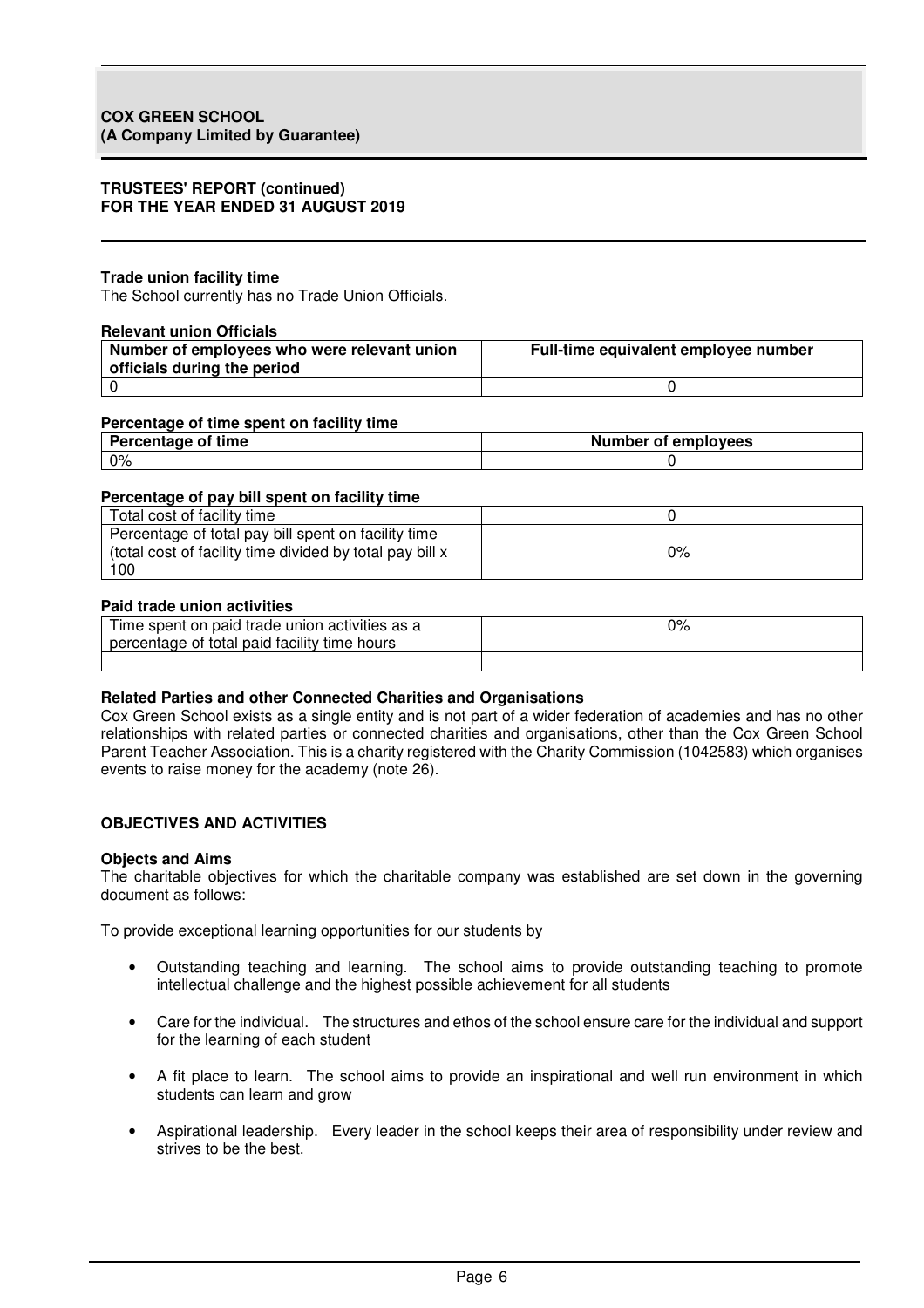## **Objectives, Strategies and Activities**

To ensure these aims are met, the trustees use the following key measures to assess the success of the activities of the charitable company:

- Examination results and individual progress are measured termly and at year end against targets set at the beginning of each academic year and national benchmarks
- Achievement made against the School Development plan
- Budgets agreed and measured against actual performance and associated financial criteria that inform sound financial management
- Internal departmental inspections by SLT and Trustee visits to assess specific aspects of the school
- Headteacher reports to trustees covering all aspects of school operations, performance and staff and pupil welfare

All the objectives are owned by members of the Leadership Team and monitored through Trustee Committee meetings and the Full Governing Body.

## **Public Benefit**

The Trustees of the Academy Trust have complied with their duty to have due regard to the guidance on Public Benefit published by the Charity Commission in exercising their powers and duties.

## **STRATEGIC REPORT**

## **Achievements and Performance**

Cox Green School has experienced yet another excellent year with regards to examination results. We are proud of the exam performance which shows:

- This year 74% of A level students attained A\*-C grades;
- There was an increase in the overall pass rate with 99.5% achieving  $A^*$ -E grades;
- 100% of students taking vocational courses achieved pass with over 87% achieving D\*/D grades;
- All students attained a place at an university of choice, institute for further learning,apprenticeship or employment;
- Over 80% of students achieved grade 4 or above in English; with 74% of students achieveing grade 4 or above in Maths.
- 60% of students,on roll, attained 5 4-9 grades including English and Maths.
- Art & Design,Biology, Chemistry, Physics, History, Geography and Maths all exceeded national average at grades 7-9.

Other achievements include:

- The number of hours students are taught core subjects has increased;
- The implementation of a reviewed curriculum offer has enhanced choice and opportunity;
- The new build has proved to have multi-purpose use teaching, dining, parents meetings, training facility etc; catering for the increased number of students, staff and parents; the investment reflecting the success in school outcomes resulting in increase in demand as school of first choice;
- The school continues to provide opportunities for students to extend and widen their learning experience by taking part in numerous trips, residential and extra-curricular activities including the first year of DofE Gold;
- Further development of the role of the Governing Body to provide both support and challenge and to ensure that members are aware and informed of their responsibilities and accountabilities.
- The outstanding success of students attending the Cox Green Sports Academy provides an extra resource to meet the needs of the local community and widen the curriculum offer.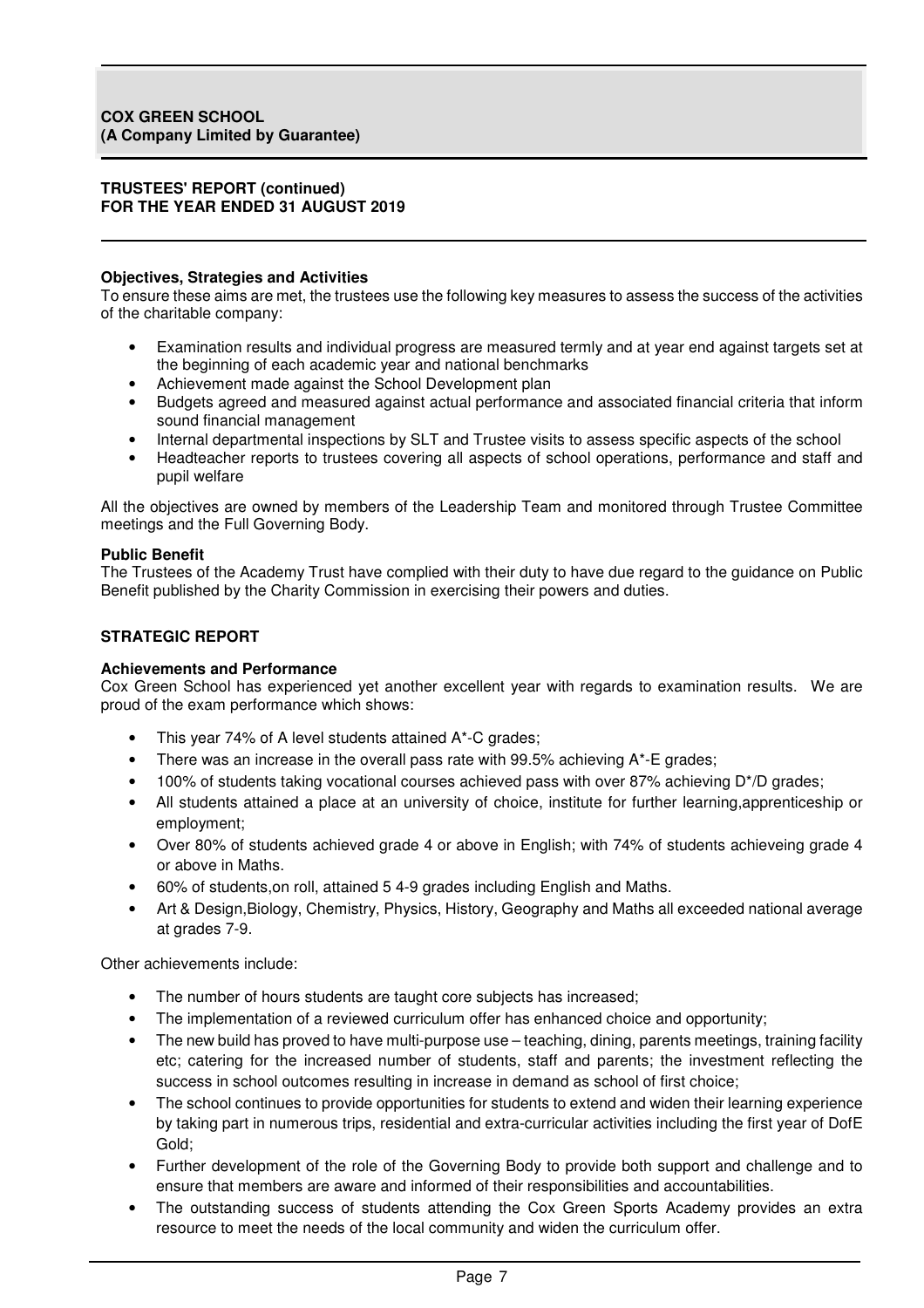## **Key Performance Indicators**

Financial performance is tracked throughout the year against an approved budget by way of monthly management accounts and more detailed review at each Finance and Resources Committee meeting.

| <b>KPI</b>                                          | <b>Actual 2019</b> | <b>Budget</b><br>2019    | Actual 2018 |
|-----------------------------------------------------|--------------------|--------------------------|-------------|
| Staff costs as % of GAG                             | 88%                | 84%                      | 91%         |
| Staff costs as % of Total Income (excluding capital | 78%                | 79%                      | 80%         |
| grants)                                             |                    |                          |             |
| Staff costs split:                                  |                    |                          |             |
| - Teaching staff                                    | 82%                | 85%                      | 83%         |
| - Support staff                                     | 18%                | 15%                      | 17%         |
|                                                     |                    |                          |             |
| Pupil Numbers 11-16                                 | 914                | 884                      | 870         |
| Pupil Numbers Post 16                               | 136                | 150                      | 148         |
|                                                     |                    |                          |             |
| GAG Income per Pupil                                | £4,766             | £4,840                   | £4,425      |
|                                                     |                    |                          |             |
| 54-9 grades including English & Maths (A* - C 2018) | 60%                | $\overline{\phantom{0}}$ | 60%         |
| A Level Pass Rate                                   | 99.5%              |                          | 99%         |

#### **Going Concern**

After making appropriate enquiries, the Governing Body has a reasonable expectation that the Academy Trust has adequate resources to continue in operational existence for the foreseeable future. For this reason it continues to adopt the going concern basis in preparing the financial statements. Further details regarding the adoption of the going concern basis can be found in the Statement of Accounting Policies.

## **FINANCIAL REVIEW**

Most of the Academy's income is obtained from the ESFA/DfE in the form of recurrent grants, the use of which is restricted to specified purposes. The grants received during the year ended 31 August 2019 and the associated expenditure are shown as restricted funds in the Statement of Financial Activities.

The academy also receives other grants for capital expenditure and in accordance with the Charities Statement of Recommended Practice (SORP) these grants are shown in the Statement of Financial Activities as restricted income.

The restricted fixed asset fund balance is reduced by annual depreciation charges over the expected useful life of the assets concerned.

The Statement of Financial Activities shows we achieved net income of £83,677 before depreciation and pension adjustments (2018: loss of £315,891).

The balance sheet shows Cash and Net Current Asset positions of £537,123 and £422,557 respectively, compared to £471,932 and £435,470 at 31 August 2018.

At 31 August 2019 the net book value of fixed assets was £23,351,656 and movements in tangible fixed assets are shown in Note 14 to the financial statements. The assets were used exclusively for providing education and the associated support services to the pupils of the school.

Trustees continue to monitor Government policy initiative and proposals closely & those within the local education environment to assess at an early stage their implied implications for the curriculum offered at the school and the potential medium and longer term financial impact.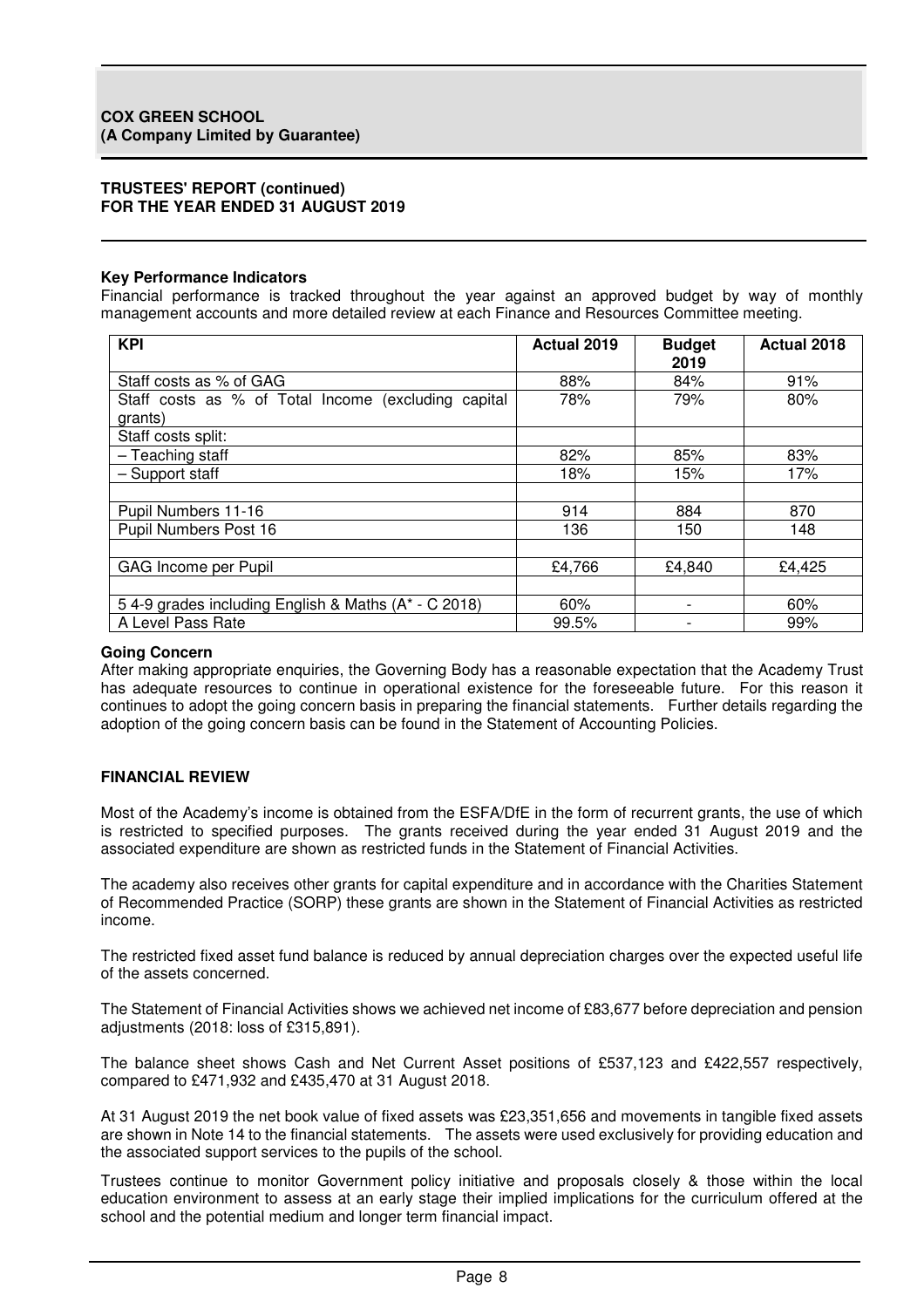#### **Reserves Policy**

The Trustees review the level of reserves of the Academy annually. This review encompasses the nature of income and expenditure streams, the need to match income with commitments and the nature of reserves. The reviewers will have particular regard to the likely levels of future income to be received from the ESFA/DfE, particularly that relating to 16-19 funding.

The trustees have determined that the appropriate level of free reserves should be equivalent to 4 weeks of expenditure, approximately £450k. The reason for this is to provide sufficient working capital to enable the Academy to manage its cash flow efficiently thus to cover delays between spending and receipt of grants, to manage annual variations in students numbers and to provide a cushion to deal with unexpected emergencies. In addition the Academy will seek to build up reserves in order to contribute towards future capital projects or to provide sufficient working capital in times of funding turbulence and to fulfil the objectives detailed in the School Development Plan.

 $\mathbf{C}$ 

At 31 August 2019 the total funds comprised:

| Restricted: | Fixed asset funds<br>Pension reserve<br>Other<br>CIF Loan fund | 23,351,656<br>(3, 172, 000)<br>19,200<br>(26, 667) |
|-------------|----------------------------------------------------------------|----------------------------------------------------|
|             |                                                                | 20,172,189                                         |
|             | <b>Unrestricted Other</b>                                      | 421,690                                            |
|             | <b>Total Reserves</b>                                          | 20,593,879                                         |
|             | <b>Unrestricted Other</b><br>CIF Loan Fund                     | 421,690<br>(26, 667)                               |
|             | <b>Free Reserves</b>                                           | 395,023                                            |

The deficit on the pension reserve relates to the non- teaching staff pension scheme where, unlike the teachers' scheme, separate assets are held to fund future liabilities as discussed in note 24. The deficit can be met in the longer term from any combination of increased employer or employee contributions, increased government funding or changes to scheme benefits. Parliament has agreed, at the request of the Secretary of State for Education, to a guarantee that, in the event of academy closure, outstanding Local Government Pension Scheme Liabilities would be met by the Department for Education. The guarantee came into force on 18 July 2013.

The restricted funds will be spent in accordance with the terms of the particular funds.

Free reserves at the end of August 2019 are lower than the Trustees determined level of 4 weeks of expenditure (approx. £450k) by £55k and the school will be working towards increasing this to the desired level.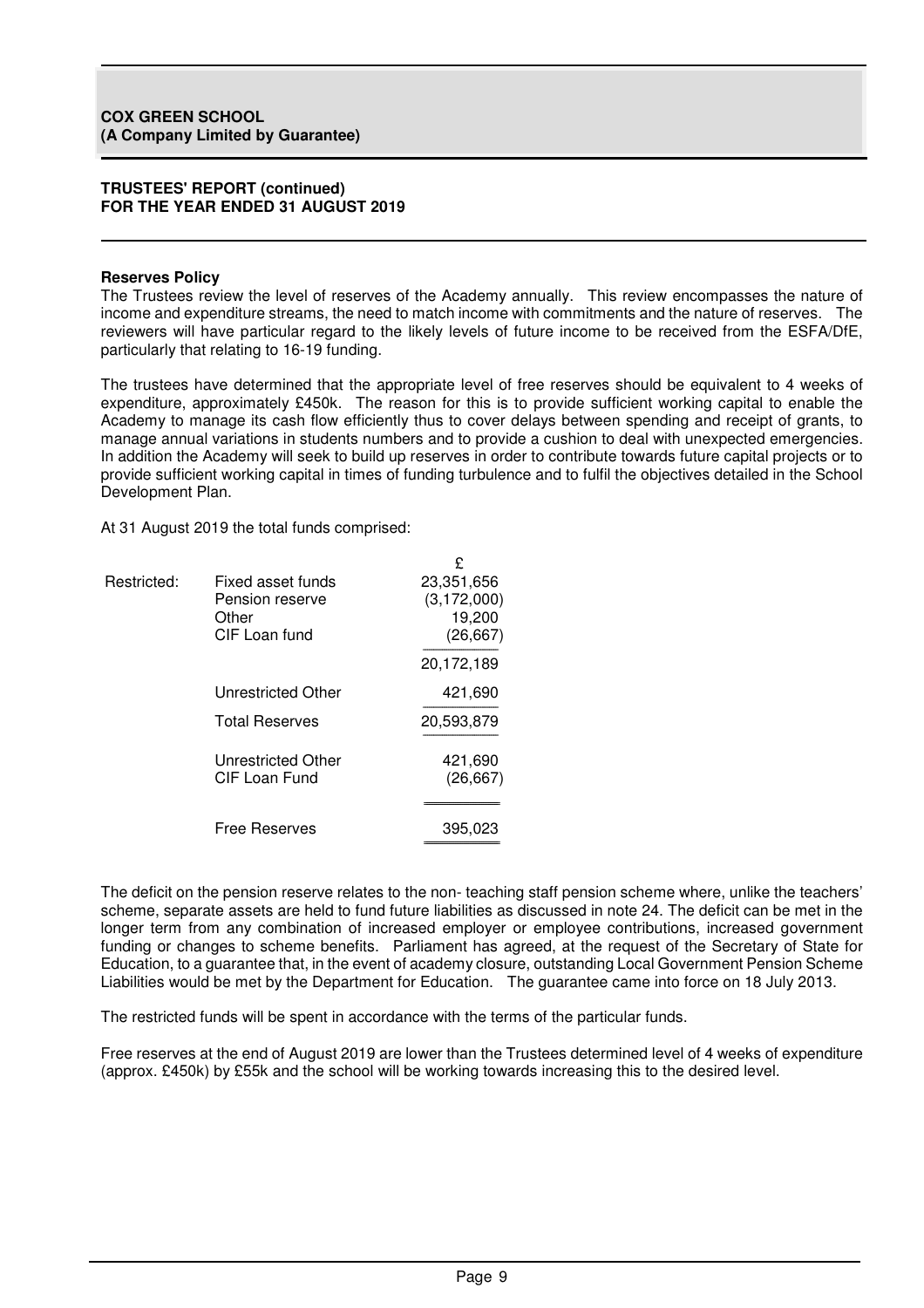## **Investment Policy**

The Trustees investment powers are set down in the Memorandum and Articles of Association which permit the investment of monies of the Academy that are not immediately required for its purposes in such investments as may be thought fit subject to any restrictions which may from time to time be imposed or required by law. The Academy's current policy is to invest surplus funds in short-term cash deposits for fixed periods of no longer than six weeks. Periodically, the management will review interest rates and compare with other investment opportunities. Any change in policy requires the approval of Trustees.

#### **Principal Risks and Uncertainties**

The trustees have identified the following key risks to the Academy:

- A reduction or static state in core pupil numbers through falling roles or poor performance.
- Planned and actual increases in available school places within Maidenhead or creation of additional selective education places in adjacent areas
- A risk to sixth form funding from any reduction in pupil numbers or promotion of selective education as above
- Core funding rates not meeting statutory increases in staffing & other core costs
- Given the above a reduction in the curriculum offer to save on costs & consequent impact upon future recruitment & performance.
- Natural disaster and unprecedented maintenance.

## **FUNDRAISING**

Trustees support the school in bids to secure additional funds/grants from external sources & charity foundations. These may be applied to specific activity or resources dependent upon the nature of the trust, but all are to the benefit educationally or welfare of those attending the school.

Applications to charities or funds raised on behalf of the school are open to scrutiny.

Trustees receive report of funds raised through financial record on the management accounts.

The school has policies, approved by Trustees that cover protocols in relation to fundraising from parents.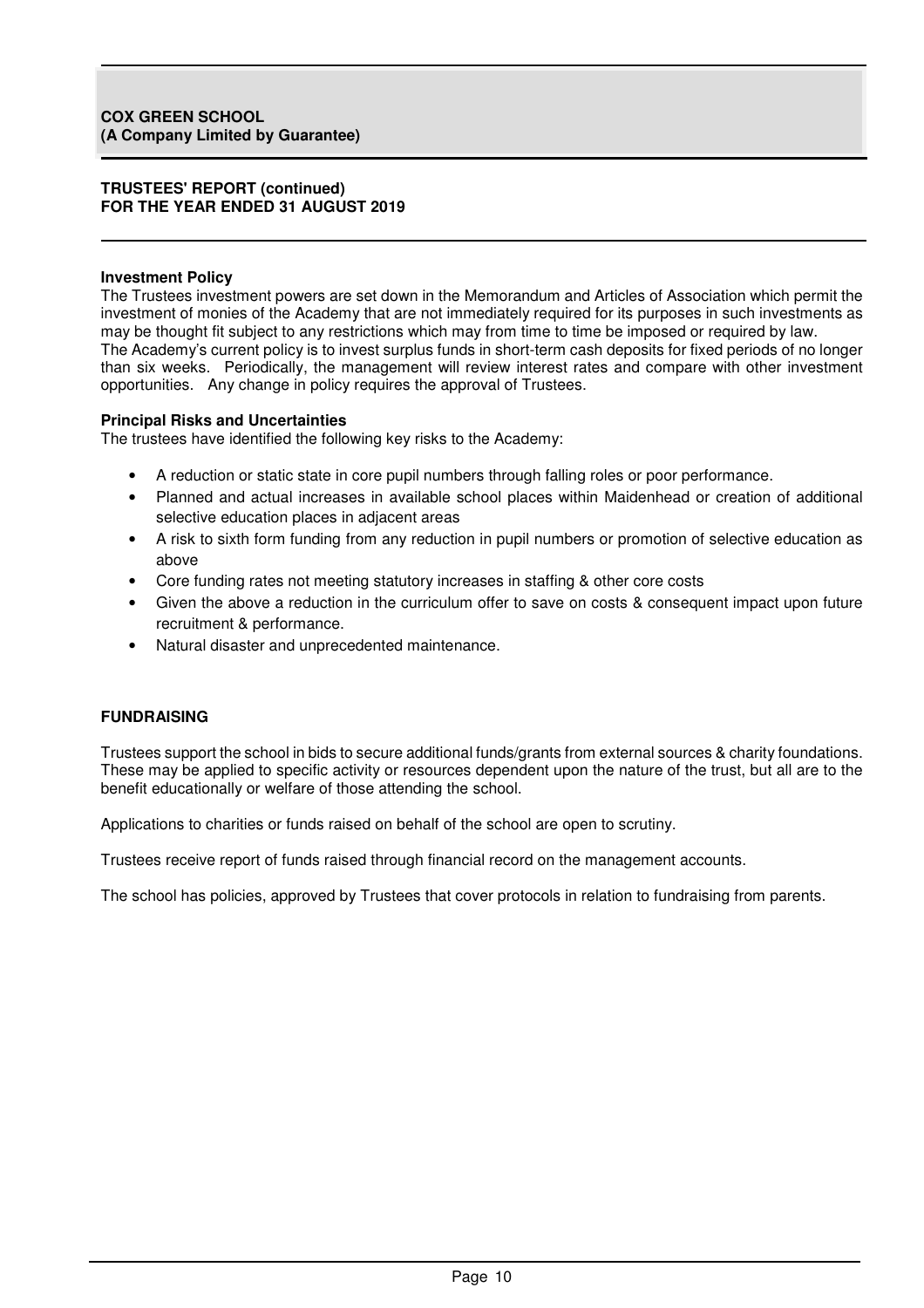## **PLANS FOR FUTURE PERIODS**

The future development of Cox Green School is detailed in the School Development Plan, approved by the Governing Body. In the plan there are clear objectives with specific and measurable success criteria laid out. These are evaluated by Trustees regularly through the committees and the Full Governing Body.

## **Our Values**

Our school motto 'Committed to Achievement' underpins all of our work and we have three main core values which support this:

- Commitment to our students and our work;
- Aspiration for our students, our school and our community;
- Collaboration with our students, their parents, ourselves as professionals and the wider community.

We aim for the highest standards of educational achievement and value every student. We expect our students to fulfil their potential academically, personally and socially. To achieve this aim, we want each of our students to develop a sense of PRIDE

Passion for learning and a desire to achieve to potential and beyond; to leave Cox Green as confident, well qualified, inspired young people and prepared for any future challenge.

Respect as a core principle of every interaction.

Insight into the needs of others – at a local, national and global level so that each child develops the skills to make a positive contribution to society.

Diligence – the ability to be resilient and persevere; a commitment to make mistakes and to learn from them.

Enjoyment of the opportunities available and to develop a passion for lifelong learning.

#### **The School's Priorities for 2019 - 2022**

- To ensure that teaching and learning provides stretch and challenge for all students and enables all students to develop mastery across the curriculum;
- To embed curriculum, change so that the curriculum offer is rich and diverse and meets pupils needs;
- To develop the culture and ethos of the school so that all students, staff are positively engaged in learning
- To promote outstanding behaviour which leads to a reduction in the number of behaviour incidents and exclusions;
- To promote literacy as a tool for learning and as a life skill so that students are articulate and able to respond to the requirements of a more challenging curriculum;
- To promote numeracy as a tool for learning and as a life skill so that students are numerate, recognise how numeracy is used in real life situations and able to respond to the requirements of a more challenging curriculum
- To develop Leadership at all levels by embedding training and assessing impact;
- To improve Sixth form recruitment & retention.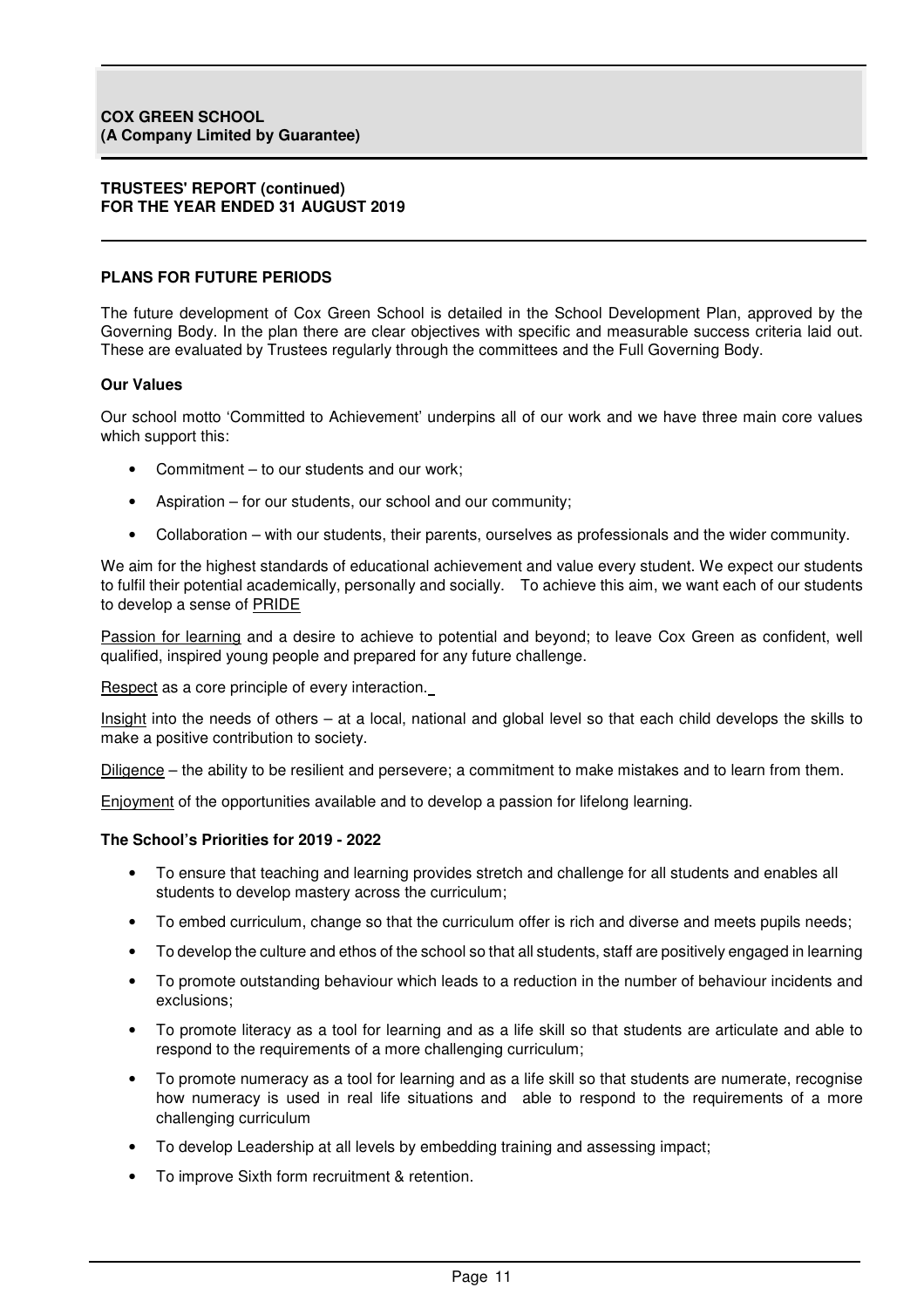## **PLANS FOR FUTURE PERIODS (continued)**

A recent visit from OFSTED commented on a school where "aspirations for pupils are high" and "from the lessons inspectors visited, your teachers support your vision because they hold high expectations for their pupils ensuring that they are usually challenged in their work. As a result, pupils make good progress overall." The focus on teaching and learning has also had a positive impact with "teaching now making an increasingly positive impact on pupils' and students' learning".

## **Our School's OFSTED Priorities**

Embed the good teaching that exists in many areas across the whole school so that pupils make sustained and substantial progress, particularly in English

Further robust action to be taken to reduce the level of persistent absence among disadvantaged pupils.

#### **So what does this mean for 2019-2020?**

- To secure an ALPs score of 4 at A2 in all subject areas.
- To ensure all students secure positive progress 8 scores
- To close the gap for our Pupil Premium students.
- To excite and inspire our students and to support them to take risks in their learning.
- To ensure the curriculum is challenging and develops mastery
- To ensure consistency of high expectation and consistent use of key behaviour management strategies to reduce low level disruption and negative behaviour.
- To raise the profile of Cox Green School within the local community.

## **FUNDS HELD AS CUSTODIAN TRUSTEE ON BEHALF OF OTHERS**

The academy does not hold cash or assets as a custodian for any third party.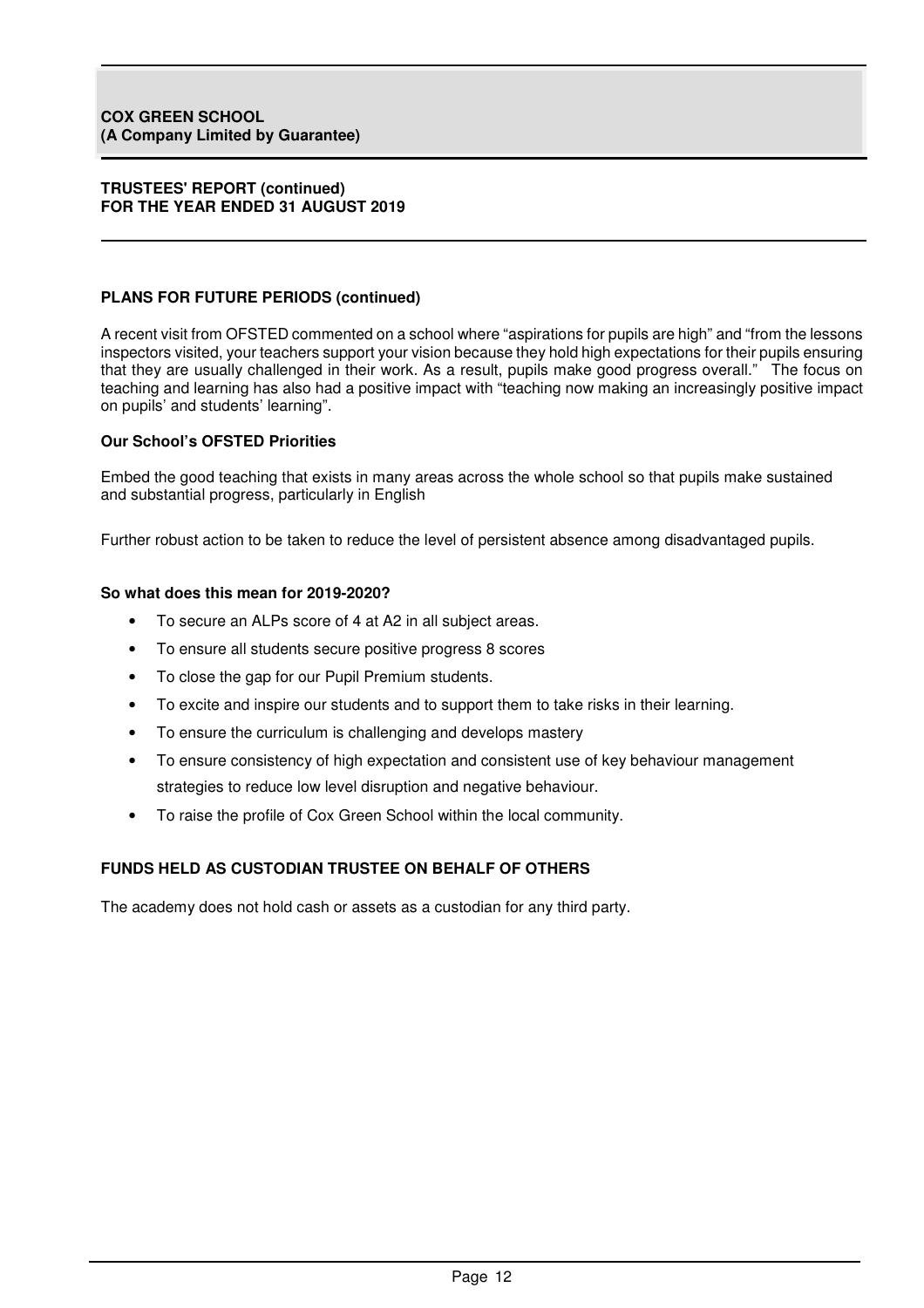## **AUDITOR**

In so far as the trustees are aware:

- there is no relevant audit information of which the charitable company's auditor is unaware; and
- the trustees have taken all steps that they ought to have taken to make themselves aware of any relevant audit information and to establish that the auditor is aware of that information.

MHA MacIntyre Hudson are deemed to be re-appointed under section 487(2) of the Companies Act 2006.

Trustees' report incorporating a strategic report was approved by order of the Governing Body, as company directors, on 10 December 2019 and signed on its behalf by:

**P Louden**  Chair of Trustees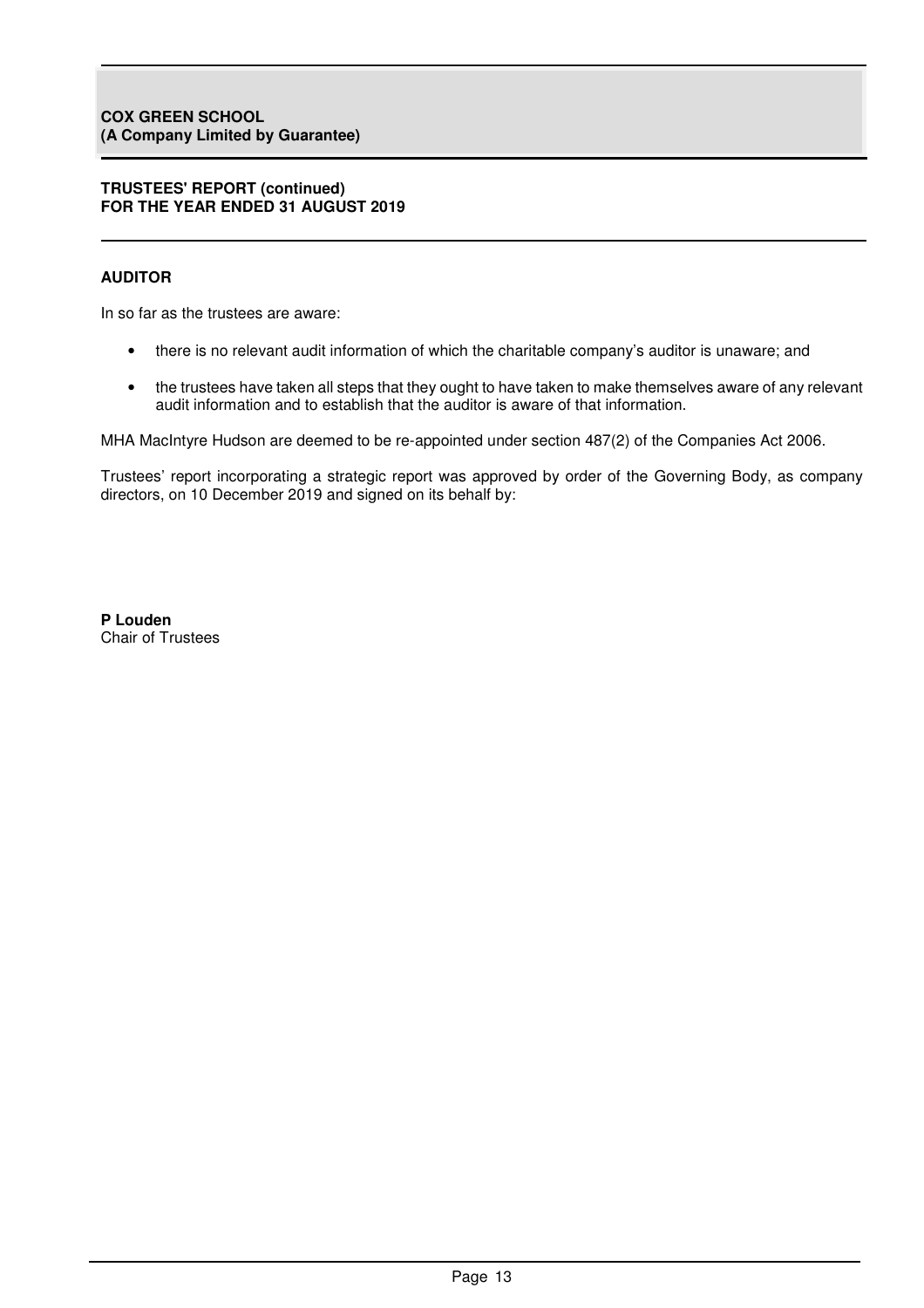#### **GOVERNANCE STATEMENT FOR THE YEAR ENDED 31 AUGUST 2019**

## **SCOPE OF RESPONSIBILITY**

As trustees we acknowledge we have overall responsibility for ensuring that Cox Green School has an effective and appropriate system of control, financial and otherwise. However, such a system is designed to manage rather than eliminate the risk of failure to achieve business objectives, and can provide only reasonable and not absolute assurance against material misstatement or loss.

The Board of Trustees has delegated the day-to-day responsibility to the Headteacher as accounting officer, for ensuring financial controls conform with the requirements of both propriety and good financial management and in accordance with the requirements and responsibilities assigned to it in the funding agreement between Cox Green School and the Secretary of State for Education. The Headteacher is also responsible for reporting to the Board of Trustees any material weaknesses or breakdowns in internal control.

## **GOVERNANCE**

The information on governance included here supplements that described in the Trustees' Report and in the Statement of Trustees' Responsibilities. The board of trustees has formally met 5 times during the year. Attendance during the year at meetings of the board of trustees was as follows:

| <b>Trustee</b>   |                                               | Meetings attended Out of a possible |   |
|------------------|-----------------------------------------------|-------------------------------------|---|
| P Louden         | (Chairman)                                    |                                     | 5 |
| P Thorn          |                                               |                                     | 5 |
| W Richard        |                                               |                                     | 5 |
| H Hannam         |                                               |                                     | 5 |
| L Lester         |                                               |                                     | 5 |
| T Al-Jibouri     |                                               |                                     | 5 |
| J Haywood        | (Appointed 3 October 2018)                    |                                     | 5 |
| S Franks         | (Appointed 29 October 2018)                   |                                     |   |
|                  | S Ward Armstrong (Appointed 12 November 2018) |                                     |   |
| K Martinez-Joyce | (Appointed 9 April 2019)                      |                                     | 2 |
| C Moore          | (Appointed 9 April 2019)                      |                                     |   |
| L Pitt           | (Resigned 13 September 2018)                  |                                     |   |
| L Simmonds       | (Resigned 14 March 2019)                      |                                     |   |
| G Jons           | Staff Governor Resigned 5 May 2019)           |                                     | 5 |
| F Walsh          | (Headteacher and Accounting Officer)          |                                     | 5 |
| M Foster         | (Staff Governor)                              |                                     | 5 |

The Board are assured of the quality of financial data through monthly monitoring of revenue and expenditure against agreed budget headings by the Finance and Resources Committee. Additionally external and internal auditors report upon the integrity of key systems, processes and the probity of financial data to the Audit Committee. The year end audit has found no major items of concern to report to Trustees. Reports are made by the Audit Committee to the Board.

Trustees on the Teaching and Learning Committee receive detailed termly reports upon students' progress against a projected results profile. Opportunity is taken to question progress and investigate areas of concern or concerning particular cohorts. The Board receives termly progress reports from the Headteacher across the curriculum and year profiles with readily identified potential against targets identified. Staff have training in establishing & assessing grade boundaries as key to accurate forecasting.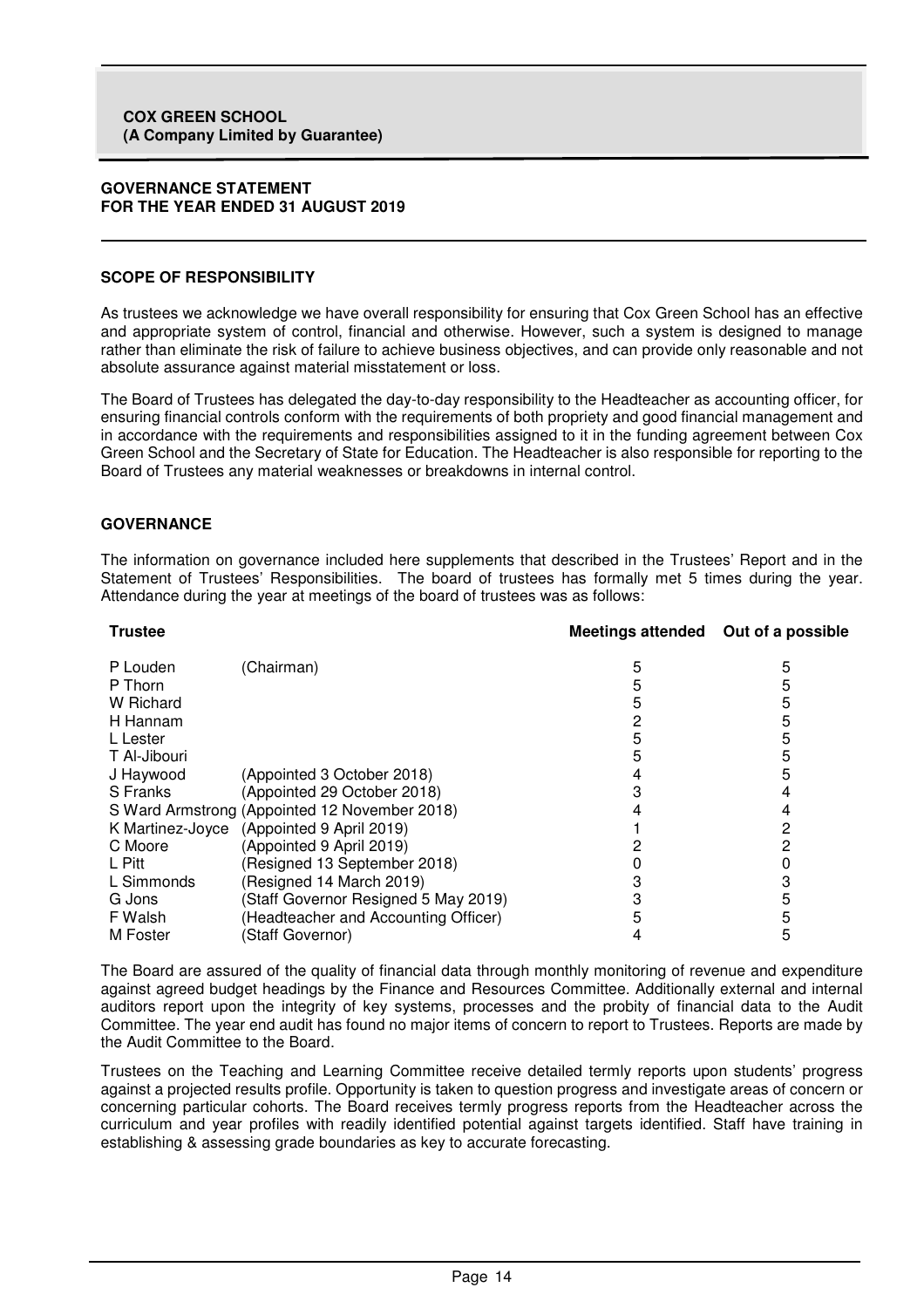## **GOVERNANCE (continued)**

The Governing Body's major challenges over the period continue to be tight financial control in an uncertain and potentially difficult economic climate to ensure that funds are used cost effectively to maximise the potential outcomes & welfare of students. Raising school performance through continuous improvement in teaching quality & style is key towards securing the maximum in positive outcomes & potential for future development for all students.. A priority for Trustees is that that school organisational structure and resources are fully supportive & fit for purpose so as to maximise opportunities for personal development thereby enabling students to meet future challenges.

The Governing Body continues self-evaluation and skills audit to identify areas where Governors might be more aware of and informed in the conduct of their responsibilities. A Governors working group undertook a detailed survey of skills & potential contribution through professional experience as a baseline for ensuring awareness of skills gap(s). This has been particularly relevant given the continuing opportunity presented by the recruitment of new Governors and the need for initial training & introduction to committee work.

The experience of Governors continues to provide a diverse range of perspectives that enables robust decision making and reduces the risks of concentrating power. Members can take decisions via special resolution without requiring unanimity.

Governors continue to update themselves and develop skills through training courses and seminars. Briefings to the whole Governing body are made by specialists on current themes and areas of concern whilst governors' committees benefit from the proactive participation of senior school staff and external professionals. There is an annual briefing on safeguarding for all governors. All new governors are required to attend the appropriate induction training for school governors run by the local authority. Governors with specific responsibilities attend external courses to improve their knowledge and become familiar with current issues for schools and trends in education. On-line training and information subscription services assist in updating individual governors. The clerk to the Governing Body is responsible for maintaining a training and updating log, informing members of opportunities.

The Chair of Governors attends key Local Authority committees relevant to the education, care and welfare of young people within the Borough. This informs the Leadership group and enables them to gain an appreciation of the wider education community, its challenges and development.

The Governing Body has a qualified and experienced Clerk who ensures that the appropriate annual evaluation and skills audits enable Governors to assess their contribution and potential toward fulfilling their responsibilities.

The Finance and Resources Committee is a sub-committee of the main Governing Body. Its purpose is to assist the decision making of the Governing Body.The Committee enables more detailed consideration to be given to the best means of fulfilling the Governing Body's responsibilities through oversight of the sound management of the academy's finances and resources, including proper planning, monitoring and probity and to make appropriate comments and recommendations on such matters to the Governing Body on a regular basis.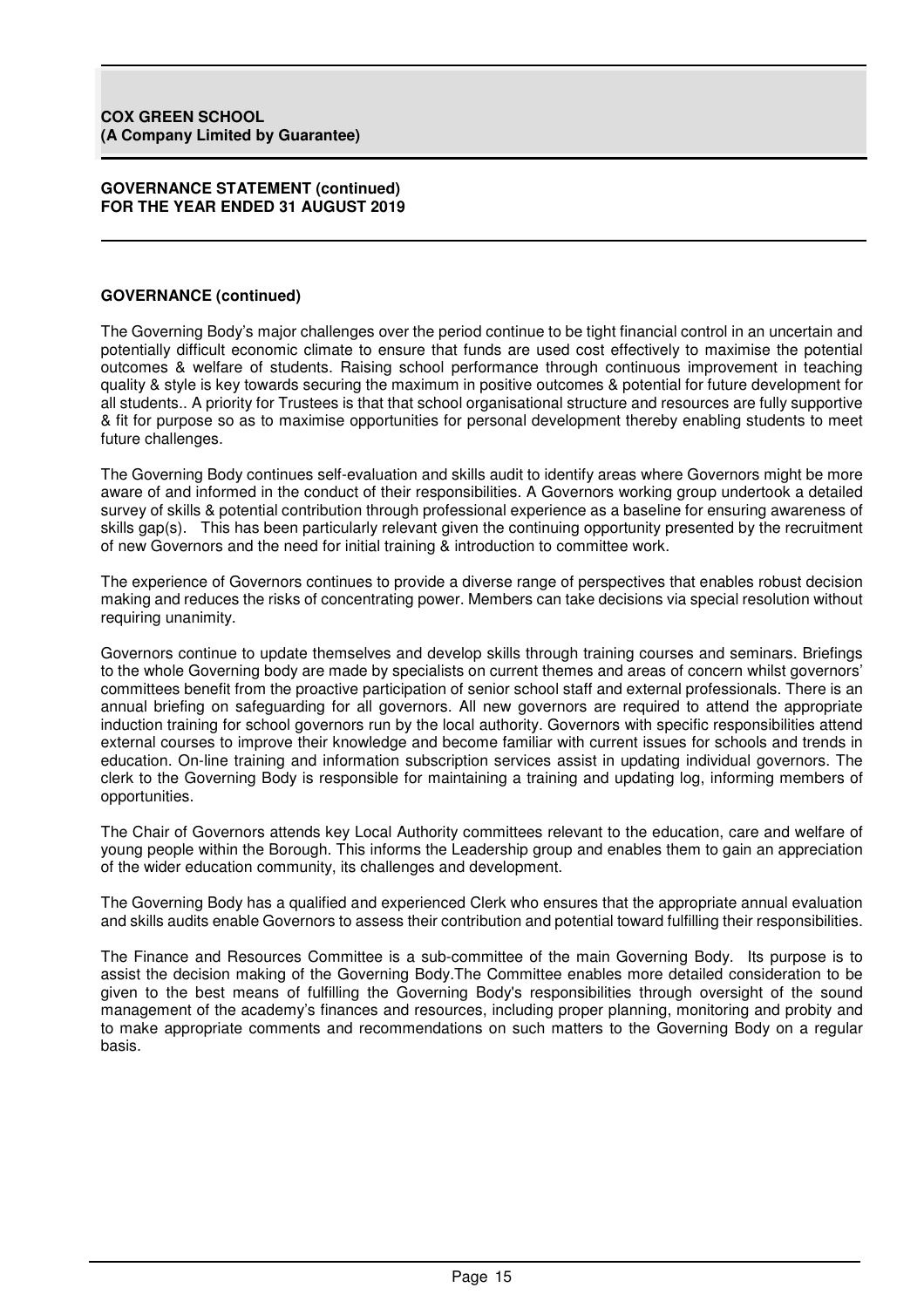## **GOVERNANCE (continued)**

Attendance at meetings during the period from 1 September to 31 August 2019 was as follows:

| Governor           |                                      | Meetings Attended Out of a possible |   |
|--------------------|--------------------------------------|-------------------------------------|---|
| (Chair)<br>P Thorn |                                      | 5                                   | 5 |
| F Walsh            | (Headteacher & Accounting Officer)   | 5                                   | 5 |
| P Louden           |                                      | 5                                   | 5 |
| G Newman           |                                      | 5                                   | 5 |
| L Simmonds         | (Resigned 14 March 2019)             |                                     |   |
| G Jons             | (Resigned 5 May 2019)                | З                                   | 4 |
| C Dunne            |                                      | 5                                   | 5 |
| C Thomas           | (Maternity leave from 29 April 2019) | З                                   |   |

The purpose of the Audit committee is to review the risks to internal financial controls through the Statement of Internal Control and so far as possible, provide assurance to the Trustees & Members as to financial integrity & probity. To receive external & internal audit reports ensuring that appropriate action has been taken on the report findings. To recommend the appointment of auditors.

| Governor   |                                      | <b>Meetings Attended</b> | Out of a possible |
|------------|--------------------------------------|--------------------------|-------------------|
| P Thorn    | (Chair)                              |                          |                   |
| F Walsh    | (Headteacher & Accounting Officer)   |                          |                   |
| P Louden   |                                      |                          | 3                 |
| G Newman   |                                      |                          | 3                 |
| L Simmonds | (Resigned 14 March 2019)             |                          |                   |
| C Dunne    |                                      |                          | 3                 |
| C Thomas   | (Maternity leave from 29 April 2019) |                          |                   |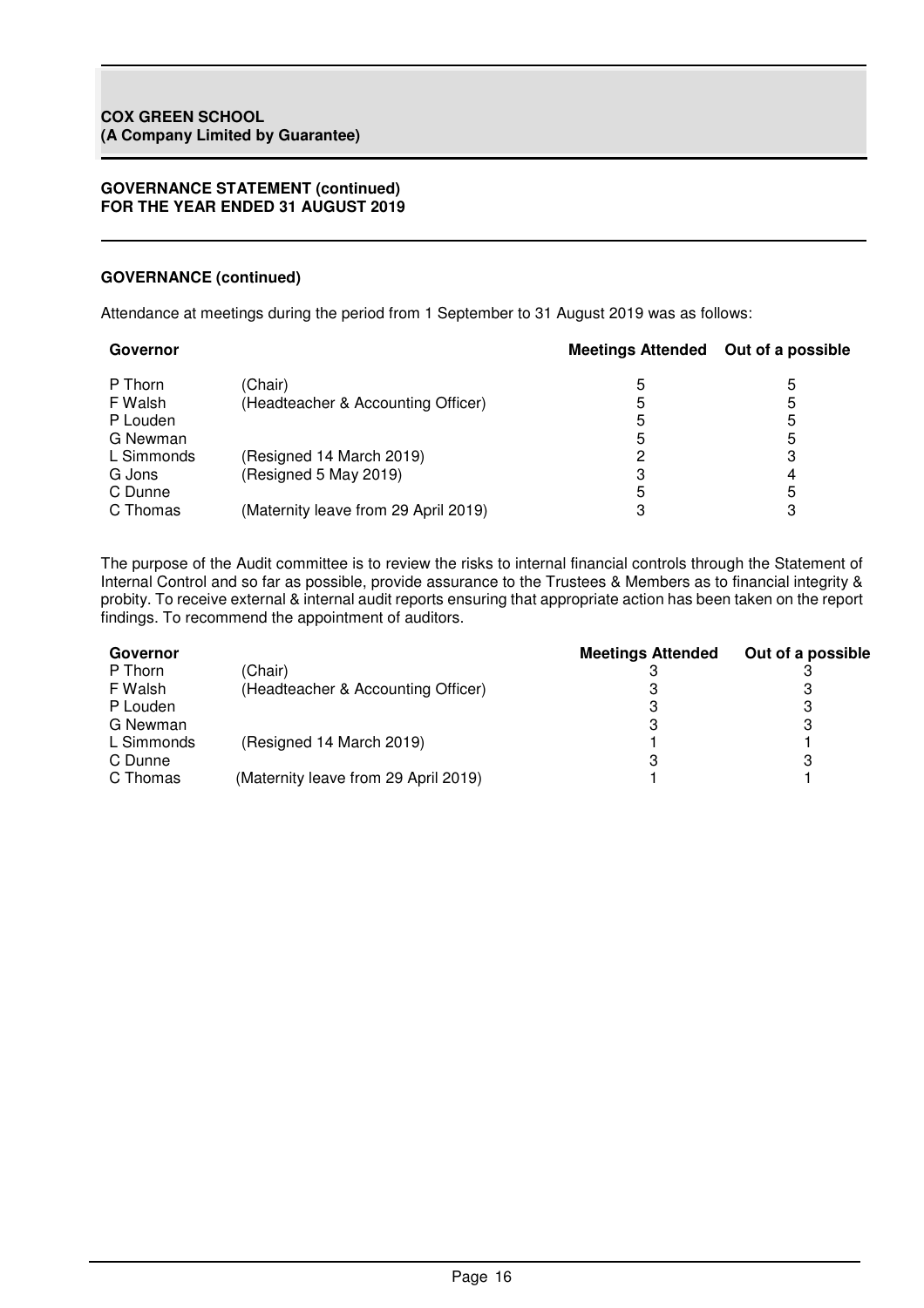## **REVIEW OF VALUE FOR MONEY**

As accounting office the Headteacher has responsibility for ensuring that the Academy Trust delivers good value in the use of public resources. The accounting officer understands that value for money refers to the educational and wider societal outcome achieved in return for the taxpayer resources received.

The accounting officer considers how Cox Green School's use of its resources has provided good value for money during each academic year, and reports to the board of trustees where value for money can be improved, including the use of benchmarking data where available. The accounting officer for Cox Green School has delivered improved value for money during the year by:

#### **Improving educational results**

The outcomes of public examinations at Cox Green School are in line with national averages. In 2019:

- 71% of students attained 5 4-9 grades;
- 60% of students,on roll, attained 5 4-9 including English and Maths.
- Achievement in the core subjects, English and Maths in particular is strong with 80% and 74% of students respectively achieving Level 4 or higher;
- Outcomes in the sixth form are good every student has a university place, apprenticeship or employment;
- Outcomes at Y11 are average with an increasing percentage of students returning to the school to study A level and the remainder securing a further education place;
- A Sports Studies curriculum embedded within the sixth form of has been introduced in partnership with a private training provider which enhances and diversifies the post 16 offer and has achieved outstanding results with nearly 90% of all results achieved at D/D\* ;
- Improving results are achieved against a background of in effect a 'standstill' year on year funding profile, accommodation of increased intake at year 7 and a reduction in overall funding over five years;

The school ensures that funds for disadvantaged groups are used to best advantage to enhance literacy and numeracy skills, capacity to learn and study, experience school life to the full and manage behaviour.

The school has fully embedded tracking systems for individual students that track levels of progress from Key Stage 2 through to Post 16.

Cox Green School has a robust attendance and behaviour tracking system and as a result our attendance is above the national average.

To be able to offer a broader spectrum of post 16 courses at the best value, Cox Green School collaborates with the other five local schools to form a Sixth Form Consortium, sharing delivery of 6<sup>th</sup> form lessons.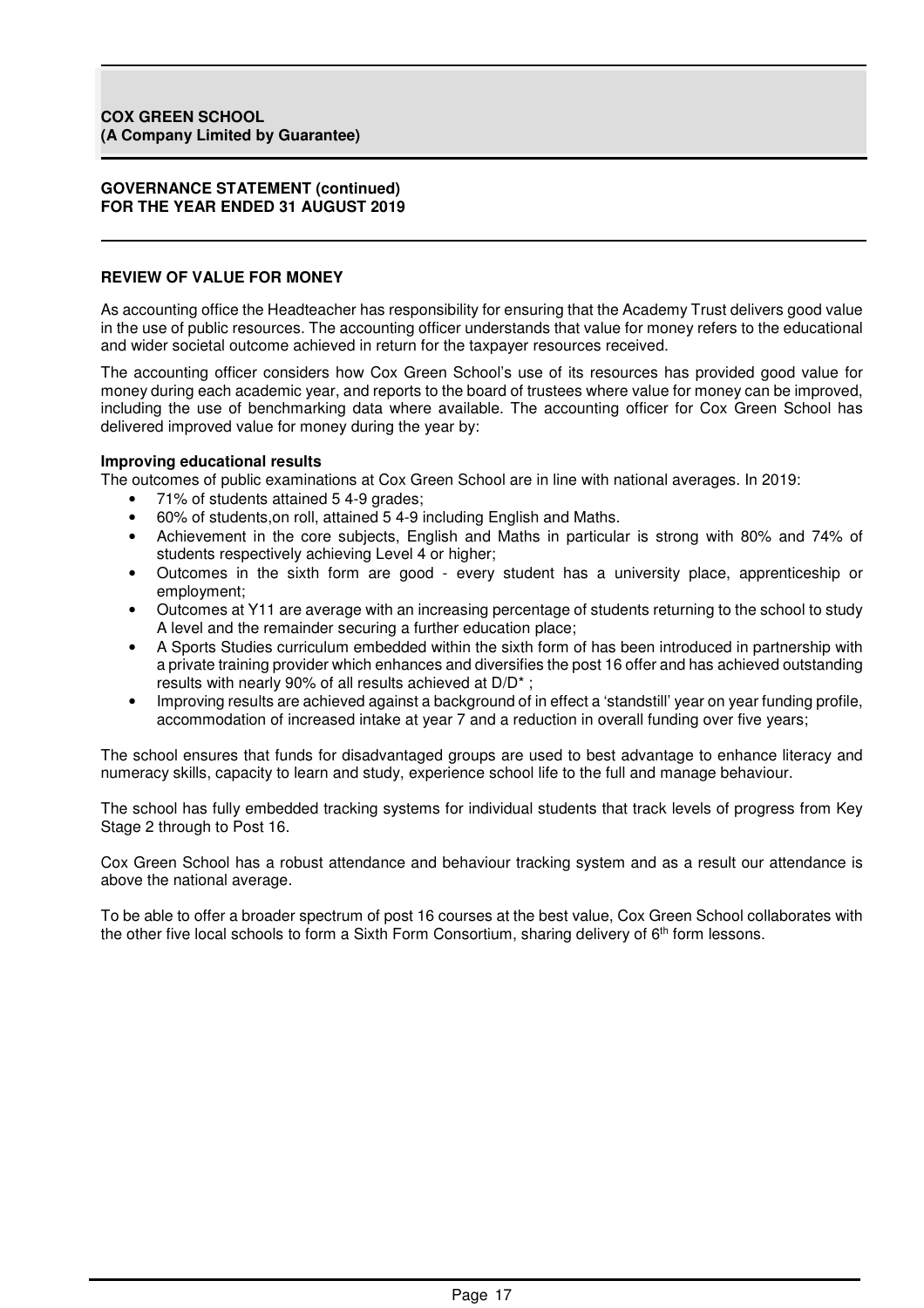#### **Financial governance and oversight**

The Finance and Resources Committee receive monthly management accounts and meet 5 times a year to review management accounts, cashflow and to approve any larger expenditure items and compliance with the schools tender policy. Twice yearly pupil premium reports are reviewd & the risk register is assessed on a half yearly basis.

The budget and five year plan are presented to the Finance and Resources Committee and are challenged and further developed where necessary before being ratified by the Full Governing Body.

The Governing Body is mindful of the need to balance expenditure against income to ensure the School remains a "Going Concern".

The School purchases an internal audit service from MHA MacIntyre Hudson who report their findings to the Audit Committee.

The Committee receive regular report on the progress of major capital investment projects & maintenance programmes. The school is liasing closely with the Local Authority where a major contractor is in default of post handover corrective maintenance.

#### **Better Purchasing**

Cox Green School regularly benchmarks costs against Academies in our local area to demonstrate value for money. We also work collaboratively with local academies to secure reduced procurement costs for example FSM checking system & appointment of External auditors.

Cox Green uses both the Crescent Purchasing Consortium (CPC) and Government Procurement Service (GPS) to benefit from best value - examples include CPC for Insurance and GPS for Energy Supply.

The school tendering policy ensures that a competitive tendering process is undertaken as appropriate to ensure Value for Money for all major projects. The major capital building investment is the most recent example where the school also worked closely with the Local Authority.

Services and contracts are regularly reviewed and full re tendering takes place upon renewal. The school has engaged in an open tender process guided by independent consultants on the appointment of private sector contractors for both cleaning services to improve efficiency & more effective cleaning through modern equipment & expertise and its successful catering services.

#### **Better Income Generation**

The school explores every opportunity to generate income through the hire of our facilities.

## **THE PURPOSE OF THE SYSTEM OF INTERNAL CONTROL**

The system of internal control is designed to manage risk to a reasonable level rather than to eliminate all risk of failure to achieve policies, aims and objectives; it can therefore only provide reasonable and not absolute assurance of effectiveness. The system of internal control is based on an on-going process designed to identify and prioritise the risks to the achievement of Academy School's policies, aims and objectives, to evaluate the likelihood of those risks being realised and the impact should they be realised, and to manage them efficiently, effectively and economically. The system of internal control has been in place in Cox Green School for the period 1 September 2018 to 31 August 2019 and up to the date of approval of the trustees' annual report and financial statements.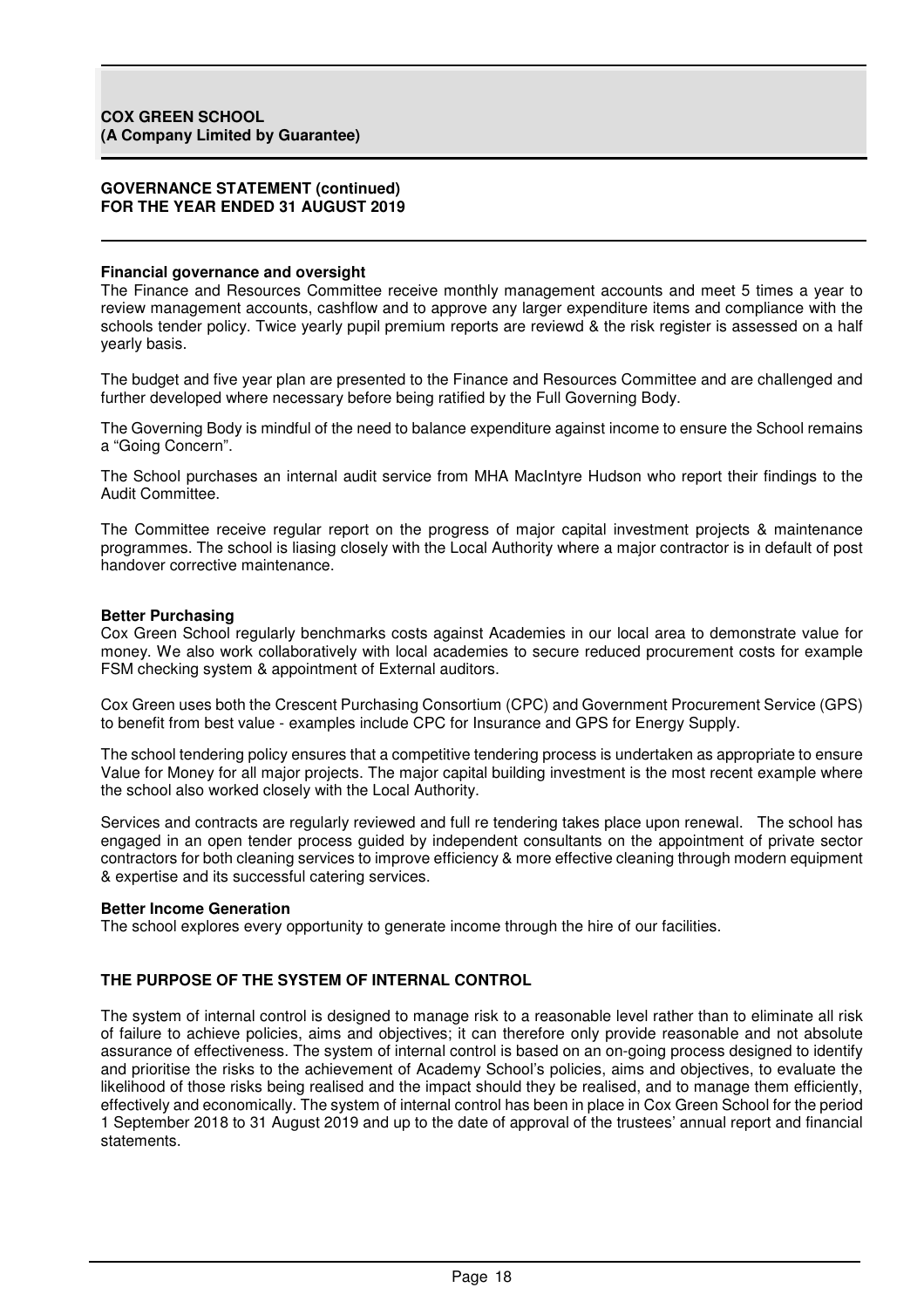## **CAPACITY TO HANDLE RISK**

The Board of Trustees has reviewed the key risks to which the Academy School is exposed together with the operating, financial and compliance controls that have been implemented to mitigate those risks. The Board of Trustees is of the view that there is a formal on-going process for identifying, evaluating and managing the School's significant risks that has been in place for the period 1 September 2018 to 31 August 2019 and up to the date of approval of the trustees' annual report and financial statements. This process is regularly reviewed by the Board of Trustees.

On becoming an Academy the Trustees adopted a Risk Management Policy and Risk Register which identifies Strategic and Reputational risks, Operational risks, Compliance risks and financial risks, the likelihood of occurrence and impact along with response and mitigating control procedures.

## **THE RISK AND CONTROL FRAMEWORK**

Cox Green School's system of internal financial control is based on a framework of regular management information and administrative procedures including the segregation of duties and a system of delegation and accountability. In particular, it includes:

- comprehensive budgeting and monitoring systems with an annual budget agreed by the Board of Trustees and are subject to independent audit.
- Monthly financial management reports with regular formal reviews by the Finance and Resources Committee which indicate financial performance against the forecasts, cash flow monitoring & those of major purchase plans, capital works and expenditure programmes;
- setting targets to measure financial and other performance and the reporting of projections over three to five year periods
- clearly defined purchasing (asset purchase or capital investment) guidelines, delegation of authority and segregation of duties; and
- identification of internal & external risk factors and their consquences, mitigation or avoidance;
- Involvement of independent consultants within establishing major tender proposals & appointments & capital projects.

The Trustees have considered the need for a specific internal audit function and have appointed MHA MacIntyre Hudson as internal auditor. The internal auditors' role includes giving advice on financial matters and performing a range of checks on the School's financial systems. In particular the checks carried out in the current period included:

- Testing of balance sheet reconciliations, debtor and creditor control accounts, prepayments and accruals, bank reconciliations, fixed assets
- Testing of credit card procedures
- Income checks
- Testing of the purchasing system
- Testing of payroll
- Testing of quotation and tender procedures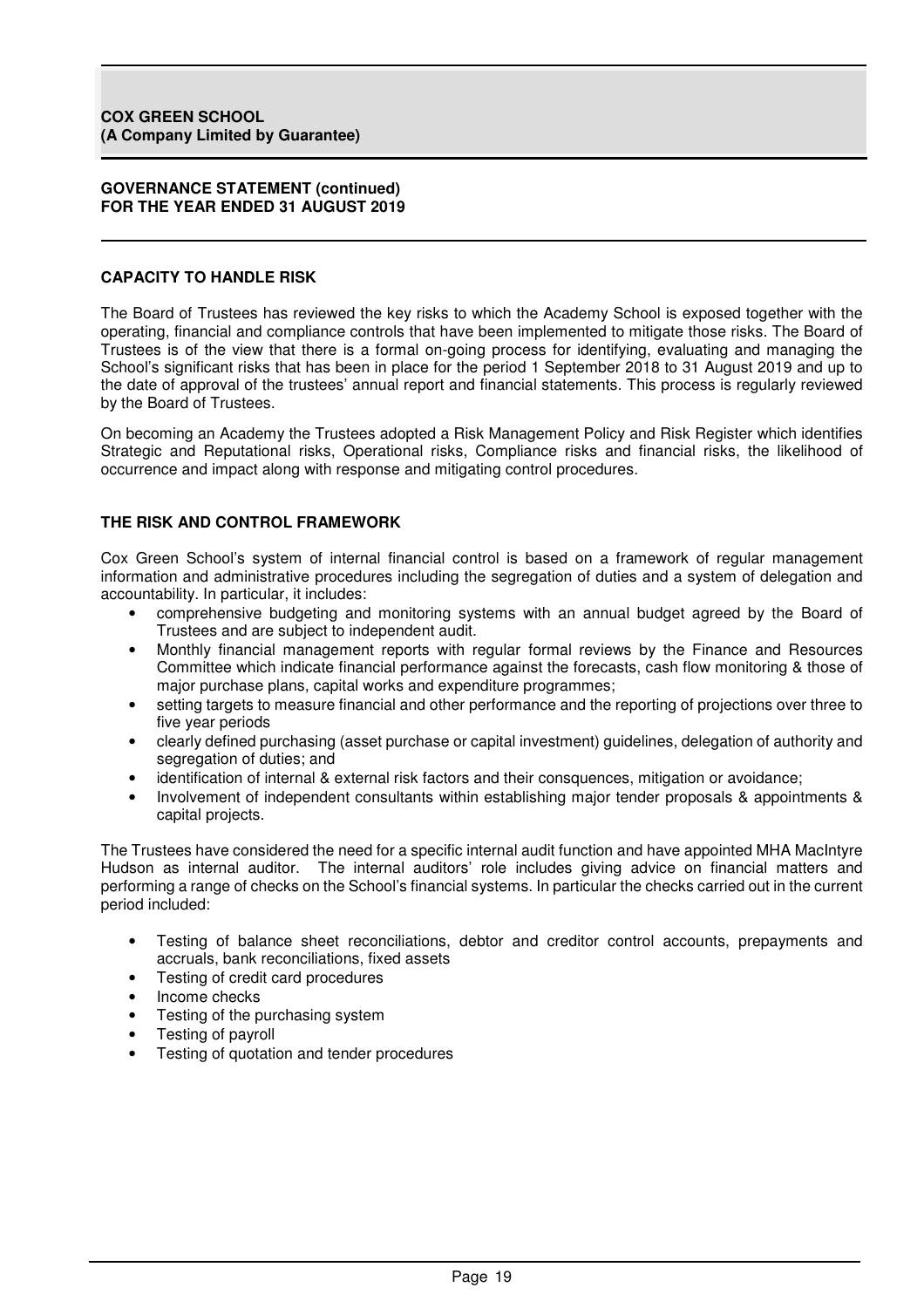## **REVIEW OF EFFECTIVENESS**

As Accounting Officer, the Headteacher has responsibility for reviewing the effectiveness of the system of internal control. During the period 1 September 2018 to 31 August 2019, this review has been informed by:

- The work of the internal auditor:
- The work of the external auditor; and
- The work of the Senior Leadership Team within Cox Green School who have responsibility for the development and maintenance of the internal control framework.

The Accounting Officer has been advised of the implications of the result of their review of the system of internal control by the Audit Committee and Finance & Resources Committee and a plan to address any identified weaknesses and ensure continuous improvement of the system is in place.

Approved by order of the members of the Board of Trustees on 10 December 2019 and signed on its behalf by:

P Louden **P** Louden

Chair of Trustees **Accounting Officer** Accounting Officer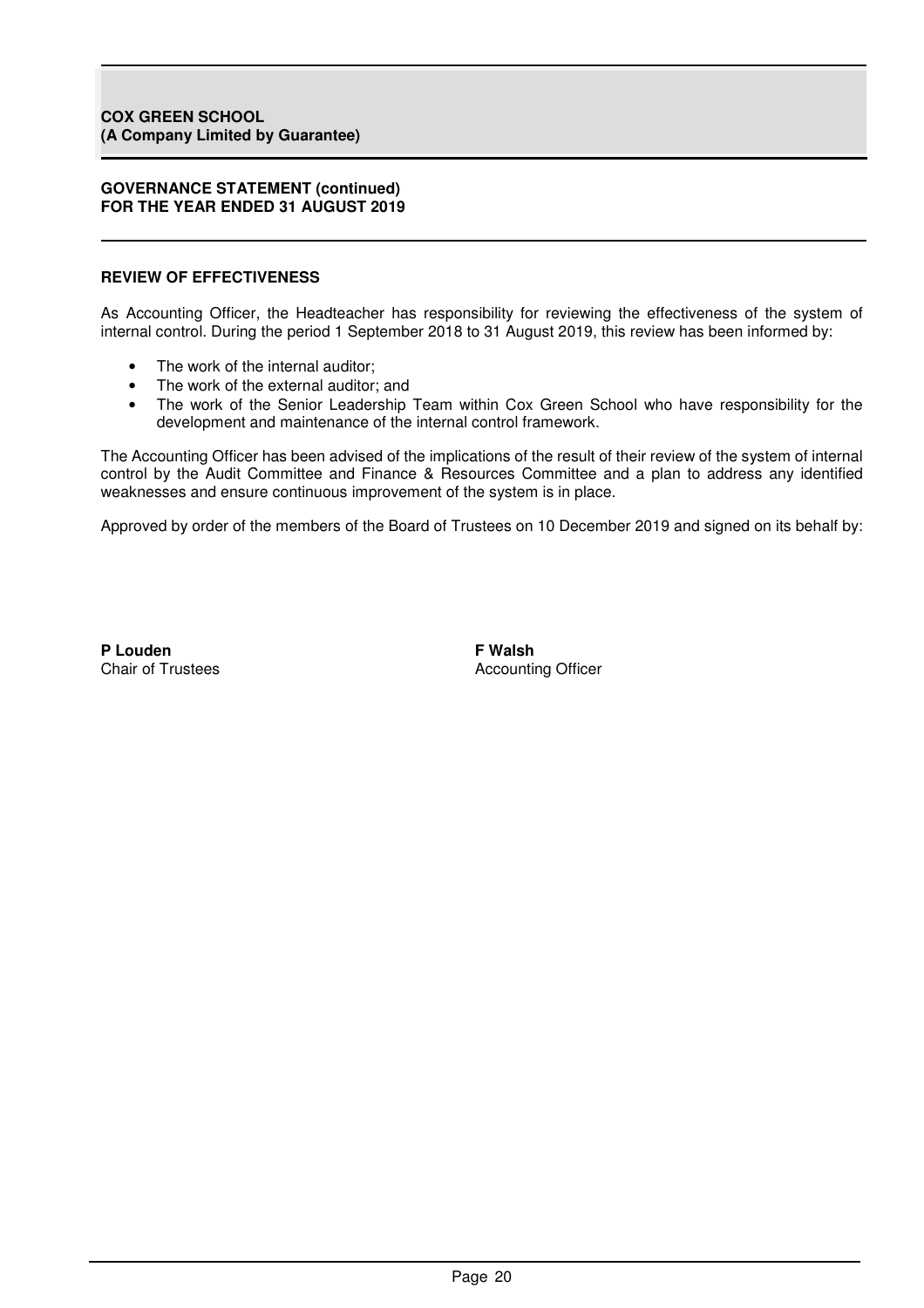## **STATEMENT ON REGULARITY, PROPRIETY AND COMPLIANCE FOR THE YEAR ENDED 31 AUGUST 2019**

As accounting officer of Cox Green School I have considered my responsibility to notify the Academy Trust's Governing Body and the Education Skills Funding Agency (ESFA) of material irregularity, impropriety and noncompliance with ESFA terms and conditions of funding, under the funding agreement in place between the Academy Trust and the Secretary of State for Education. As part of my consideration I have had due regard to the requirements of the Academies Financial Handbook 2018.

I confirm that I and the Academy Trust's Governing Body are able to identify any material irregular or improper use of funds by the Academy Trust, or material non-compliance with the terms and conditions of funding under the Academy Trust's funding agreement and the Academies Financial Handbook 2019.

I confirm that no instances of material irregularity, impropriety or funding non-compliance have been discovered to date. If any instances are identified after the date of this statement, these will be notified to the Board of Trustees and ESFA.

**F Walsh**  Accounting officer

10 December 2019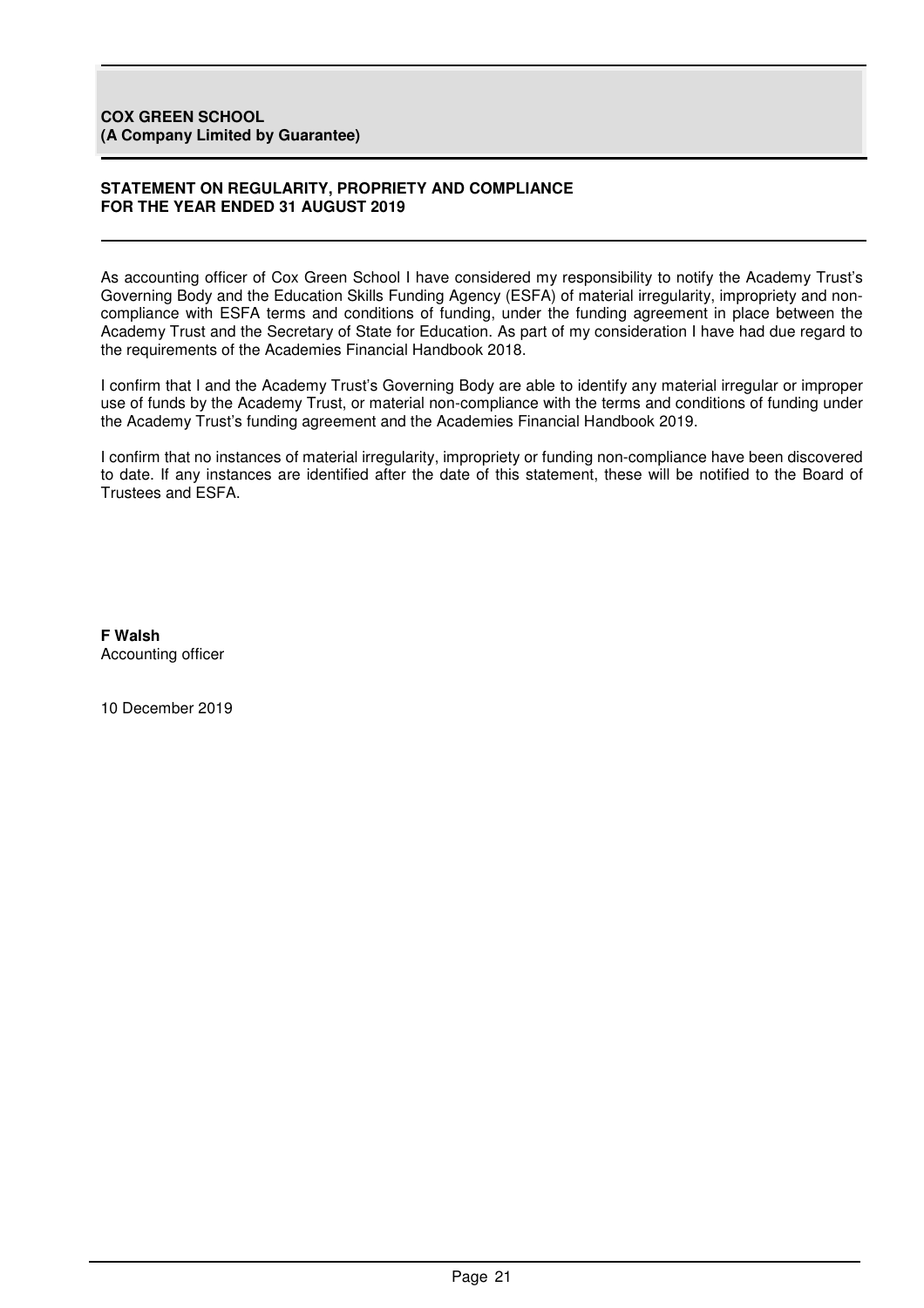# **COX GREEN SCHOOL**

**(A Company Limited by Guarantee)**

## **STATEMENT OF TRUSTEES' RESPONSIBILITIES FOR THE YEAR ENDED 31 AUGUST 2019**

The Trustees (who are also the directors of the charitable company for the purposes of company law) are responsible for preparing the Trustees' Report and the financial statements in accordance with the Academies Accounts Direction published by the Education & Skills Funding Agency, United Kingdom Accounting Standards (United Kingdom Generally Accepted Accounting Practice) and applicable law and regulations.

Company law requires the Trustees to prepare financial statements for each financial year. Under company law the Trustees must not approve the financial statements unless they are satisfied that they give a true and fair view of the state of affairs of the charitable company and of its incoming resources and application of resources, including its income and expenditure, for that period. In preparing these financial statements, the Trustees are required to:

- select suitable accounting policies and then apply them consistently;
- observe the methods and principles of the Charities SORP 2015 and the Academies Accounts Direction 2018 to 2019;
- make judgments and accounting estimates that are reasonable and prudent;
- state whether applicable UK Accounting Standards have been followed, subject to any material departures disclosed and explained in the financial statements;
- prepare the financial statements on the going concern basis unless it is inappropriate to presume that the charitable company will continue in business.

The Trustees are responsible for keeping adequate accounting records that are sufficient to show and explain the charitable company's transactions and disclose with reasonable accuracy at any time the financial position of the charitable company and enable them to ensure that the financial statements comply with the Companies Act 2006. They are also responsible for safeguarding the assets of the charitable company and hence for taking reasonable steps for the prevention and detection of fraud and other irregularities.

The Trustees are responsible for ensuring that in its conduct and operation the charitable company applies financial and other controls, which conform with the requirements both of propriety and of good financial management. They are also responsible for ensuring grants received from ESFA/DfE have been applied for the purposes intended.

The Trustees are responsible for the maintenance and integrity of the corporate and financial information included on the charitable company's website. Legislation in the United Kingdom governing the preparation and dissemination of financial statements may differ from legislation in other jurisdictions.

Approved by order of the members of the board of Trustees on 10 December 201910 December 2019 and signed on its behalf by:

**P Louden** Chair of Trustees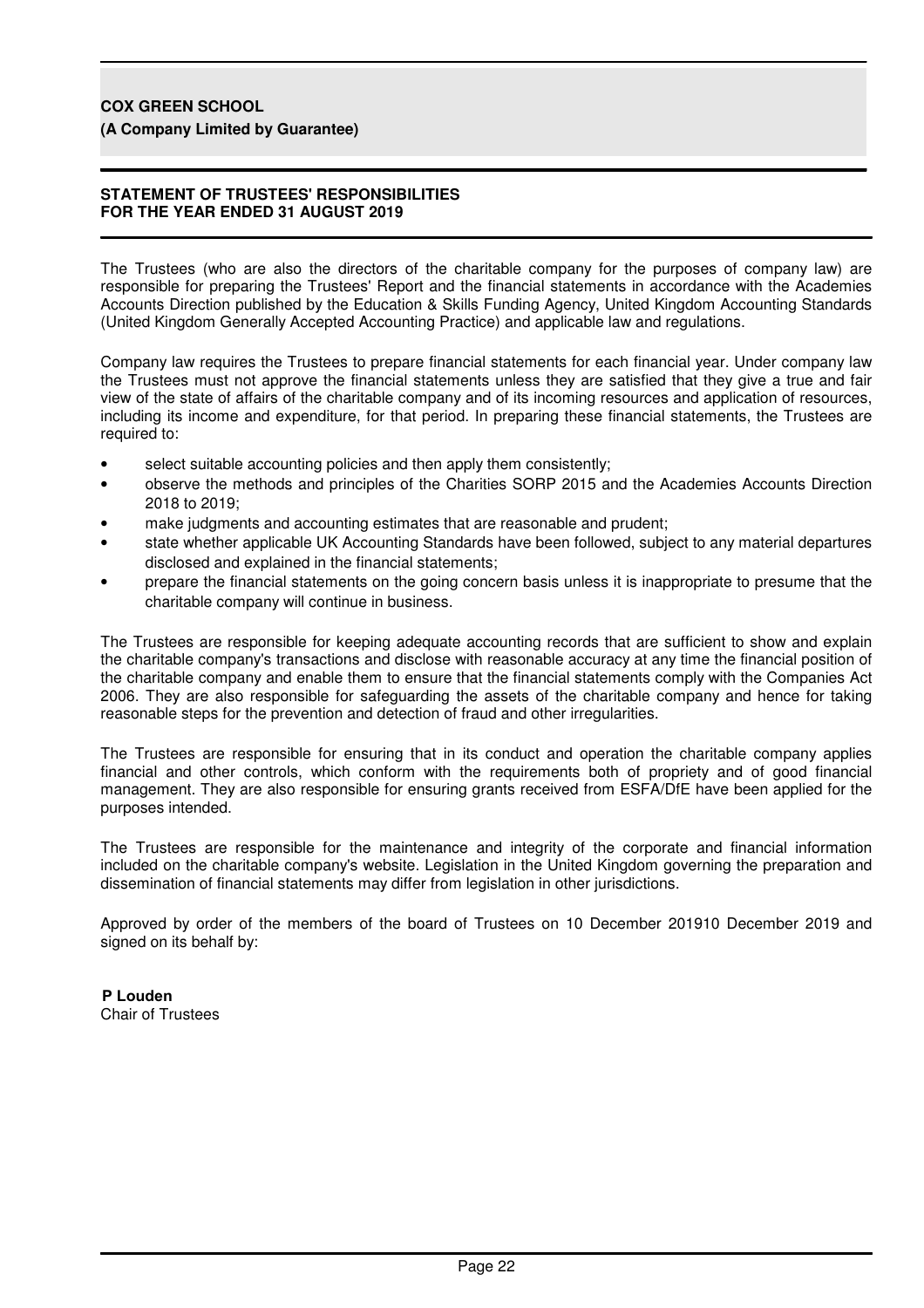# **COX GREEN SCHOOL**

## **(A Company Limited by Guarantee)**

## **INDEPENDENT AUDITORS' REPORT ON THE FINANCIAL STATEMENTS TO THE MEMBERS OF COX GREEN SCHOOL**

## **Opinion**

We have audited the financial statements of Cox Green School (the 'academy trust') for the year ended 31 August 2019 which comprise the Statement of Financial Activities, the Balance Sheet, the Statement of Cash Flows and the related notes, including a summary of significant accounting policies. The financial reporting framework that has been applied in their preparation is applicable law, United Kingdom Accounting Standards (United Kingdom Generally Accepted Accounting Practice), including Financial Reporting Standard 102 'The Financial Reporting Standard applicable in the UK and Republic of Ireland', the Charities SORP 2015 and the Academies Accounts Direction 2018 to 2019 issued by the Education & Skills Funding Agency.

In our opinion the financial statements:

- give a true and fair view of the state of the Academy Trust's affairs as at 31 August 2019 and of its incoming resources and application of resources, including its income and expenditure for the year then ended;
- have been properly prepared in accordance with United Kingdom Generally Accepted Accounting Practice; and
- have been prepared in accordance with the requirements of the Companies Act 2006, the Charities SORP 2015 and the Academies Accounts Direction 2018 to 2019 issued by the Education & Skills Funding Agency.

## **Basis for opinion**

We conducted our audit in accordance with International Standards on Auditing (UK) (ISAs (UK)) and applicable law. Our responsibilities under those standards are further described in the Auditors' responsibilities for the audit of the financial statements section of our report. We are independent of the Academy Trust in accordance with the ethical requirements that are relevant to our audit of the financial statements in the United Kingdom, including the Financial Reporting Council's Ethical Standard, and we have fulfilled our other ethical responsibilities in accordance with these requirements. We believe that the audit evidence we have obtained is sufficient and appropriate to provide a basis for our opinion.

#### **Conclusions relating to going concern**

We have nothing to report in respect of the following matters in relation to which the ISAs (UK) require us to report to you where:

- the Trustees' use of the going concern basis of accounting in the preparation of the financial statements is not appropriate; or
- the Trustees have not disclosed in the financial statements any identified material uncertainties that may cast significant doubt about the Academy Trust's ability to continue to adopt the going concern basis of accounting for a period of at least twelve months from the date when the financial statements are authorised for issue.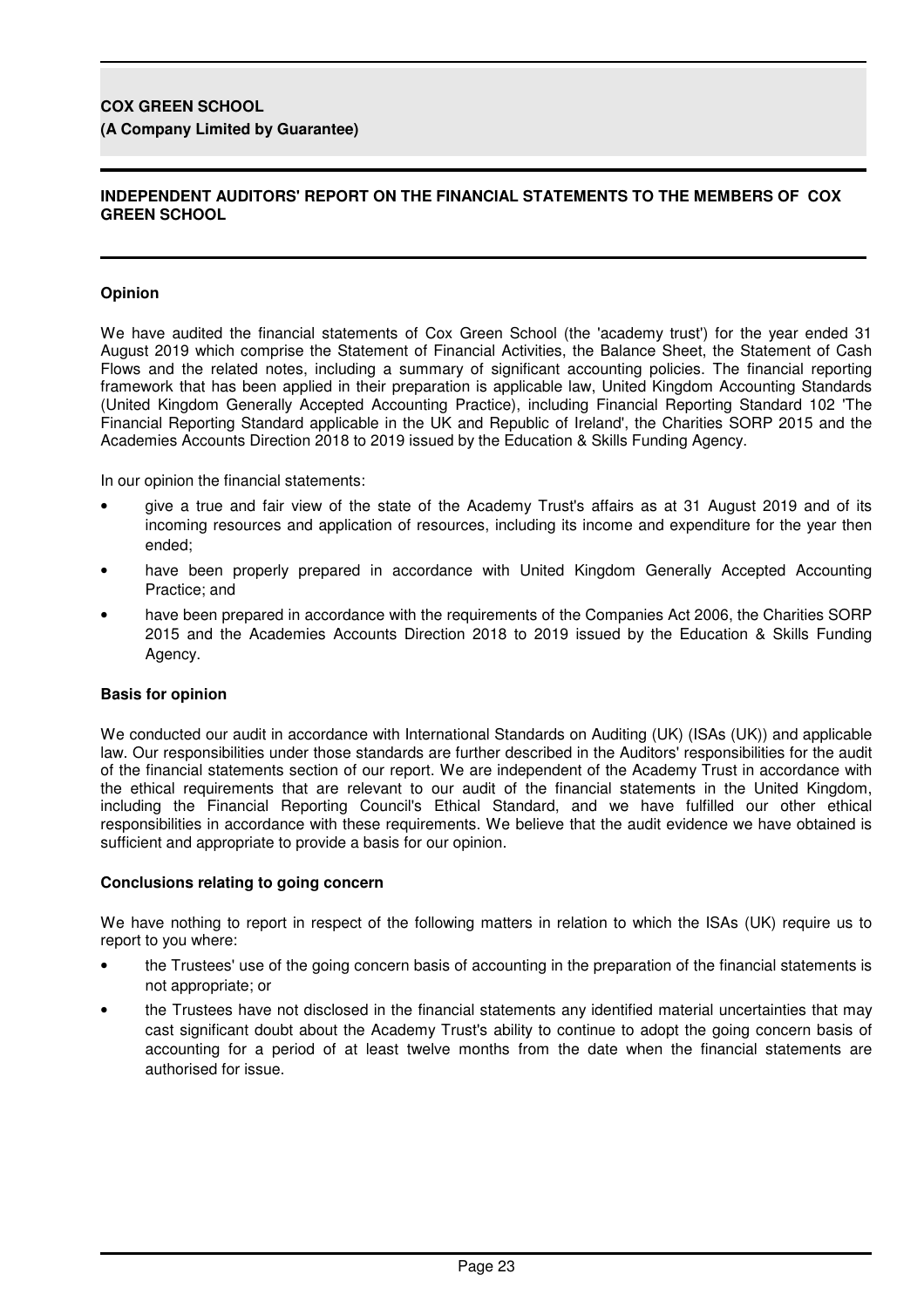## **COX GREEN SCHOOL (A Company Limited by Guarantee)**

## **INDEPENDENT AUDITORS' REPORT ON THE FINANCIAL STATEMENTS TO THE MEMBERS OF COX GREEN SCHOOL (CONTINUED)**

## **Other information**

The Trustees are responsible for the other information. The other information comprises the information included in the Annual Report, other than the financial statements and our Auditors' Report thereon. Other information includes the Reference and Administrative Details, the Trustees' Report including the Strategic Report and the Directors' Report, the Governance Statement, the Statement on Regularity, Propriety and Compliance and the Trustees' Responsibilities Statement. Our opinion on the financial statements does not cover the other information and, except to the extent otherwise explicitly stated in our report, we do not express any form of assurance conclusion thereon.

In connection with our audit of the financial statements, our responsibility is to read the other information and, in doing so, consider whether the other information is materially inconsistent with the financial statements or our knowledge obtained in the audit or otherwise appears to be materially misstated. If we identify such material inconsistencies or apparent material misstatements, we are required to determine whether there is a material misstatement in the financial statements or a material misstatement of the other information. If, based on the work we have performed, we conclude that there is a material misstatement of this other information, we are required to report that fact.

We have nothing to report in this regard.

## **Opinion on other matters prescribed by the Companies Act 2006**

In our opinion, based on the work undertaken in the course of the audit:

- the information given in the Trustees' Report (incorporating the Strategic Report and the Directors Report) for the financial year for which the financial statements are prepared is consistent with the financial statements.
- the Strategic Report and the Directors Report has been prepared in accordance with applicable legal requirements.

## **Matters on which we are required to report by exception**

In the light of our knowledge and understanding of the Academy Trust and its environment obtained in the course of the audit, we have not identified material misstatements in the Trustees' Report including the Strategic Report.

We have nothing to report in respect of the following matters in relation to which the Companies Act 2006 requires us to report to you if, in our opinion:

- adequate accounting records have not been kept, or returns adequate for our audit have not been received from branches not visited by us; or
- the financial statements are not in agreement with the accounting records and returns; or
- certain disclosures of Trustees' remuneration specified by law are not made; or
- we have not received all the information and explanations we require for our audit.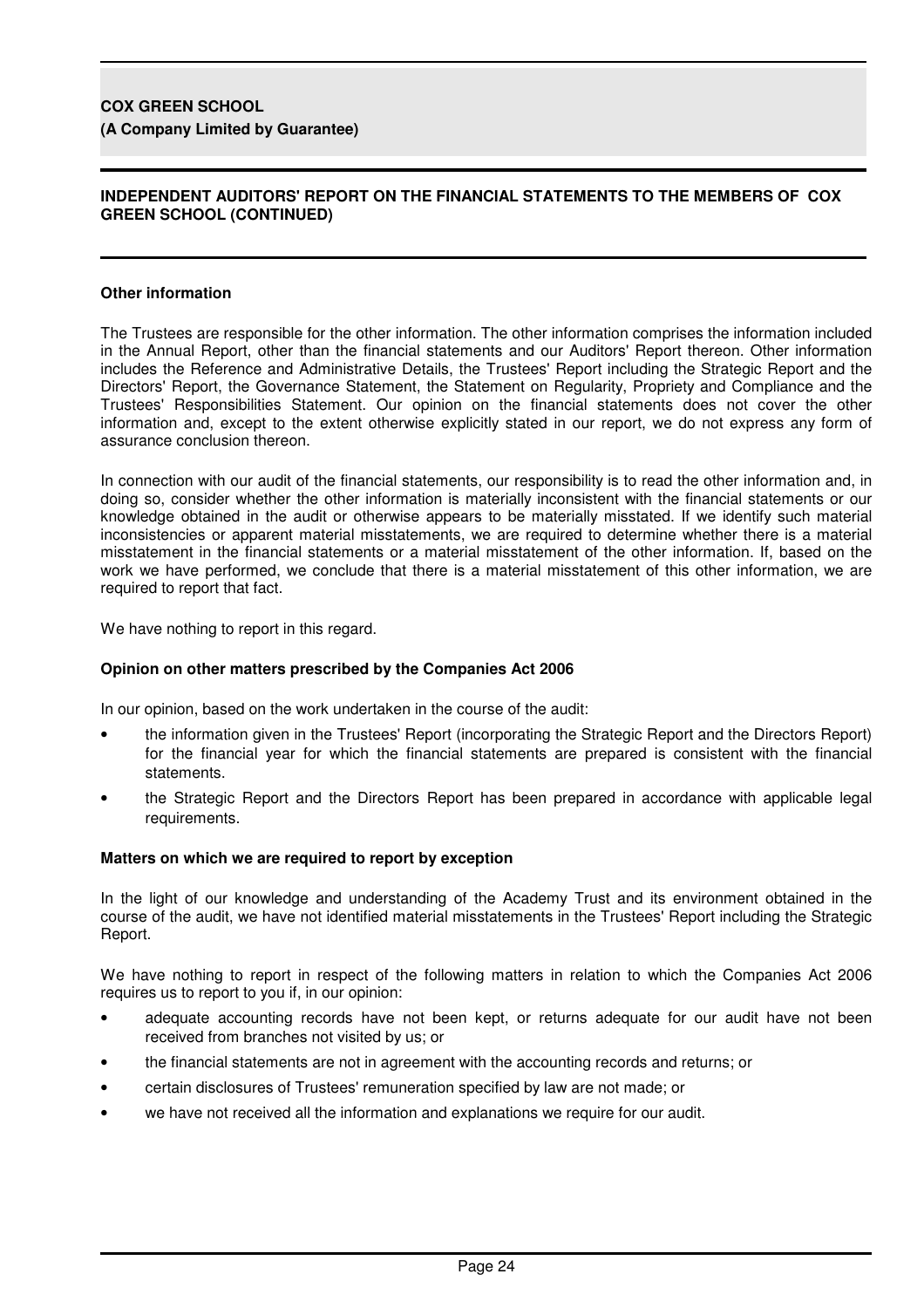## **COX GREEN SCHOOL (A Company Limited by Guarantee)**

## **INDEPENDENT AUDITORS' REPORT ON THE FINANCIAL STATEMENTS TO THE MEMBERS OF COX GREEN SCHOOL (CONTINUED)**

#### **Responsibilities of trustees**

As explained more fully in the Trustees' Responsibilities Statement, the Trustees (who are also the directors of the Academy Trust for the purposes of company law) are responsible for the preparation of the financial statements and for being satisfied that they give a true and fair view, and for such internal control as the Trustees determine is necessary to enable the preparation of financial statements that are free from material misstatement, whether due to fraud or error.

In preparing the financial statements, the Trustees are responsible for assessing the Academy Trust's ability to continue as a going concern, disclosing, as applicable, matters related to going concern and using the going concern basis of accounting unless the Trustees either intend to liquidate the Academy Trust or to cease operations, or have no realistic alternative but to do so.

#### **Auditors' responsibilities for the audit of the financial statements**

Our objectives are to obtain reasonable assurance about whether the financial statements as a whole are free from material misstatement, whether due to fraud or error, and to issue an Auditors' Report that includes our opinion. Reasonable assurance is a high level of assurance, but is not a guarantee that an audit conducted in accordance with ISAs (UK) will always detect a material misstatement when it exists. Misstatements can arise from fraud or error and are considered material if, individually or in the aggregate, they could reasonably be expected to influence the economic decisions of users taken on the basis of these financial statements.

A further description of our responsibilities for the audit of the financial statements is located on the Financial Reporting Council's website at: www.frc.org.uk/auditorsresponsibilities. This description forms part of our Auditors' Report.

#### **Use of our report**

This report is made solely to the Academy Trust's members, as a body, in accordance with Chapter 3 of Part 16 of the Companies Act 2006. Our audit work has been undertaken so that we might state to the Academy Trust's members those matters we are required to state to them in an Auditors' Report and for no other purpose. To the fullest extent permitted by law, we do not accept or assume responsibility to anyone other than the Academy Trust and its members, as a body, for our audit work, for this report, or for the opinions we have formed.

BIANCA SILVA BA ACA DChA (Senior Statutory Auditor) for and on behalf of **MHA MacIntyre Hudson** 

Chartered Accountants Statutory Auditors

Abbey Place 24-28 Easton Street High Wycombe **Buckinghamshire** HP11 1NT

Date: 16 December 2019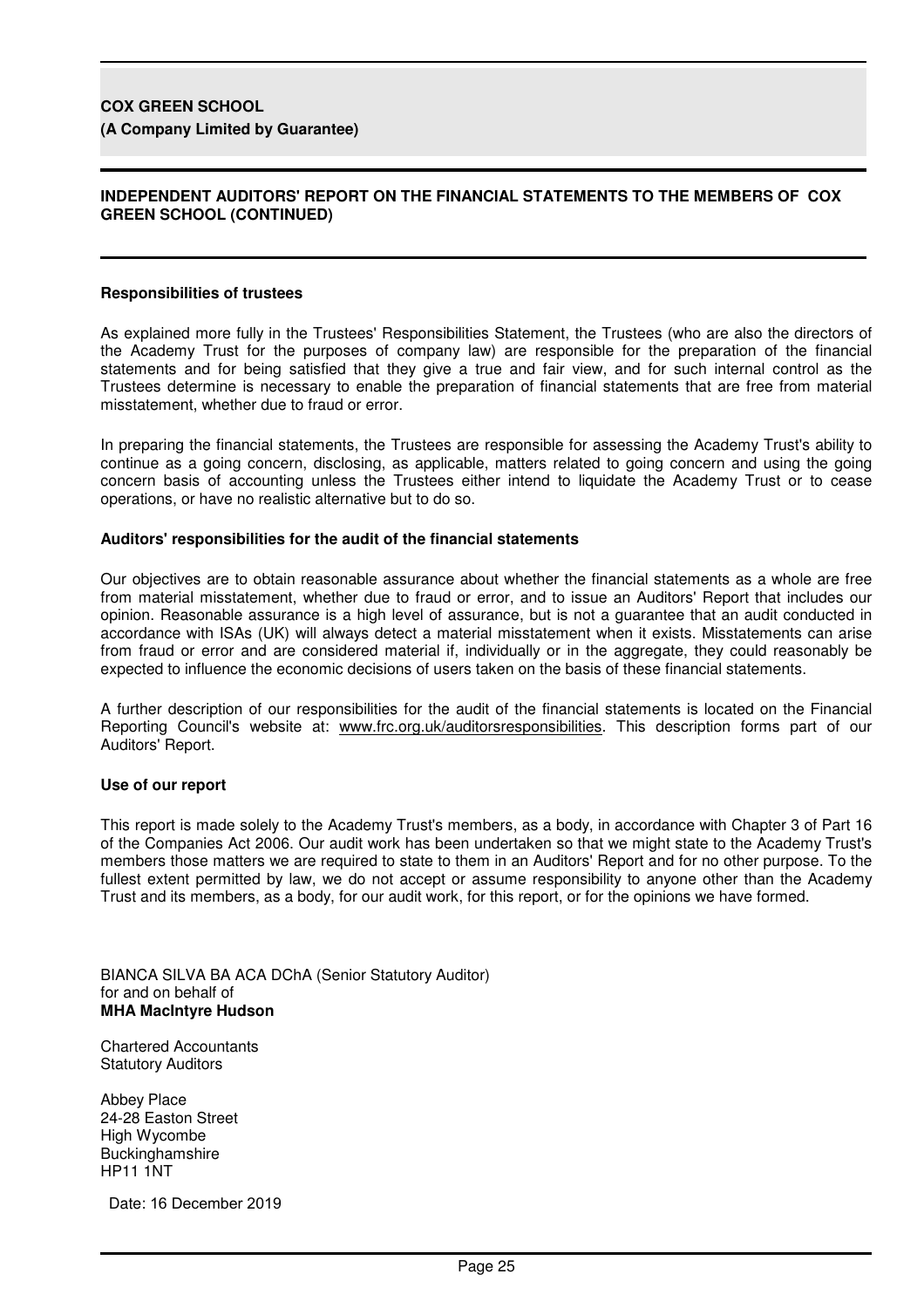# **COX GREEN SCHOOL**

**(A Company Limited by Guarantee)**

## **INDEPENDENT REPORTING ACCOUNTANT'S ASSURANCE REPORT ON REGULARITY TO COX GREEN SCHOOL AND THE EDUCATION & SKILLS FUNDING AGENCY**

In accordance with the terms of our engagement letter dated 13 July 2018 and further to the requirements of the Education & Skills Funding Agency (ESFA) as included in the Academies Accounts Direction 2018 to 2019, we have carried out an engagement to obtain limited assurance about whether the expenditure disbursed and income received by Cox Green School during the year 1 September 2018 to 31 August 2019 have been applied to the purposes identified by Parliament and the financial transactions conform to the authorities which govern them.

This report is made solely to Cox Green School and the ESFA in accordance with the terms of our engagement letter. Our work has been undertaken so that we might state to Cox Green School and ESFA those matters we are required to state in a report and for no other purpose. To the fullest extent permitted by law, we do not accept or assume responsibility to anyone other than Cox Green School and ESFA, for our work, for this report, or for the conclusion we have formed.

#### **Respective responsibilities of Cox Green School's accounting officer and the reporting accountant**

The accounting officer is responsible, under the requirements of Cox Green School's funding agreement with the Secretary of State for Education dated 25 May 2012 and the Academies Financial Handbook, extant from 1 September 2018, for ensuring that expenditure disbursed and income received is applied for the purposes intended by Parliament and the financial transactions conform to the authorities which govern them.

Our responsibilities for this engagement are established in the United Kingdom by our profession's ethical guidance and are to obtain limited assurance and report in accordance with our engagement letter and the requirements of the Academies Accounts Direction 2018 to 2019. We report to you whether anything has come to our attention in carrying out our work which suggests that in all material respects, expenditure disbursed and income received during the year 1 September 2018 to 31 August 2019 have not been applied to purposes intended by Parliament or that the financial transactions do not conform to the authorities which govern them.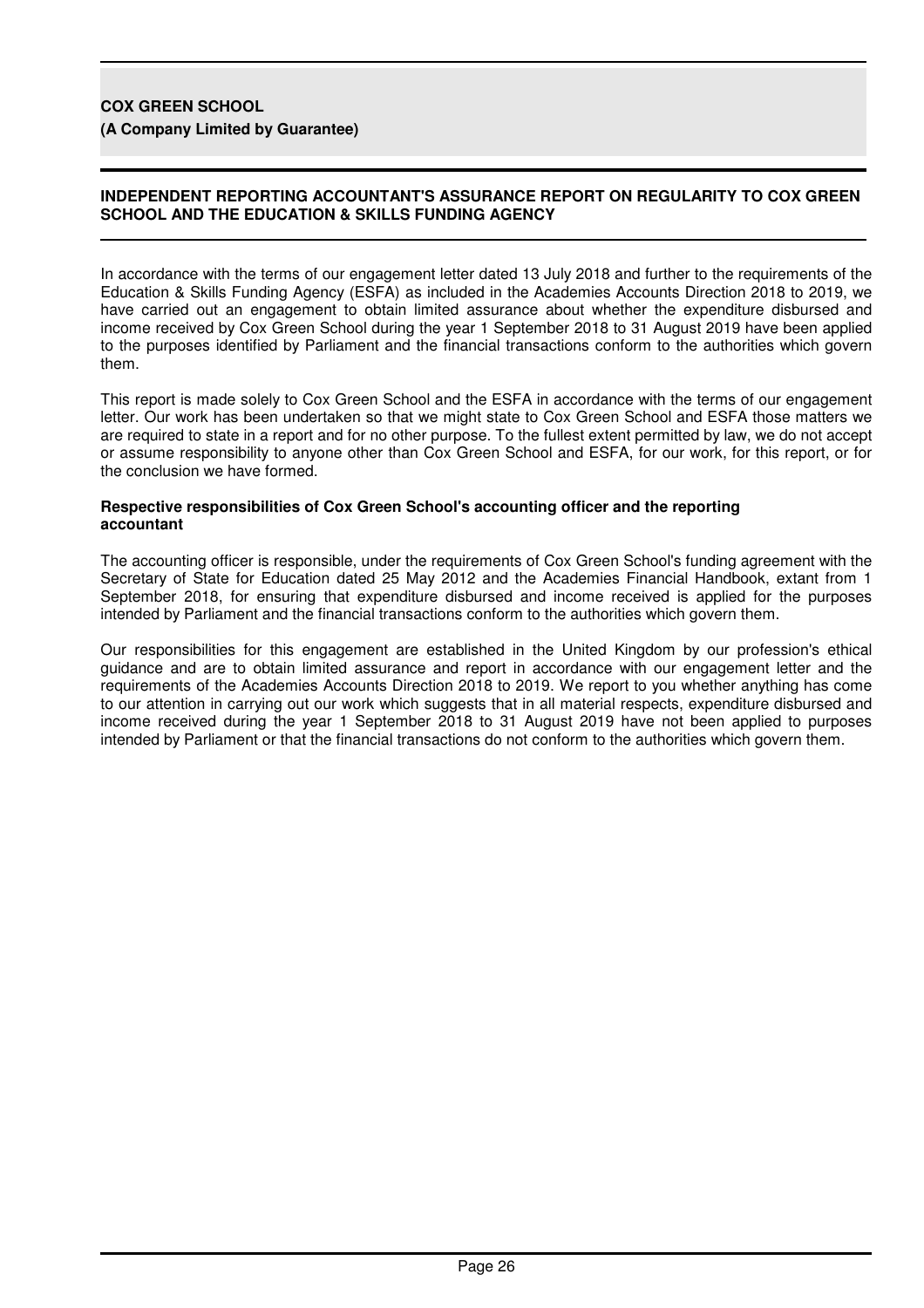## **COX GREEN SCHOOL**

## **(A Company Limited by Guarantee)**

## **INDEPENDENT REPORTING ACCOUNTANT'S ASSURANCE REPORT ON REGULARITY TO COX GREEN SCHOOL AND THE EDUCATION & SKILLS FUNDING AGENCY (CONTINUED)**

## **Approach**

We conducted our engagement in accordance with the Academies Accounts Direction 2018 to 2019 issued by ESFA. We performed a limited assurance engagement as defined in our engagement letter.

The objective of a limited assurance engagement is to perform such procedures as to obtain information and explanations in order to provide us with sufficient appropriate evidence to express a negative conclusion on regularity.

A limited assurance engagement is more limited in scope than a reasonable assurance engagement and consequently does not enable us to obtain assurance that we would become aware of all significant matters that might be identified in a reasonable assurance engagement. Accordingly, we do not express a positive opinion.

Our engagement includes examination, on a test basis, of evidence relevant to the regularity and propriety of the Academy Trust's income and expenditure.

The work undertaken to draw to our conclusion includes:

- reviewing the minutes of the meetings of the Governing Body and other evidence made available to us, relevant to our consideration of regularity;
- a review of the objectives and activities of the Academy, with reference to the income streams and other information available to us as auditors of the Academy;
- testing of a sample of payroll payments to staff;
- testing of a sample of payments to suppliers and other third parties;
- testing of a sample of grants received and other income streams;
- consideration of governance issues;
- evaluating the internal control procedures and reporting lines, and testing as appropriate; and
- making enquires of the Accounting Officer.

#### **Conclusion**

In the course of our work, nothing has come to our attention which suggest in all material respects the expenditure disbursed and income received during the year 1 September 2018 to 31 August 2019 has not been applied to purposes intended by Parliament and the financial transactions do not conform to the authorities which govern them.

#### **Reporting Accountant**

#### **MHA MacIntyre Hudson**

Abbey Place 24-28 Easton Street High Wycombe **Buckinghamshire** HP11 1NT

Date: 16 December 2019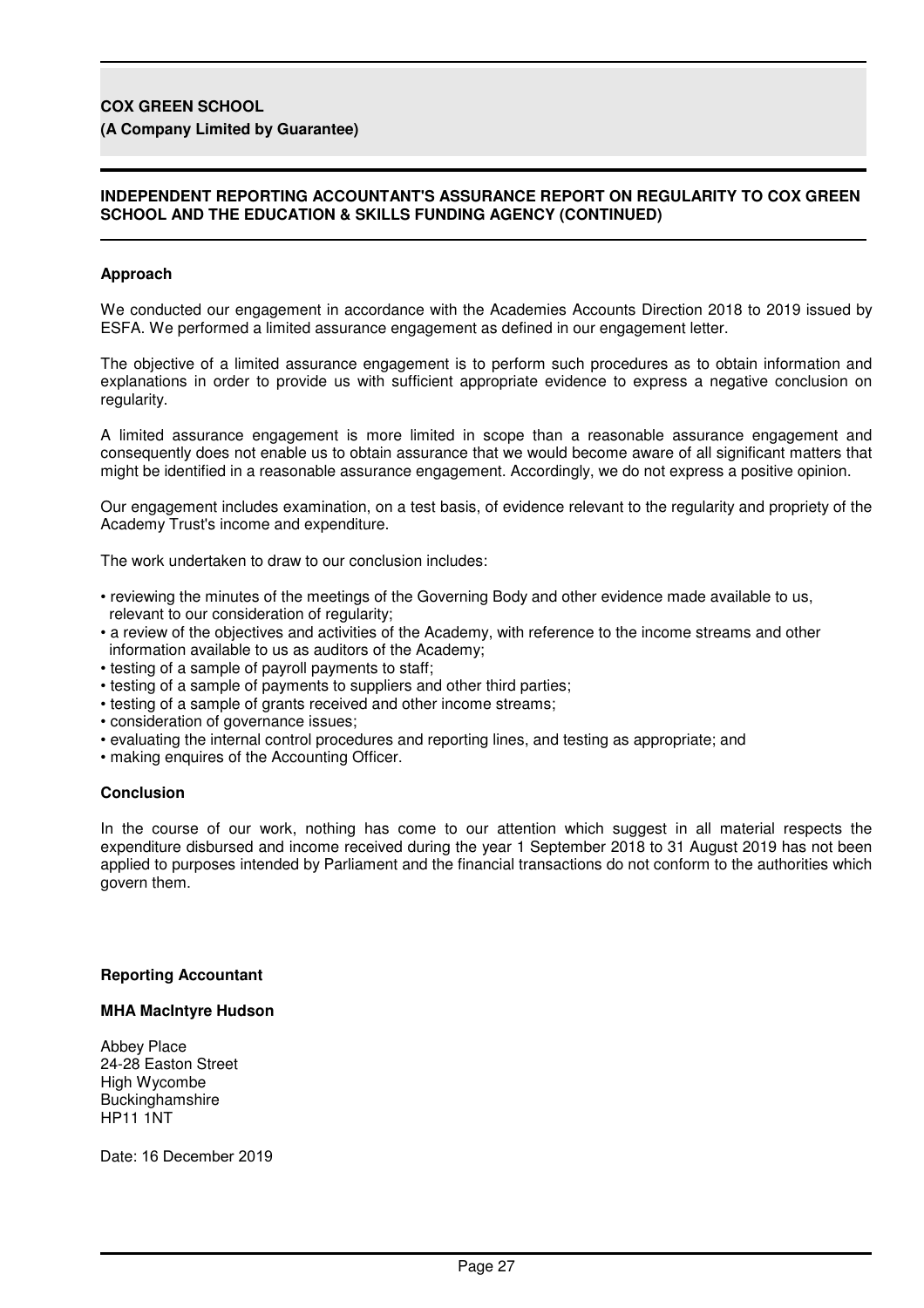## **STATEMENT OF FINANCIAL ACTIVITIES (INCORPORATING INCOME AND EXPENDITURE ACCOUNT) FOR THE YEAR ENDED 31 AUGUST 2019**

|                                                           | <b>Note</b> | <b>Unrestricted</b><br>funds<br>2019<br>£ | <b>Restricted</b><br>funds<br>2019<br>£ | <b>Restricted</b><br>fixed asset<br>funds<br>2019<br>£ | <b>Total</b><br>funds<br>2019<br>£ | Total<br>funds<br>2018<br>£ |
|-----------------------------------------------------------|-------------|-------------------------------------------|-----------------------------------------|--------------------------------------------------------|------------------------------------|-----------------------------|
| Income from:                                              |             |                                           |                                         |                                                        |                                    |                             |
| Donations and capital<br>grants                           | 3           |                                           | 23,904                                  | 72,523                                                 | 96,427                             | 5,262,488                   |
| Charitable activities                                     | 4           | 225,799                                   | 5,366,813                               |                                                        | 5,592,612                          | 5,042,754                   |
| Other trading activities                                  | 5           | 24,723                                    |                                         |                                                        | 24,723                             | 23,311                      |
| Investments                                               | 6           | 944                                       |                                         |                                                        | 944                                | 1,019                       |
| <b>Total income</b>                                       |             | 251,466                                   | 5,390,717                               | 72,523                                                 | 5,714,706                          | 10,329,572                  |
| <b>Expenditure on:</b><br>Charitable activities           |             | 232,207                                   | 5,682,822                               | 508,098                                                | 6,423,127                          | 6,679,897                   |
| <b>Total expenditure</b>                                  | 7,8,9       | 232,207                                   | 5,682,822                               | 508,098                                                | 6,423,127                          | 6,679,897                   |
| <b>Net</b><br>income/(expenditure)                        |             | 19,259                                    | (292, 105)                              | (435, 575)                                             | (708, 421)                         | 3,649,675                   |
| Transfers between<br>funds                                | 18          | (36,076)                                  | 30,342                                  | 5,734                                                  |                                    |                             |
| Other recognised<br>gains/(losses):                       |             |                                           |                                         |                                                        |                                    |                             |
| Actuarial losses on<br>defined benefit pension<br>schemes | 23          |                                           | (510,000)                               |                                                        | (510,000)                          | 546,000                     |
| Net movement in<br>funds                                  |             | (16, 817)                                 | (771, 763)                              | (429, 841)                                             | (1,218,421)                        | 4,195,675                   |
| <b>Reconciliation of</b><br>funds:                        |             |                                           |                                         |                                                        |                                    |                             |
| Total funds brought<br>forward                            |             | 438,507                                   | (2,407,704)                             | 23,781,497                                             | 21,812,300                         | 17,616,625                  |
| Net movement in funds                                     |             | (16, 817)                                 | (771, 763)                              | (429, 841)                                             | (1,218,421)                        | 4,195,675                   |
| <b>Total funds carried</b><br>forward                     |             | 421,690                                   | (3, 179, 467)                           | 23,351,656                                             | 20,593,879                         | 21,812,300                  |

The Statement of Financial Activities includes all gains and losses recognised in the year.

The notes on pages 31 to 56 form part of these financial statements.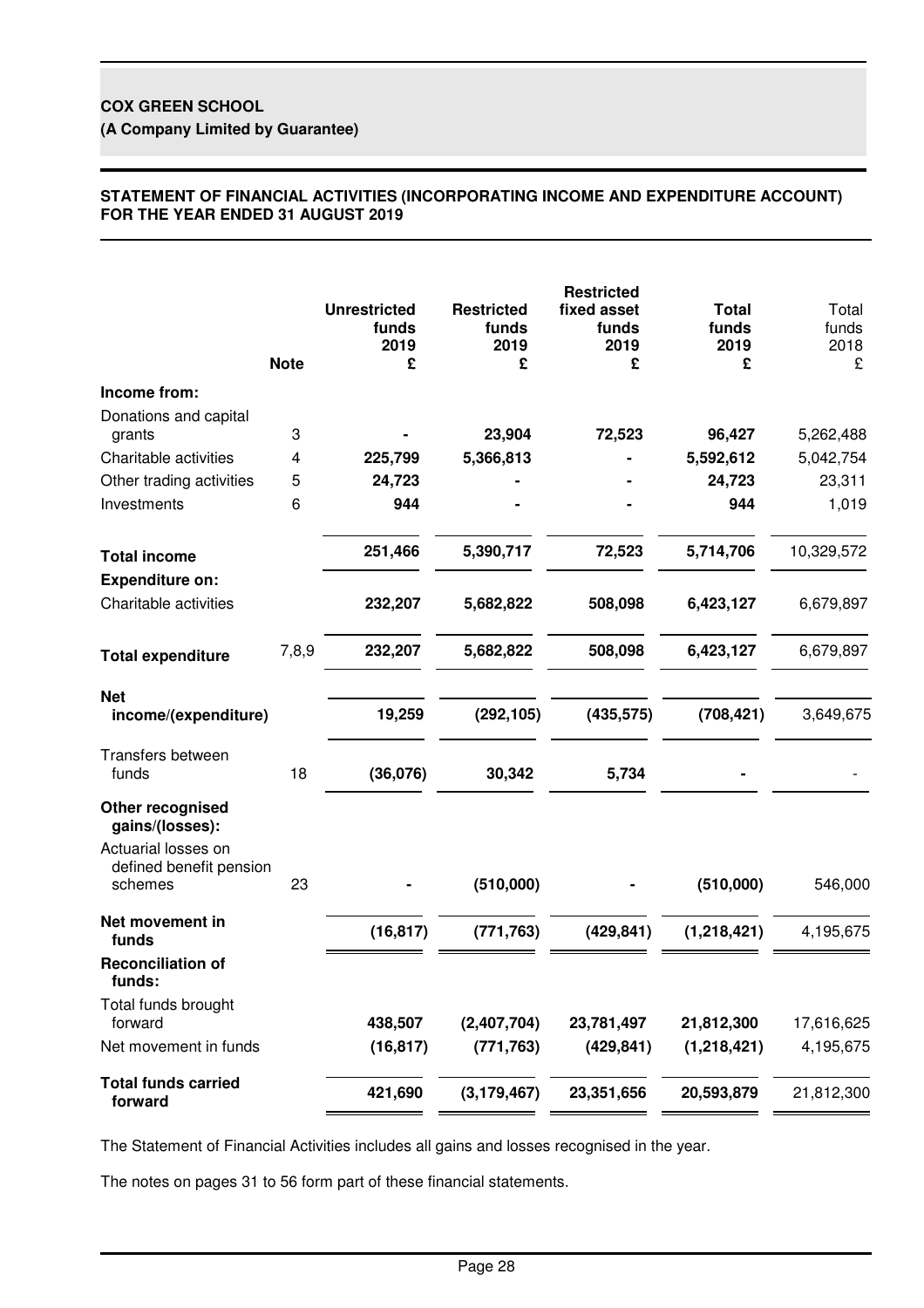# **COX GREEN SCHOOL**

**(A Company Limited by Guarantee) REGISTERED NUMBER: 07831255**

#### **BALANCE SHEET AS AT 31 AUGUST 2019**

|                                                               | <b>Note</b> |               | 2019<br>£     |             | 2018<br>£   |
|---------------------------------------------------------------|-------------|---------------|---------------|-------------|-------------|
| <b>Fixed assets</b>                                           |             |               |               |             |             |
| Tangible assets                                               | 14          |               | 23,351,656    |             | 23,781,497  |
|                                                               |             |               | 23,351,656    |             | 23,781,497  |
| <b>Current assets</b>                                         |             |               |               |             |             |
| Debtors                                                       | 15          | 144,681       |               | 230,367     |             |
| Cash at bank and in hand                                      |             | 537,123       |               | 471,932     |             |
|                                                               |             | 681,804       |               | 702,299     |             |
| Creditors: amounts falling due within one<br>year             | 16          | (259, 247)    |               | (266, 829)  |             |
| <b>Net current assets</b>                                     |             |               | 422,557       |             | 435,470     |
| <b>Total assets less current liabilities</b>                  |             |               | 23,774,213    |             | 24,216,967  |
| Creditors: amounts falling due after more<br>than one year    | 17          |               | (8, 334)      |             | (26, 667)   |
| Defined benefit pension scheme liability                      | 23          |               | (3, 172, 000) |             | (2,378,000) |
| <b>Total net assets</b>                                       |             |               | 20,593,879    |             | 21,812,300  |
| <b>Funds of the Academy Trust</b><br><b>Restricted funds:</b> |             |               |               |             |             |
| Fixed asset funds                                             | 18          | 23,351,656    |               | 23,781,497  |             |
| Restricted income funds                                       | 18          | (3, 179, 467) |               | (2,407,704) |             |
| <b>Total restricted funds</b>                                 | 18          |               | 20,172,189    |             | 21,373,793  |
| <b>Unrestricted income funds</b>                              | 18          |               | 421,690       |             | 438,507     |
| <b>Total funds</b>                                            |             |               | 20,593,879    |             | 21,812,300  |

The financial statements on pages 28 to 56 were approved by the Trustees, and authorised for issue on 10 December 2019 and are signed on their behalf, by:

# **P Louden**

Chair of Trustees

The notes on pages 31 to 56 form part of these financial statements.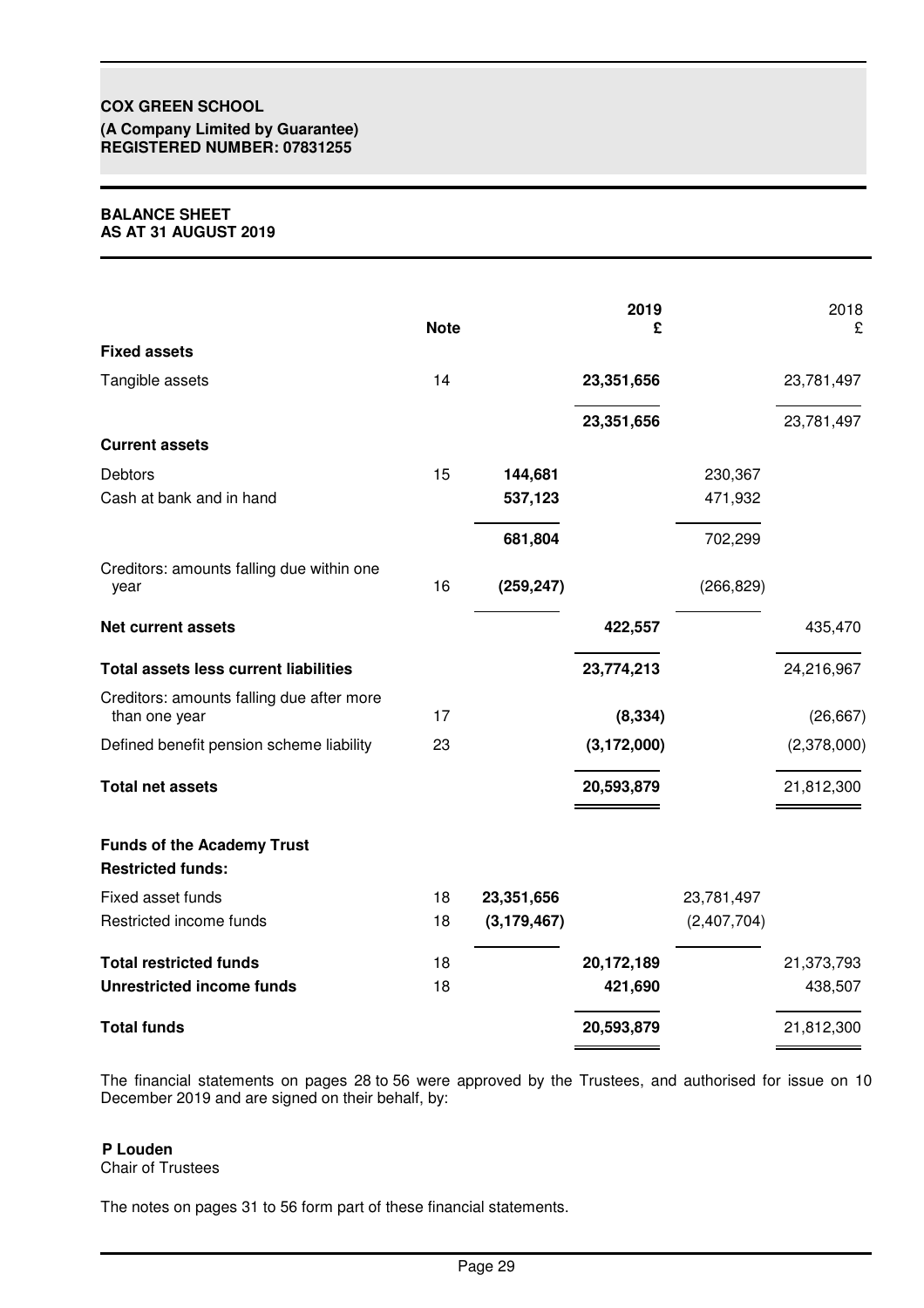## **STATEMENT OF CASH FLOWS FOR THE YEAR ENDED 31 AUGUST 2019**

| Cash flows from operating activities                   | <b>Note</b> | 2019<br>£ | 2018<br>£  |
|--------------------------------------------------------|-------------|-----------|------------|
| Net cash provided by/(used in) operating activities    | 20          | 69,981    | (397, 434) |
| Cash flows from investing activities                   | 21          | (4,790)   | (44,908)   |
| Change in cash and cash equivalents in the year        |             | 65,191    | (442, 342) |
| Cash and cash equivalents at the beginning of the year |             | 471,932   | 914,274    |
| Cash and cash equivalents at the end of the year       | 22          | 537,123   | 471,932    |

The notes on pages 31 to 56 from part of these financial statements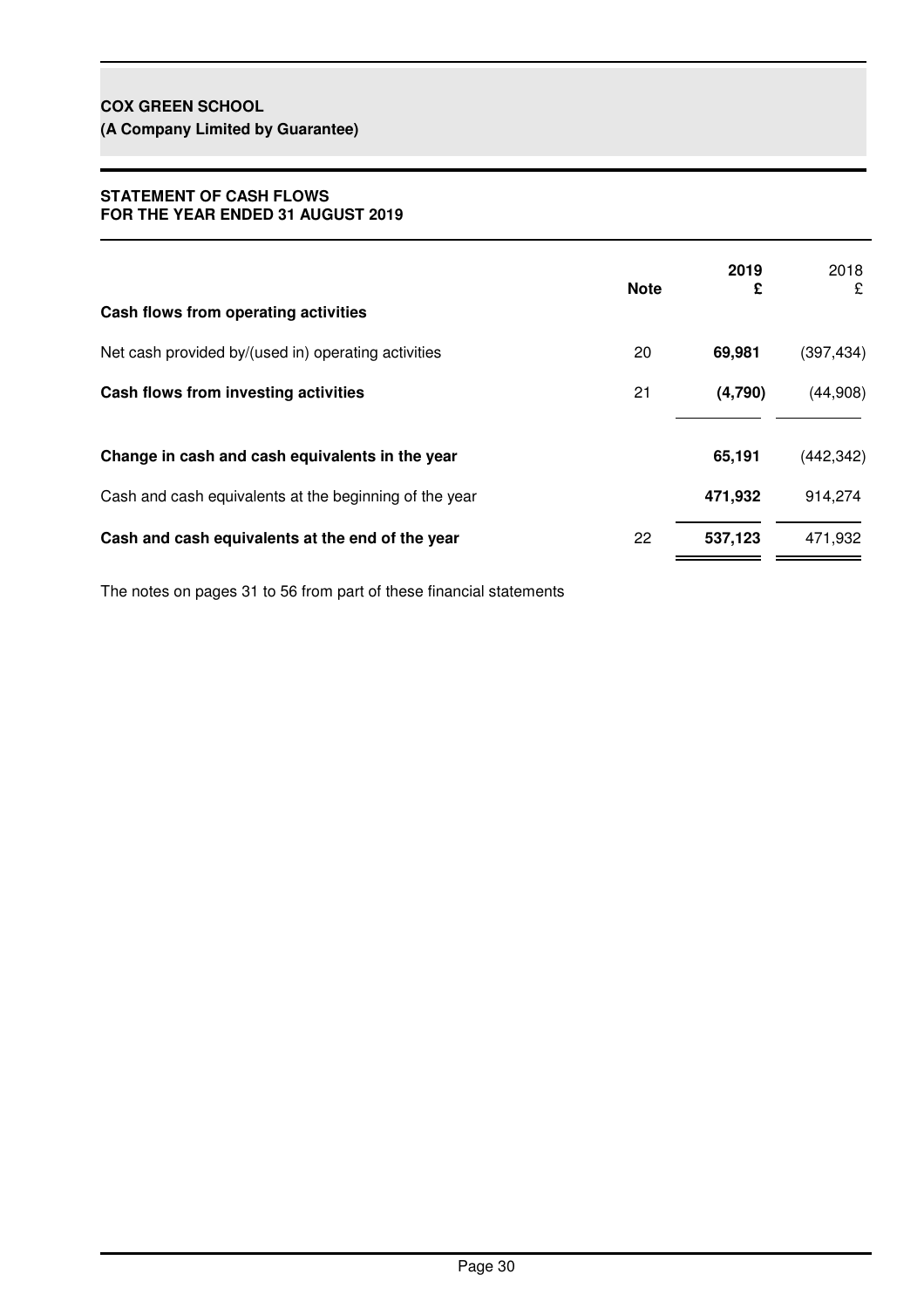#### **NOTES TO THE FINANCIAL STATEMENTS FOR THE YEAR ENDED 31 AUGUST 2019**

## **1. Accounting policies**

A summary of the principal accounting policies adopted (which have been applied consistently, except where noted), judegments and key sources of estimation uncertainty, is set out below.

#### **1.1 Basis of preparation of financial statements**

The financial statements of the Academy Trust, which is a public benefit entity under FRS 102, have been prepared under the historical cost convention in accordance with the Financial Reporting Standard Applicable in the UK and Republic of Ireland (FRS 102), the Accounting and Reporting by Charities: Statement of Recommended Practice applicable to charities preparing their accounts in accordance with the Financial Reporting Standard applicable in the UK and Republic of Ireland (FRS 102) (Charities SORP (FRS 102)), the Academies Accounts Direction 2018 to 2019 issued by ESFA, the Charities Act 2011 and the Companies Act 2006.

It is a company limited by guarantee, incorporated in England. The address of the registered office and principal place of operations are detailed on page 1. The nature of the Academy's operations are detailed in the Trustees' Report.

#### **1.2 Fund accounting**

Unrestricted income funds represent those resources which may be used towards meeting any of the charitable objects of the Academy Trust at the discretion of the Trustees.

Restricted fixed asset funds are resources which are to be applied to specific capital purposes imposed by the funders where the asset acquired or created is held for a specific purpose.

Restricted general funds comprise all other restricted funds received with restrictions imposed by the funder/donor and include grants from the Department for Education Group.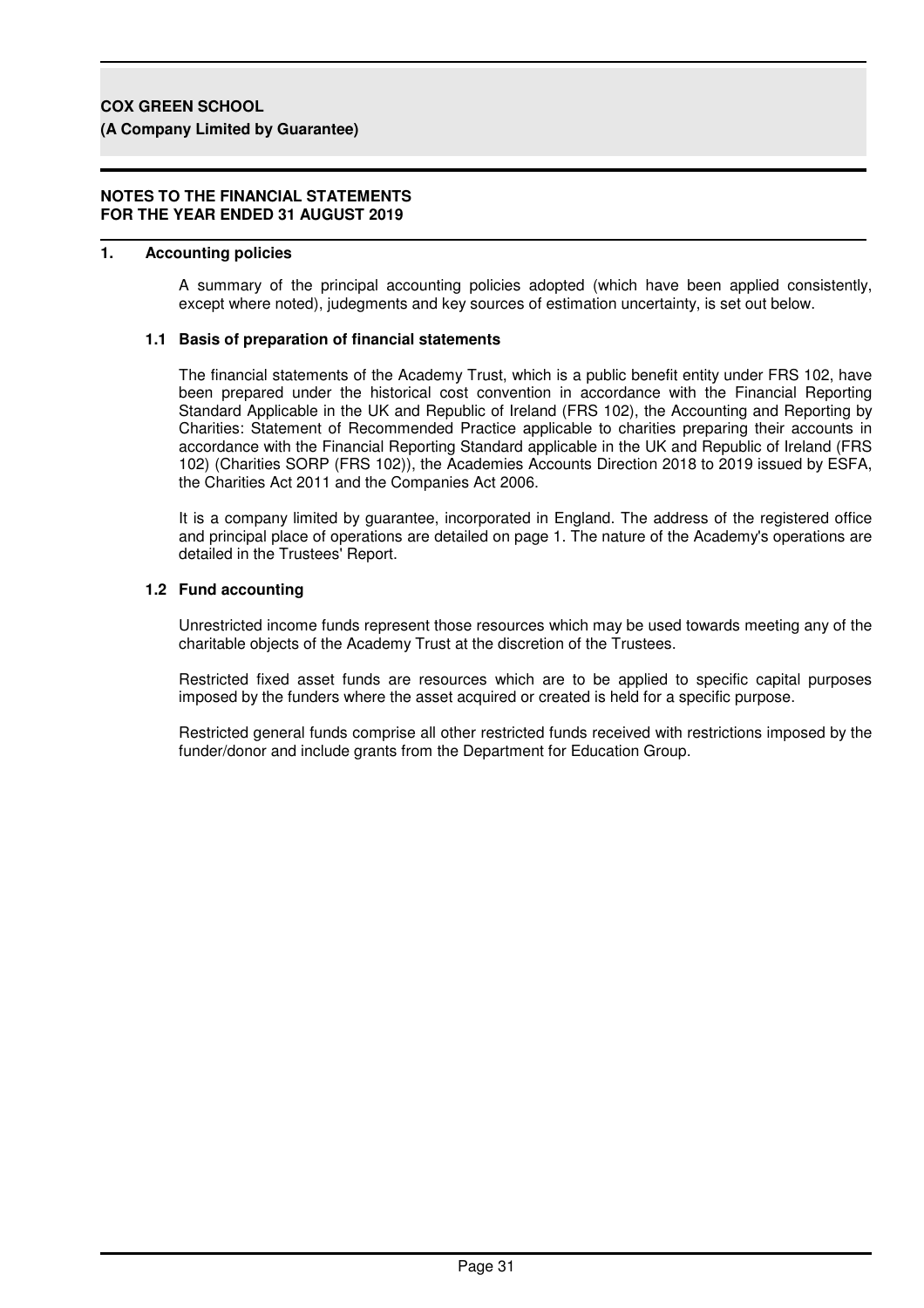#### **NOTES TO THE FINANCIAL STATEMENTS FOR THE YEAR ENDED 31 AUGUST 2019**

## **1. Accounting policies (continued)**

#### **1.3 Income**

All incoming resources are recognised when the Academy Trust has entitlement to the funds, the receipt is probable and the amount can be measured reliably.

#### • **Grants**

Grants are included in the Statement of Financial Activities on a receivable basis. The balance of income received for specific purposes but not expended during the period is shown in the relevant funds on the Balance Sheet. Where income is received in advance of meeting any performancerelated conditions there is not unconditional entitlement to the income and its recognition is deferred and included in creditors as deferred income until the performance-related conditions are met. Where entitlement occurs before income is received, the income is accrued.

General Annual Grant is recognised in full in the Statement of Financial Activities in the year for which it is receivable and any abatement in respect of the period is deducted from income and recognised as a liability.

Capital grants are recognised in full when there is an unconditional entitlement to the grant. Unspent amounts of capital grants are reflected in the Balance Sheet in the restricted fixed asset fund. Capital grants are recognised when there is entitlement and are not deferred over the life of the asset on which they are expended.

## • **Donations**

Donations are recognised on a receivable basis (where there are no performance-related conditions) where the receipt is probable and the amount can be reliably measured.

## • **Other income**

Other income, including the hire of facilities, is recognised in the year it is receivable and to the extent the Academy Trust has provided the goods or services.

#### **1.4 Expenditure**

Expenditure is recognised once there is a legal or constructive obligation to transfer economic benefit to a third party, it is probable that a transfer of economic benefits will be required in settlement and the amount of the obligation can be measured reliably. Expenditure is classified by activity. The costs of each activity are made up of the total of direct costs and shared costs, including support costs involved in undertaking each activity. Direct costs attributable to a single activity are allocated directly to that activity. Shared costs which contribute to more than one activity and support costs which are not attributable to a single activity are apportioned between those activities on a basis consistent with the use of resources

## • **Expenditure on raising funds**

Expenditure on raising funds includes all expenditure incurred by the Academy Trust to raise funds for its charitable purpose and includes costs of all fundraising activities events and non-charitable trading.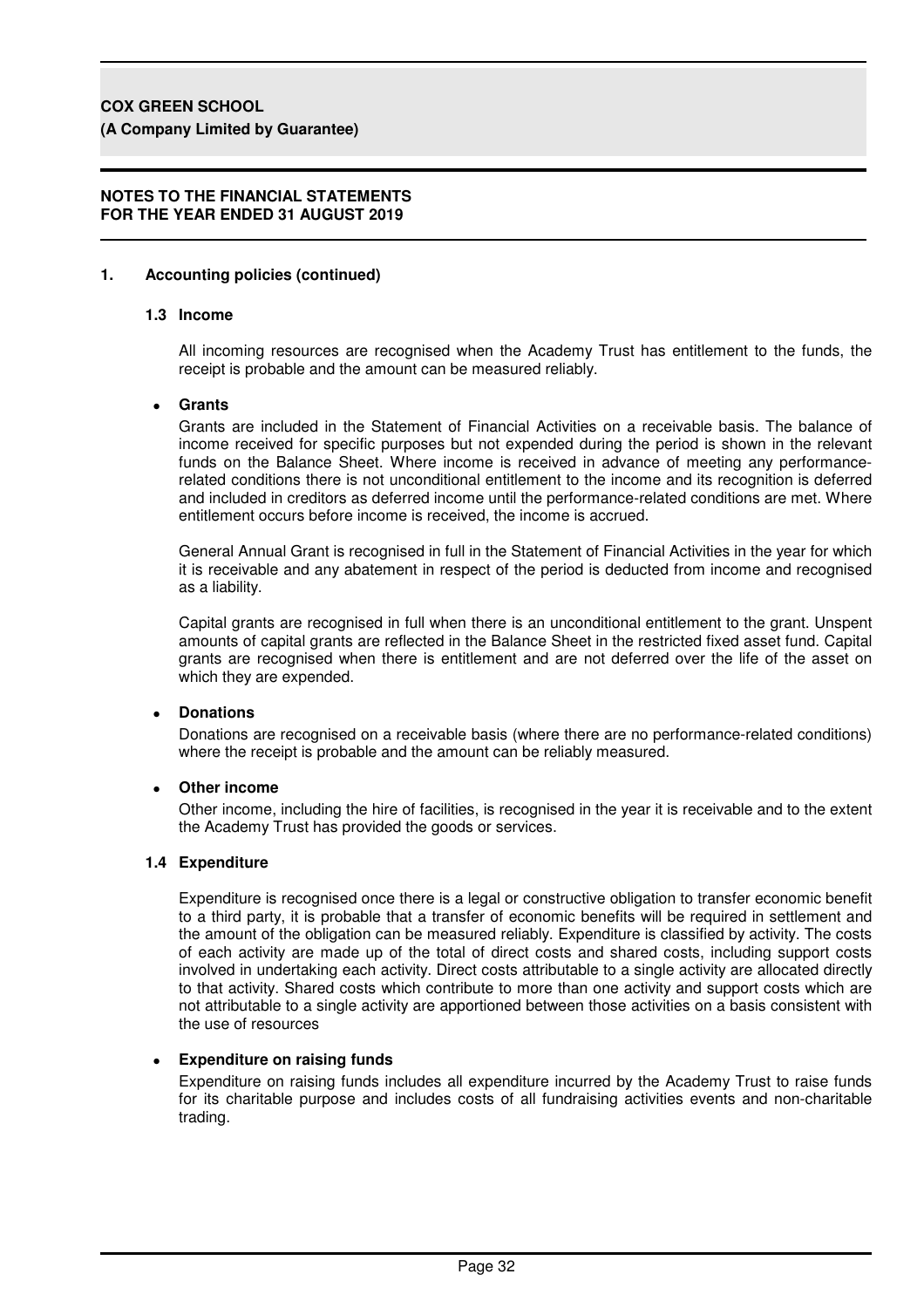#### **NOTES TO THE FINANCIAL STATEMENTS FOR THE YEAR ENDED 31 AUGUST 2019**

## **1. Accounting policies (continued)**

#### **1.4 Expenditure (continued)**

## • **Charitable activities**

Expenditure on charitable activities are costs incurred on the Academy Trust's educational operations, including support costs and costs relating to the governance of the Academy Trust apportioned to charitable activities.

All resources expended are inclusive of irrecoverable VAT.

#### **1.5 Going concern**

The Trustees assess whether the use of going concern is appropriate i.e. whether there are any material uncertainties related to events or conditions that may cast significant doubt on the ability of the Academy Trust to continue as a going concern. The Trustees make this assessment in respect of a period of at least one year from the date of authorisation for issue of the financial statements and have concluded that the Academy Trust has adequate resources to continue in operational existence for the foreseeable future and there are no material uncertainties about the Academy Trust's ability to continue as a going concern, thus they continue to adopt the going concern basis of accounting in preparing the financial statements.

#### **1.6 Tangible fixed assets**

Assets costing £3,000 or more are capitalised as tangible fixed assets and are carried at cost, net of depreciation and any provision for impairment.

Where tangible fixed assets have been acquired with the aid of specific grants, either from the government or from the private sector, they are included in the Balance Sheet at cost and depreciated over their expected useful economic life. Where there are specific conditions attached to the funding requiring the continued use of the asset, the related grants are credited to a restricted fixed asset fund in the Statement of Financial Activities incorporating Income and Expenditure Account and carried forward in the Balance Sheet. Depreciation on the relevant assets is charged directly to the restricted fixed asset fund in the Statement of Financial Activities incorporating Income and Expenditure Account. Where tangible fixed assets have been acquired with unrestricted funds, depreciation on such assets is charged to the unrestricted fund.

Depreciation is provided on all tangible fixed assets other than freehold land, at rates calculated to write off the cost of these assets, less their estimated residual value, over their expected useful lives on the following bases: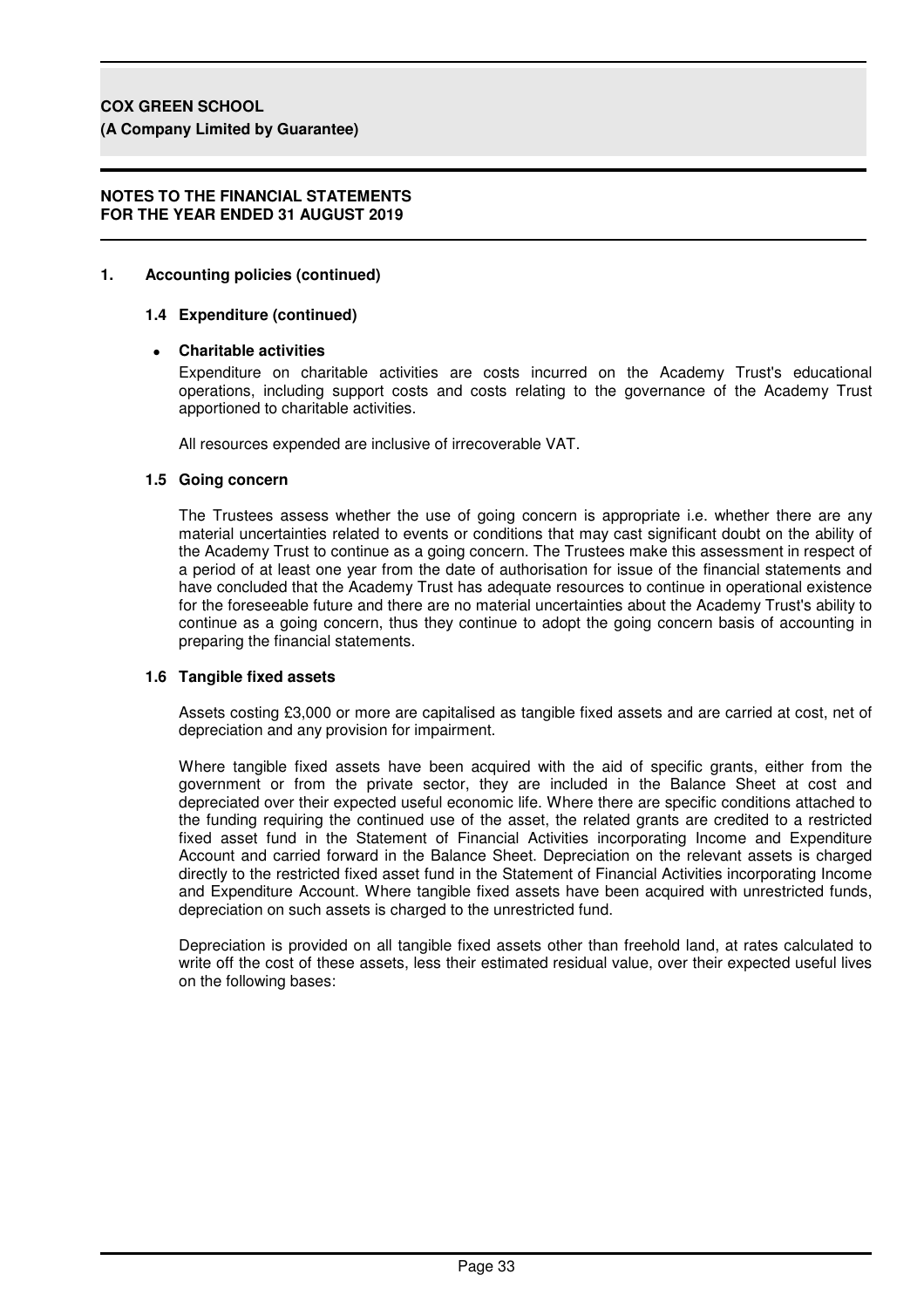## **NOTES TO THE FINANCIAL STATEMENTS FOR THE YEAR ENDED 31 AUGUST 2019**

# **1. Accounting policies (continued)**

# **1.6 Tangible fixed assets (continued)**

Depreciation is provided on the following bases:

| Long leasehold land      | - 125 years on cost     |
|--------------------------|-------------------------|
| Long leasehold buildings | - 30 - 50 years on cost |
| Furniture and equipment  | - 10 years on cost      |
| Computer equipment       | - 3 years on cost       |
| Motor vehicles           | - 5 years on cost       |

A review for impairment of a fixed asset is carried out if events or changes in circumstances indicate that the carrying value of any fixed asset may not be recoverable. Shortfalls between the carrying value of fixed assets and their recoverable amounts are recognised as impairments. Impairment losses are recognised in the Statement of Financial Activities incorporating Income and Expenditure Account.

# **1.7 Operating leases**

Rentals paid under operating leases are charged to the Statement of Financial Activities on a straight line basis over the lease term.

## **1.8 Taxation**

The Academy is considered to pass the tests set out in Paragraph 1 Schedule 6 of the Finance Act 2010 and therefore it meets the definition of a charitable company for UK corporation tax purposes. Accordingly, the Academy is potentially exempt from taxation in respect of income or capital gains received within categories covered by Chapter 3 Part 11 of the Corporation Tax Act 2010 or Section 256 of the Taxation of Chargeable Gains Act 1992, to the extent that such income or gains are applied exclusively to charitable purposes.

## **1.9 Debtors**

Trade and other debtors are recognised at the settlement amount. Prepayments are valued at the amount prepaid.

## **1.10 Cash at bank and in hand**

Cash at bank and in hand includes cash and short-term highly liquid investments with a short maturity of three months or less from the date of acquisition or opening of the deposit or similar account.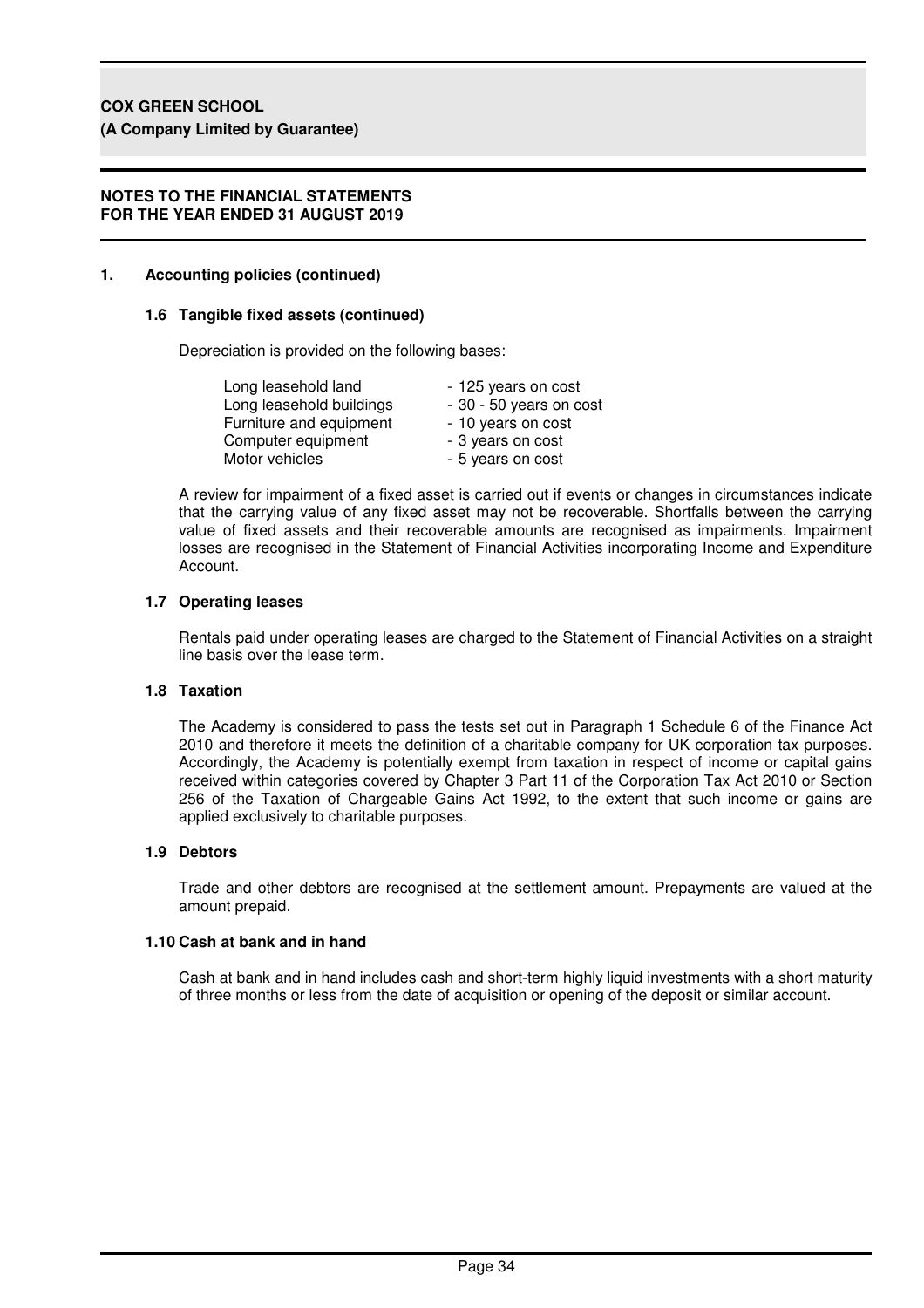#### **NOTES TO THE FINANCIAL STATEMENTS FOR THE YEAR ENDED 31 AUGUST 2019**

## **1. Accounting policies (continued)**

## **1.11 Liabilities and provisions**

Liabilities and provisions are recognised when there is an obligation at the Balance Sheet date as a result of a past event, it is probable that a transfer of economic benefit will be required in settlement, and the amount of the settlement can be estimated reliably. Liabilities are recognised at the amount that the Academy anticipates it will pay to settle the debt or the amount it has received as advanced payments for the goods or services it must provide.

Provisions are recognised when the Academy Trust has an obligation at the reporting date as a result of a past event which it is probable will result in the transfer of economic benefits and the obligation can be estimated reliably.

Provisions are measured at the best estimate of the amounts required to settle the obligation. Where the effect of the time value of money is material, the provision is based on the present value of those amounts, discounted at the pre-tax discount rate that reflects the risks specific to the liability. The unwinding of the discount is recognised within interest payable and similar charges.

#### **1.12 Financial instruments**

The Academy Trust only holds basic financial instruments as defined in FRS 102. The financial assets and financial liabilities of the Academy Trust and their measurement bases are as follows:

Financial assets - trade and other debtors are basic financial instruments and are debt instruments measured at amortised cost as detailed in note 15. Prepayments are not financial instruments. Cash at bank is classified as a basic financial instrument and is measured at face value.

Financial liabilities - trade creditors, accruals and other creditors are financial instruments, and are measured at amortised cost as detailed in notes 16 and 17. Taxation and social security are not included in the financial instruments disclosure definition. Deferred income is not deemed to be a financial liability, as the cash settlement has already taken place and there is an obligation to deliver services rather than cash or another financial instrument.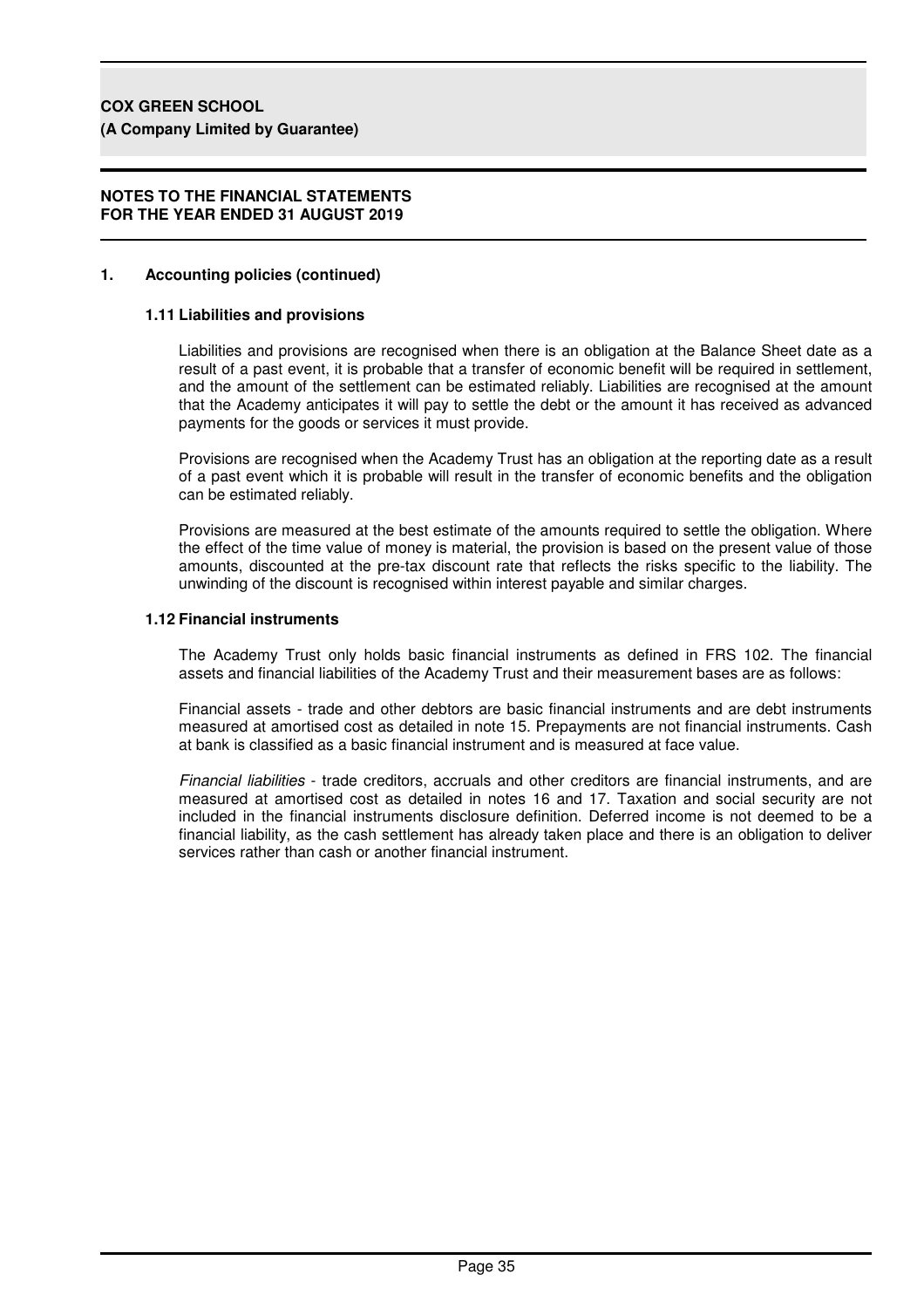## **NOTES TO THE FINANCIAL STATEMENTS FOR THE YEAR ENDED 31 AUGUST 2019**

## **1. Accounting policies (continued)**

#### **1.13 Pensions**

Retirement benefits to employees of the Academy Trust are provided by the Teachers' Pension Scheme ("TPS") and the Local Government Pension Scheme ("LGPS"). These are defined benefit schemes.

The TPS is an unfunded scheme and contributions are calculated so as to spread the cost of pensions over employees' working lives with the Academy Trust in such a way that the pension cost is a substantially level percentage of current and future pensionable payroll. The contributions are determined by the Government Actuary on the basis of quadrennial valuations using a prospective unit credit method. TPS is an unfunded multi-employer scheme with no underlying assets to assign between employers. Consequently, the TPS is treated as a defined contribution scheme for accounting purposes and the contributions recognised in the period to which they relate.

The LGPS is a funded multi-employer scheme and the assets are held separately from those of the Academy Trust in separate trustee administered funds. Pension scheme assets are measured at fair value and liabilities are measured on an actuarial basis using the projected unit credit method and discounted at a rate equivalent to the current rate of return on a high quality corporate bond of equivalent term and currency to the liabilities. The actuarial valuations are obtained at least triennially and are updated at each Balance Sheet date. The amounts charged to operating surplus are the current service costs and the costs of scheme introductions, benefit changes, settlements and curtailments. They are included as part of staff costs as incurred. Net interest on the net defined benefit liability/asset is also recognised in the Statement of Financial Activities and comprises the interest cost on the defined benefit obligation and interest income on the scheme assets, calculated by multiplying the fair value of the scheme assets at the beginning of the period by the rate used to discount the benefit obligations. The difference between the interest income on the scheme assets and the actual return on the scheme assets is recognised in other recognised gains and losses.

Actuarial gains and losses are recognised immediately in other recognised gains and losses.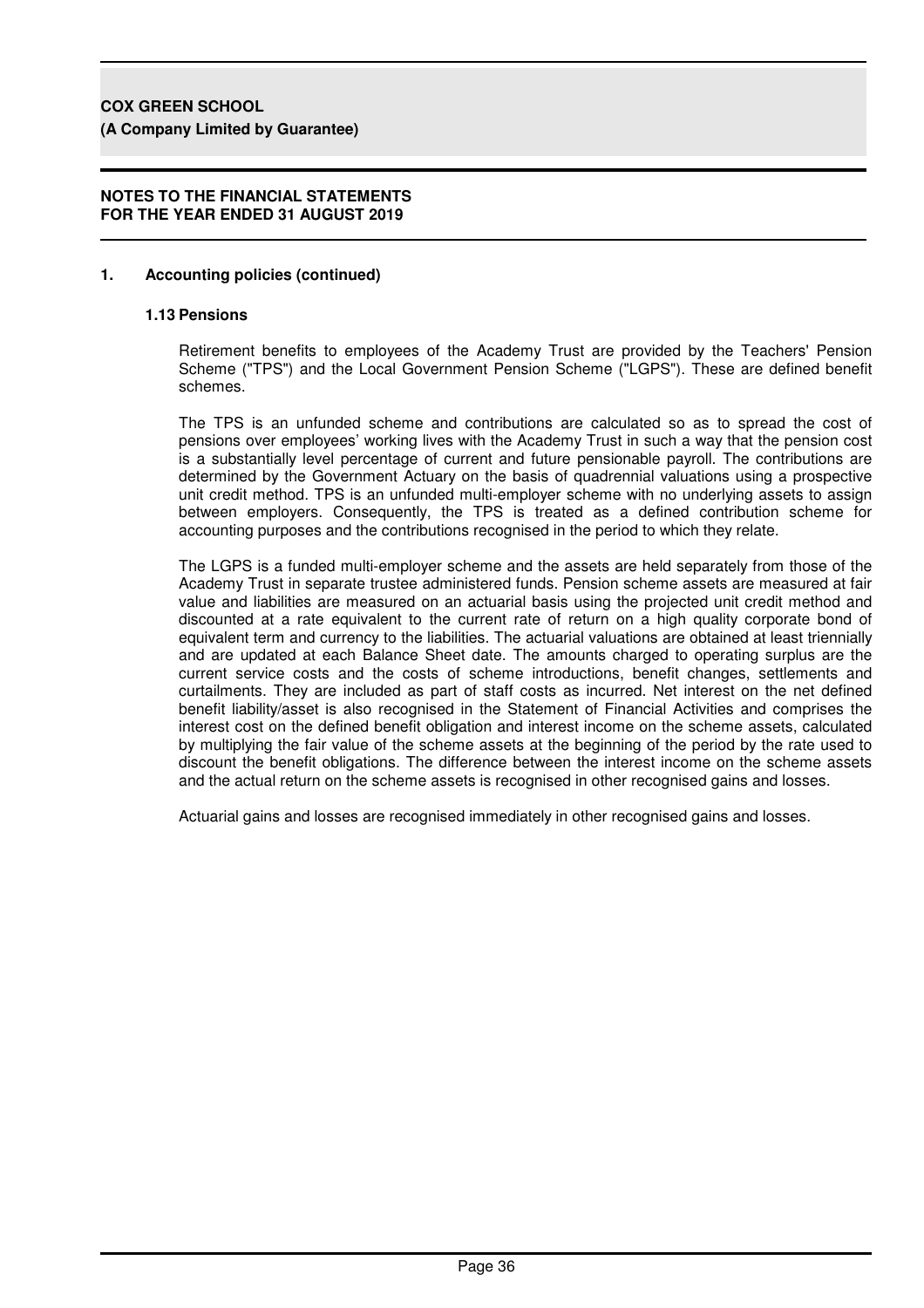#### **NOTES TO THE FINANCIAL STATEMENTS FOR THE YEAR ENDED 31 AUGUST 2019**

#### **2. Critical accounting estimates and areas of judgment**

Estimates and judgments are continually evaluated and are based on historical experience and other factors, including expectations of future events that are believed to be reasonable under the circumstances.

Critical accounting estimates and assumptions

The Academy Trust trust makes estimates and assumptions concerning the future. The resulting accounting estimates and assumptions will, by definition, seldom equal the related actual results. The estimates and assumptions that have a significant risk of causing a material adjustment to the carrying amounts of assets and liabilities within the next financial year are discussed below.

The present value of the Local Government Pension Scheme defined benefit liability depends on a number of factors that are determined on an actuarial basis using a variety of assumptions. The assumptions used in determining the net cost or income for pensions include the discount rate. Any changes in these assumptions, which are disclosed in note 23, will impact the carrying amount of the pension liability. Furthermore a roll forward approach which projects results from the latest full actuarial valuation performed at 31 March 2016 has been used by the actuary in valuing the pensions liability at 31 August 2019. Any differences between the figures derived from the roll forward approach and a full actuarial valuation would impact on the carrying amount of the pension liability.

#### Critical areas of judgment:

The judgements that have had a significant effect on amounts recognised in the financial statements are those concerning the choice of depreciation policies and asset lives.

## **3. Income from donations and capital grants**

| <b>Unrestricted</b><br>funds<br>2019<br>£ | <b>Restricted</b><br>funds<br>2019<br>£ | Total<br>funds<br>2019<br>£ | Total<br>funds<br>2018<br>£ |
|-------------------------------------------|-----------------------------------------|-----------------------------|-----------------------------|
|                                           | 23,904                                  | 23,904                      | 59,383                      |
|                                           | 72,523                                  | 72,523                      | 20,622                      |
|                                           |                                         | $\blacksquare$              | 5,182,483                   |
|                                           | 96,427                                  | 96,427                      | 5,262,488                   |
| 23,959                                    | 5,238,529                               | 5,262,488                   |                             |
|                                           |                                         |                             |                             |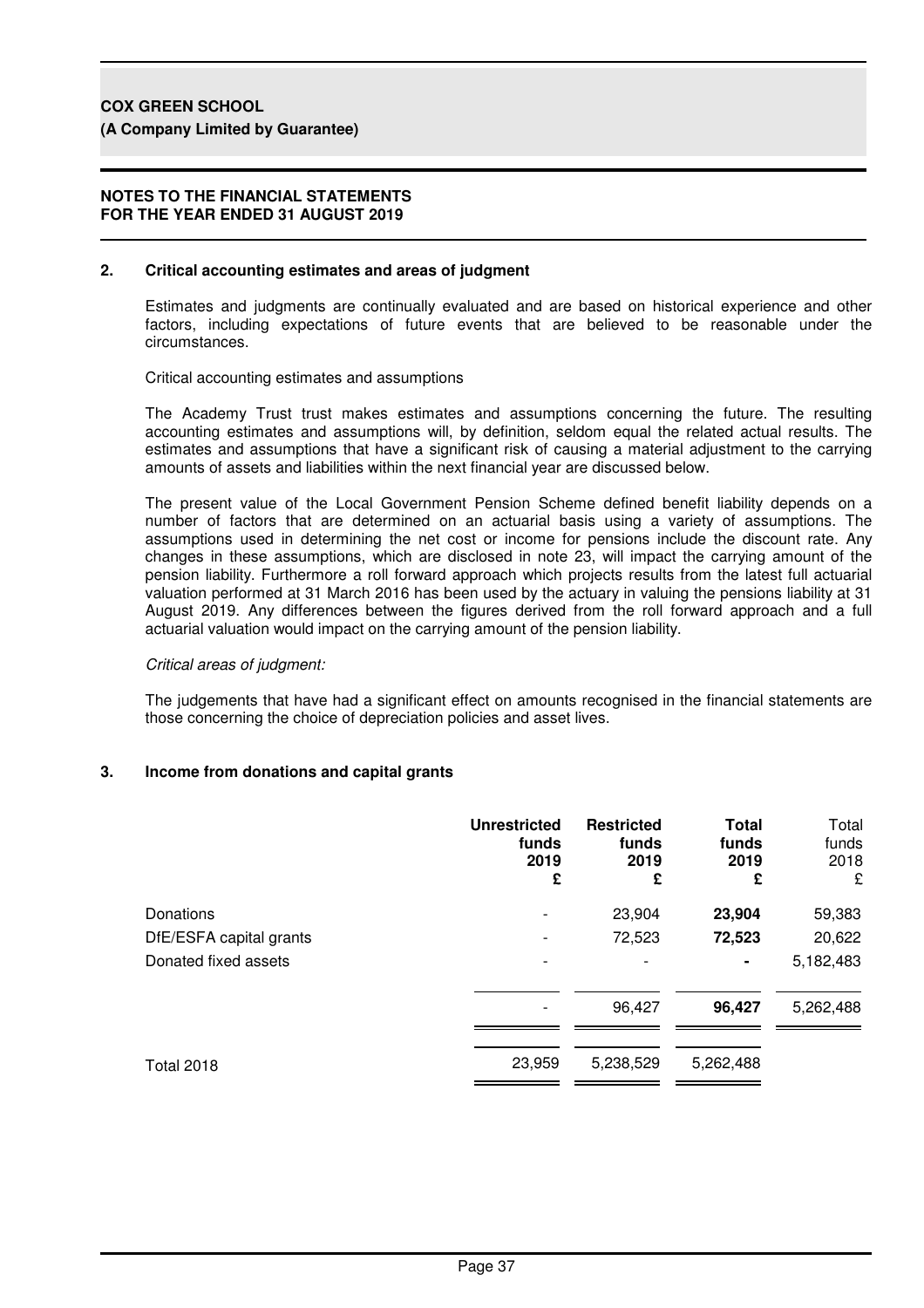## **NOTES TO THE FINANCIAL STATEMENTS FOR THE YEAR ENDED 31 AUGUST 2019**

## **4. Funding for the Academy Trust's educational operations**

|                            | <b>Unrestricted</b><br>funds<br>2019<br>£ | <b>Restricted</b><br>funds<br>2019<br>£ | <b>Total</b><br>funds<br>2019<br>£ | Total<br>funds<br>2018<br>£ |
|----------------------------|-------------------------------------------|-----------------------------------------|------------------------------------|-----------------------------|
| DfE/ESFA grants            |                                           |                                         |                                    |                             |
| General Annual Grant (GAG) |                                           | 5,004,094                               | 5,004,094                          | 4,504,366                   |
| Pupil premium              |                                           | 127,180                                 | 127,180                            | 120,402                     |
| Other DfE/ESFA grants      |                                           | 106,071                                 | 106,071                            | 46,382                      |
| Other government grants    |                                           | 5,237,345                               | 5,237,345                          | 4,671,150                   |
| Local authority grants     |                                           | 100,414                                 | 100,414                            | 151,927                     |
| <b>Other funding</b>       |                                           | 100,414                                 | 100,414                            | 151,927                     |
| Trip income                | 216,767                                   |                                         | 216,767                            | 167,452                     |
| Other income               | 9,032                                     | 29,054                                  | 38,086                             | 52,225                      |
|                            | 225,799                                   | 29,054                                  | 254,853                            | 219,677                     |
|                            | 225,799                                   | 5,366,813                               | 5,592,612                          | 5,042,754                   |
| <b>Total 2018</b>          | 219,677                                   | 4,823,077                               | 5,042,754                          |                             |

There are no unfulfilled conditions or other contingencies attached to the government grants above.

## **5. Income from other trading activities**

|                                      | <b>Unrestricted</b><br>funds<br>2019<br>£ | <b>Total</b><br>funds<br>2019<br>£ | Total<br>funds<br>2018<br>£ |
|--------------------------------------|-------------------------------------------|------------------------------------|-----------------------------|
| Hire of facilities and rental income | 6,721                                     | 6,721                              | 3,073                       |
| Other income                         | 18,002                                    | 18,002                             | 20,238                      |
|                                      | 24,723                                    | 24,723                             | 23,311                      |

All the 2018 income was in unresticted funds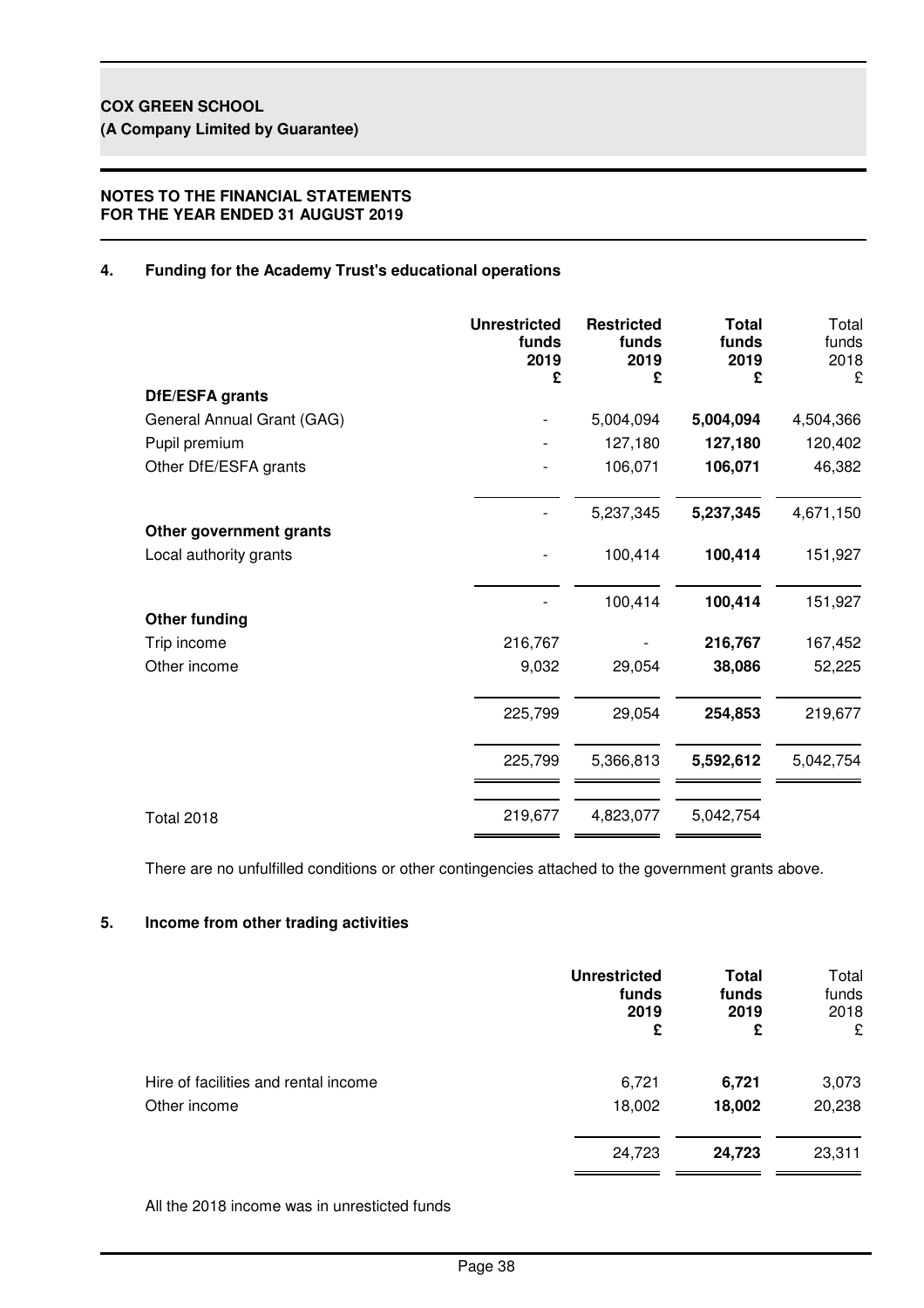## **NOTES TO THE FINANCIAL STATEMENTS FOR THE YEAR ENDED 31 AUGUST 2019**

## **6. Investment income**

|                          | <b>Unrestricted</b> | <b>Total</b> | Total |
|--------------------------|---------------------|--------------|-------|
|                          | funds               | funds        | funds |
|                          | 2019                | 2019         | 2018  |
|                          | £                   | £            | £     |
| Bank interest receivable | 944                 | 944          | 1,019 |

All the 2018 income was in unresticted funds

## **7. Expenditure**

|                                      | <b>Staff Costs</b><br>2019<br>£ | <b>Premises</b><br>2019<br>£ | Other<br>2019<br>£ | <b>Total</b><br>2019<br>£ | Total<br>2018<br>£ |
|--------------------------------------|---------------------------------|------------------------------|--------------------|---------------------------|--------------------|
| Academy's educational<br>operations: |                                 |                              |                    |                           |                    |
| Direct costs                         | 3,660,807                       |                              | 708,271            | 4,369,078                 | 4,086,822          |
| Allocated support costs              | 753,548                         | 946,481                      | 354,020            | 2,054,049                 | 2,593,075          |
|                                      | 4,414,355                       | 946,481                      | 1,062,291          | 6,423,127                 | 6,679,897          |
| <b>Total 2018</b>                    | 4,100,571                       | 1,041,571                    | 1,537,755          | 6,679,897                 |                    |

## **8. Expenditure - Analysis of specific expenses**

Included within expenditure are the following transactions:

|                           | Individual items above £5,000 |               |        |  |  |
|---------------------------|-------------------------------|---------------|--------|--|--|
|                           | Total                         | <b>Amount</b> | Reason |  |  |
|                           |                               |               |        |  |  |
| Gifts made by the academy | 849                           | ۰             |        |  |  |
| Unrecoverable debts       | 193                           |               |        |  |  |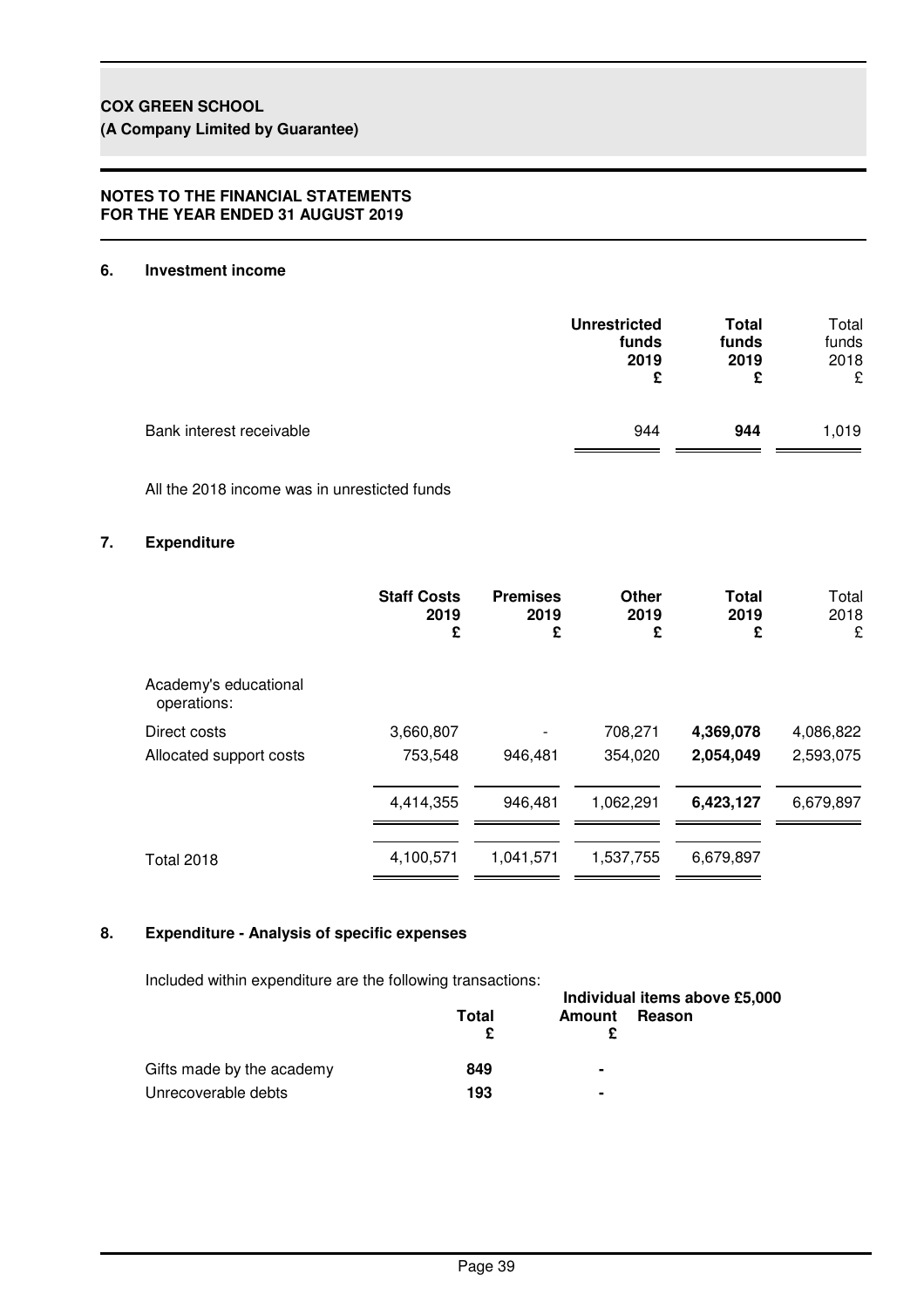## **NOTES TO THE FINANCIAL STATEMENTS FOR THE YEAR ENDED 31 AUGUST 2019**

# **9. Analysis by activity**

|                                  | <b>Activities</b><br>undertaken<br>directly<br>2019<br>£ | <b>Support</b><br>costs<br>2019<br>£ | Total<br>funds<br>2019<br>£ | Total<br>funds<br>2018<br>£ |
|----------------------------------|----------------------------------------------------------|--------------------------------------|-----------------------------|-----------------------------|
| Academy's educational operations | 4,369,078                                                | 2,054,049                            | 6,423,127                   | 6,679,897                   |
| <b>Total 2018</b>                | 4,086,822                                                | 2,593,075                            | 6,679,897                   |                             |

## **Analysis of direct costs**

|                                              | <b>Total</b><br>funds<br>2019<br>£ | Total<br>funds<br>2018<br>£ |
|----------------------------------------------|------------------------------------|-----------------------------|
| Teaching and educational support staff costs | 3,660,807                          | 3,395,369                   |
| Pension finance costs                        | 28,574                             | 31,152                      |
| <b>Educational supplies</b>                  | 97,988                             | 106,495                     |
| Examination fees                             | 89,559                             | 82,733                      |
| Educational consultancy                      | 156,849                            | 181,604                     |
| Staff development                            | 25,097                             | 16,665                      |
| Other direct costs                           | 310,204                            | 272,804                     |
|                                              | 4,369,078                          | 4,086,822                   |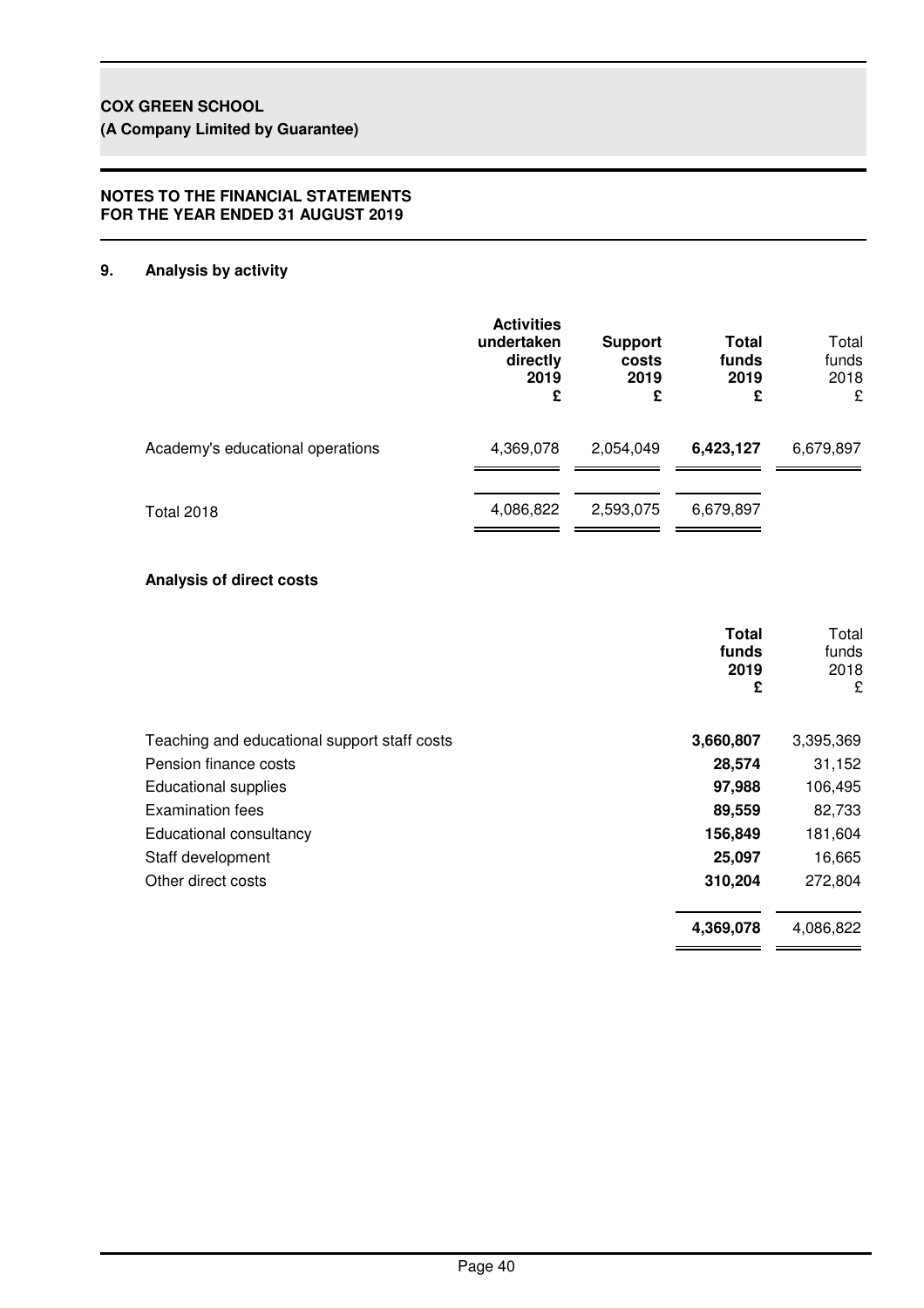# **COX GREEN SCHOOL**

**(A Company Limited by Guarantee)**

## **NOTES TO THE FINANCIAL STATEMENTS FOR THE YEAR ENDED 31 AUGUST 2019**

## **9. Analysis by activity (continued)**

## **Analysis of support costs**

|                                       | <b>Total</b><br>funds<br>2019<br>£ | Total<br>funds<br>2018<br>£ |
|---------------------------------------|------------------------------------|-----------------------------|
| Support staff costs                   | 753,548                            | 705,202                     |
| Pension finance costs                 | 32,426                             | 35,848                      |
| Recruitment and advertising           | 60,967                             | 43,155                      |
| Depreciation                          | 508,098                            | 390,748                     |
| Technology costs                      | 96,758                             | 106,444                     |
| Maintenance of premises and equipment | 156,094                            | 399,321                     |
| Cleaning                              | 128,764                            | 115,589                     |
| Energy                                | 95,528                             | 82,391                      |
| Rates                                 | 33,889                             | 29,648                      |
| Security and transport                | 6,136                              | 7,559                       |
| Catering supplies                     | 26,598                             | 18,008                      |
| Non staff related insurance           | 24,110                             | 23,872                      |
| Bank charges                          | 613                                | 564                         |
| Other support costs                   | 115,215                            | 617,550                     |
| Governance costs                      | 15,305                             | 17,176                      |
|                                       | 2,054,049                          | 2,593,075                   |
|                                       |                                    |                             |

## **10. Net income/(expenditure)**

Net income/(expenditure) for the year includes:

|                                       | 2019<br>£      | 2018<br>£ |
|---------------------------------------|----------------|-----------|
| Operating lease rentals               | 5,412          | 3,818     |
| Depreciation of tangible fixed assets | 508,098        | 390,749   |
| Loss on disposal of fixed assets      | $\blacksquare$ | 500,562   |
| Fees paid to auditors for:            |                |           |
| - audit                               | 9,250          | 9,250     |
| - other services                      | 4,645          | 5,850     |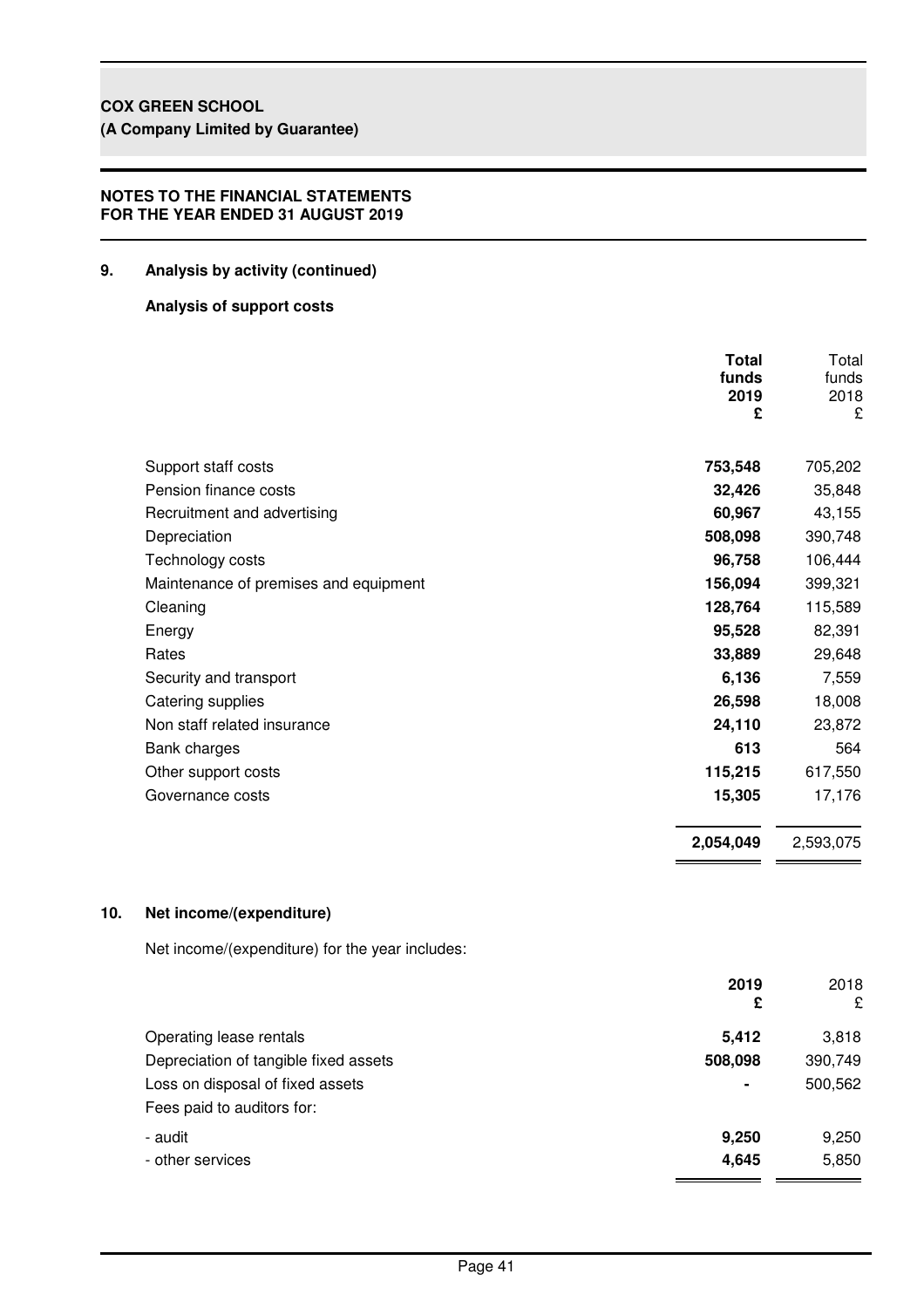# **COX GREEN SCHOOL**

**(A Company Limited by Guarantee)**

## **NOTES TO THE FINANCIAL STATEMENTS FOR THE YEAR ENDED 31 AUGUST 2019**

## **11. Staff costs**

## **a. Staff costs**

Staff costs during the year were as follows:

|                                                    | 2019<br>£ | 2018<br>£ |
|----------------------------------------------------|-----------|-----------|
| Wages and salaries                                 | 3,226,224 | 2,990,133 |
| Social security costs                              | 314,246   | 287,922   |
| Operating costs of defined benefit pension schemes | 740,188   | 681,251   |
|                                                    | 4,280,658 | 3,959,306 |
| Agency staff costs                                 | 133,697   | 141,265   |
|                                                    | 4,414,355 | 4,100,571 |

## **b. Staff numbers**

The average number of persons employed by the Academy Trust during the year was as follows:

|                            | 2019<br>No. | 2018<br>No. |
|----------------------------|-------------|-------------|
| Teaching                   | 56          | 54          |
| Management                 | 5           | 5           |
| Administration and support | 45          | 44          |
|                            | 106         | 103         |

## **c. Higher paid staff**

The number of employees whose employee benefits (excluding employer pension costs) exceeded £60,000 was:

|                               | 2019<br>No. | 2018<br>No. |
|-------------------------------|-------------|-------------|
| In the band £60,001 - £70,000 | 3           | 2           |
| In the band £70,001 - £80,000 | ٠           | 2           |
| In the band £80,001 - £90,000 |             |             |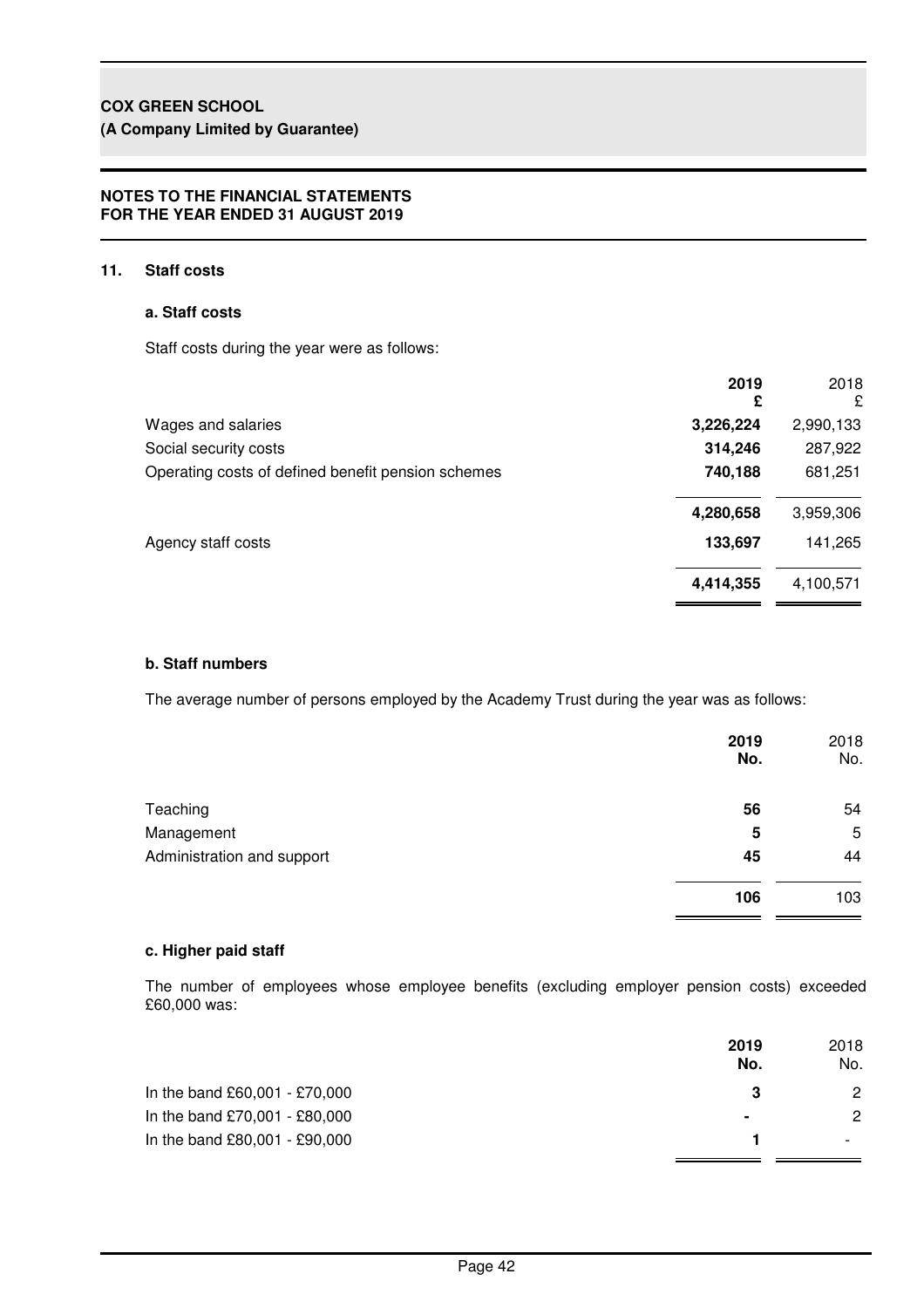#### **NOTES TO THE FINANCIAL STATEMENTS FOR THE YEAR ENDED 31 AUGUST 2019**

#### **11. Staff costs (continued)**

#### **c. Higher paid staff (continued)**

Three of the above employees participated in the Teacher's Pension Scheme (2018: three) and one employee participated in the Local Government Pension Scheme (2018: one). During the year ended 31 August 2019, teachers' pension contributions for these staff amounted to £35,558 (2018: £35,498) and local government pension contributions amounted to £12,264 (2018: £12,249).

#### **d. Key management personnel**

The key management personnel of the Academy Trust comprises the trustees and the senior management team as listed on page 1. The total amount of employee benefits (including employer pension contributions and employers national insurance contributions) received by key management personnel for their services to the Academy Trust was £521,545 (2018: £557,392).

#### **12. Trustees' remuneration and expenses**

One or more Trustees has been paid remuneration or has received other benefits from an employment with the Academy Trust. The principal and other staff Trustees only receive remuneration in respect of services they provide undertaking the roles of principal and staff members under their contracts of employment. The value of Trustees' remuneration and other benefits was as follows:

|                              |                            | 2019              | 2018              |
|------------------------------|----------------------------|-------------------|-------------------|
|                              |                            |                   |                   |
| F Walsh, Head Teacher        | Remuneration               | 80,000 - 85,000   | 75,000 - 80,000   |
|                              | Pension contributions paid | $10,000 - 15,000$ | $10,000 - 15,000$ |
| M Foster                     | Remuneration               | $50,000 - 55,000$ | $50,000 - 55,000$ |
|                              | Pension contributions paid | $5,000 - 10,000$  | $5,000 - 10,000$  |
| G Jons (resigned 5 May 2019) | Remuneration               | 15,000 - 20,000   | $20,000 - 25,000$ |
|                              | Pension contributions paid | $0 - 5,000$       | $0 - 5.000$       |

Remuneration disclosures for staff Trustees who resigned before 1 September 2018 have not been disclosed in these financial statements.

During the year , expenses relating to travel and other expenses for non-trustee activities totalling £311 (2018 - £0) were reimbursed to two trustees (2018: nil)

## **13. Trustees' and Officers' insurance**

The Academy Trust entered into the Department for Education's Risk Protection Arrangement in September 2016. This protects trustees and officers from claims arising from negligent acts, errors or omissions occurring whilst on academy business. The insurance provides cover up to £10,000,000 for each and every loss and in the aggregate per Academy whose Academy trust is a member. The cost of this insurance is not separately identifiable.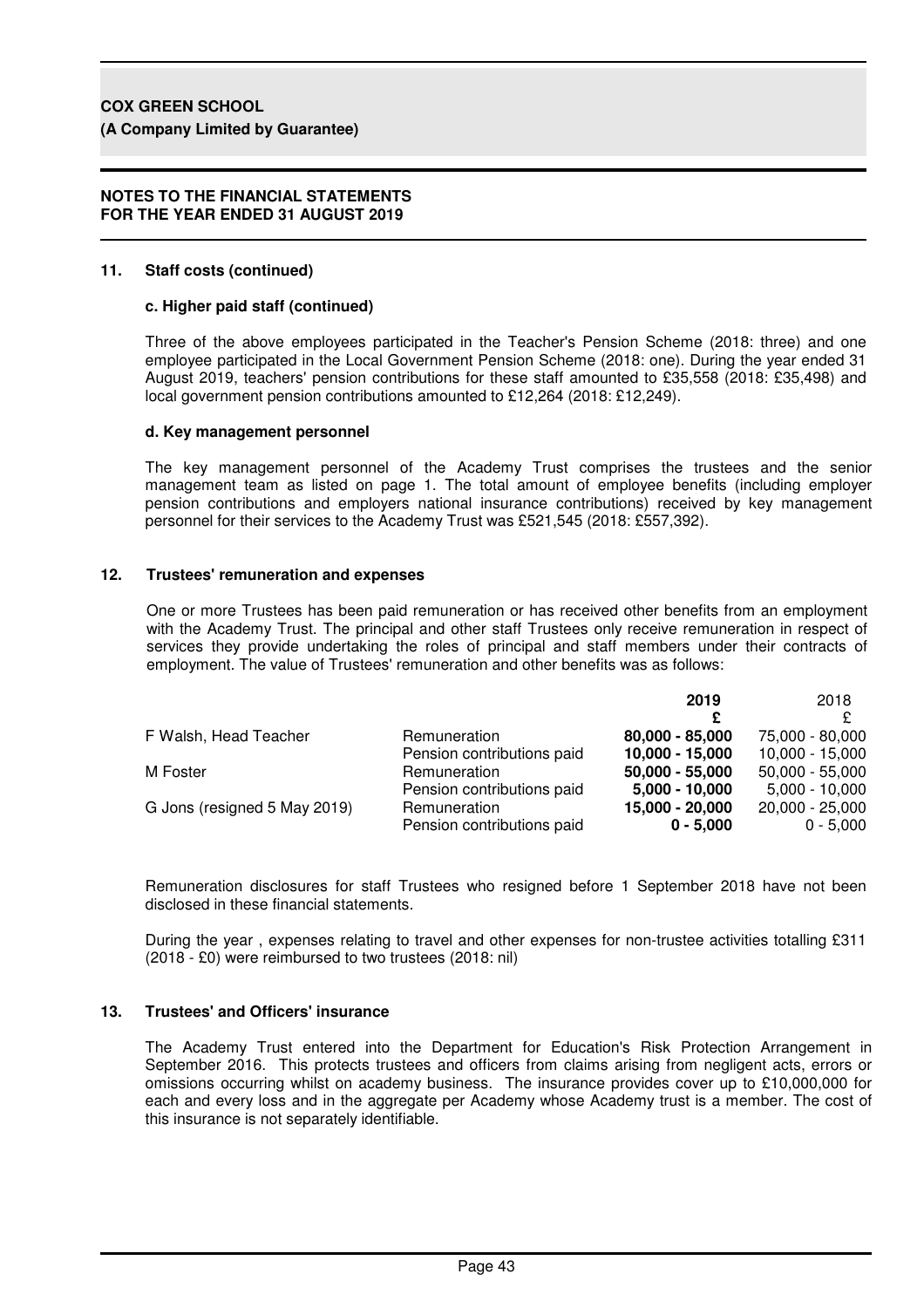## **NOTES TO THE FINANCIAL STATEMENTS FOR THE YEAR ENDED 31 AUGUST 2019**

## **14. Tangible fixed assets**

|                          | Long<br>leasehold<br>land<br>£ | Long<br>leasehold<br>buildings<br>£ | <b>Furniture</b><br>and<br>equipment<br>£ | <b>Computer</b><br>equipment<br>£ | <b>Motor</b><br>vehicles<br>£ | <b>Total</b><br>£ |
|--------------------------|--------------------------------|-------------------------------------|-------------------------------------------|-----------------------------------|-------------------------------|-------------------|
| <b>Cost or valuation</b> |                                |                                     |                                           |                                   |                               |                   |
| At 1 September 2018      | 10,232,000                     | 15,664,813                          | 215,610                                   | 302,108                           | 31,169                        | 26,445,700        |
| <b>Additions</b>         |                                |                                     | 35,432                                    | 42,825                            |                               | 78,257            |
| At 31 August 2019        | 10,232,000                     | 15,664,813                          | 251,042                                   | 344,933                           | 31,169                        | 26,523,957        |
| <b>Depreciation</b>      |                                |                                     |                                           |                                   |                               |                   |
| At 1 September 2018      | 552,496                        | 1,769,941                           | 90,794                                    | 232,860                           | 18,112                        | 2,664,203         |
| Charge for the year      | 81,856                         | 364,761                             | 21,257                                    | 35,404                            | 4,820                         | 508,098           |
| At 31 August 2019        | 634,352                        | 2,134,702                           | 112,051                                   | 268,264                           | 22,932                        | 3,172,301         |
| Net book value           |                                |                                     |                                           |                                   |                               |                   |
| At 31 August 2019        | 9,597,648                      | 13,530,111                          | 138,991                                   | 76,669                            | 8,237                         | 23,351,656        |
| At 31 August 2018        | 9,679,504                      | 13,894,872                          | 124,816                                   | 69,248                            | 13,057                        | 23,781,497        |

On conversion, the Academy granted a 60 year lease to Royal Borough of Windsor and Maidenhead on the library building. There was no lease premium paid and there is a peppercorn rent with no review.

## **15. Debtors**

|                                | 2019<br>£ | 2018<br>£ |
|--------------------------------|-----------|-----------|
| Trade debtors                  | 1,717     | 59,055    |
| Prepayments and accrued income | 118,195   | 140,539   |
| VAT recoverable                | 24,769    | 30,773    |
|                                | 144,681   | 230,367   |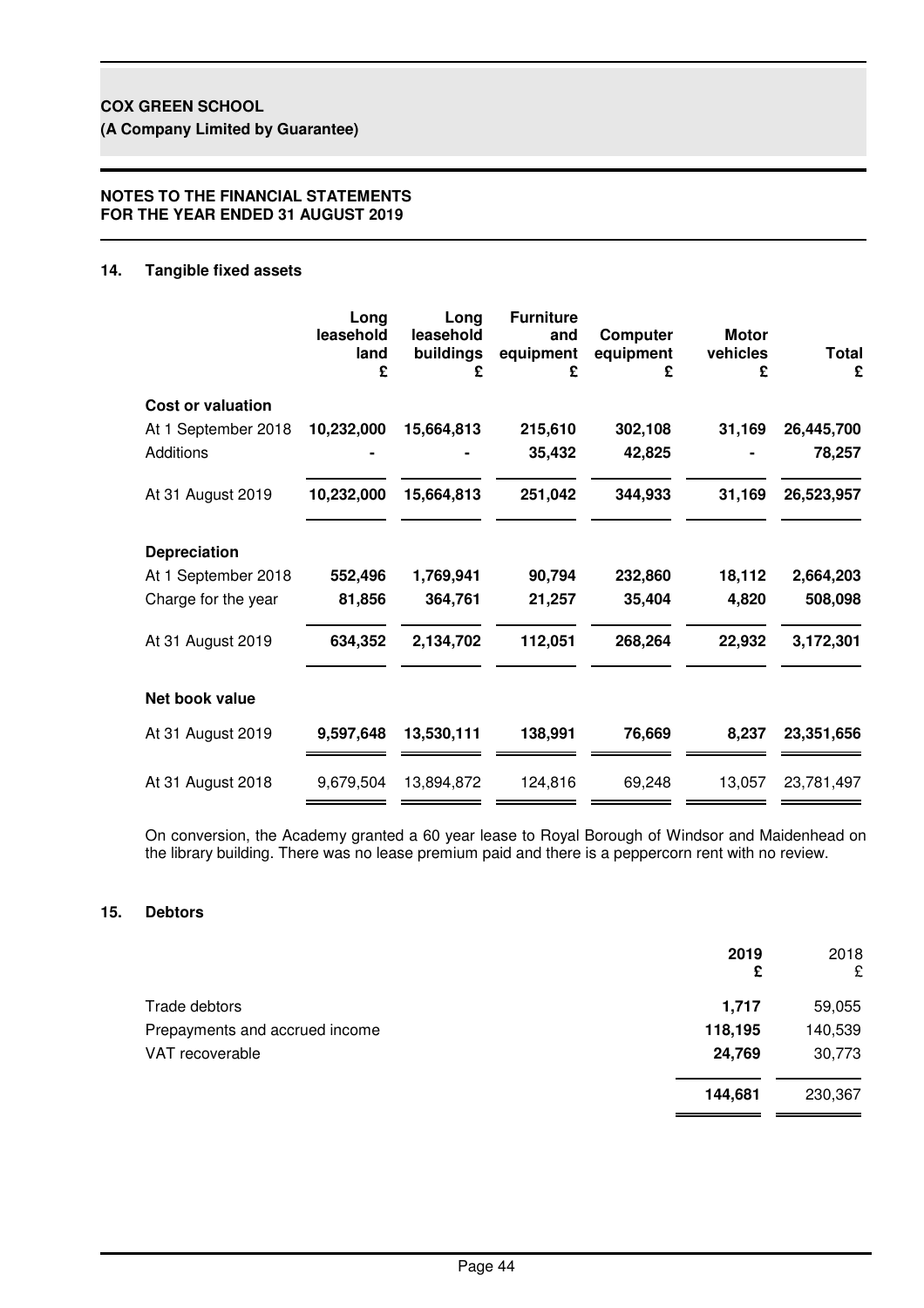## **NOTES TO THE FINANCIAL STATEMENTS FOR THE YEAR ENDED 31 AUGUST 2019**

## **16. Creditors: Amounts falling due within one year**

|                                        | 2019<br>£ | 2018<br>£ |
|----------------------------------------|-----------|-----------|
| Salix loans                            | 18,333    | 18,333    |
| Trade creditors                        | 22,994    | 35,765    |
| Other taxation and social security     | 79,738    | 74,423    |
| Accruals and deferred income           | 138,182   | 138,308   |
|                                        | 259,247   | 266,829   |
|                                        | 2019<br>£ | 2018<br>£ |
| Deferred income at 1 September 2018    | 63,615    | 49,854    |
| Resources deferred during the year     | 63,532    | 63,615    |
| Amounts released from previous periods | (63, 615) | (49, 854) |
|                                        | 63,532    | 63,615    |

At the balance sheet date the academy trust was holding funds received in advance for school trips and rates reimbursement in relation to the next financial year.

Included within Creditors are two Condition Improvement Loans from the ESFA of £10,000 and £8,333 with annual interest rates of 1.56% and 1.04% respectively.

## **17. Creditors: Amounts falling due after more than one year**

|            | 2019<br>c | 2018<br>£ |
|------------|-----------|-----------|
| Salix Loan | 8,334     | 26,667    |

The Salix loan is a Condition Improvement Loan of £8,334 with an annual interest rate of 1.04% payable over 3 years from September 2018.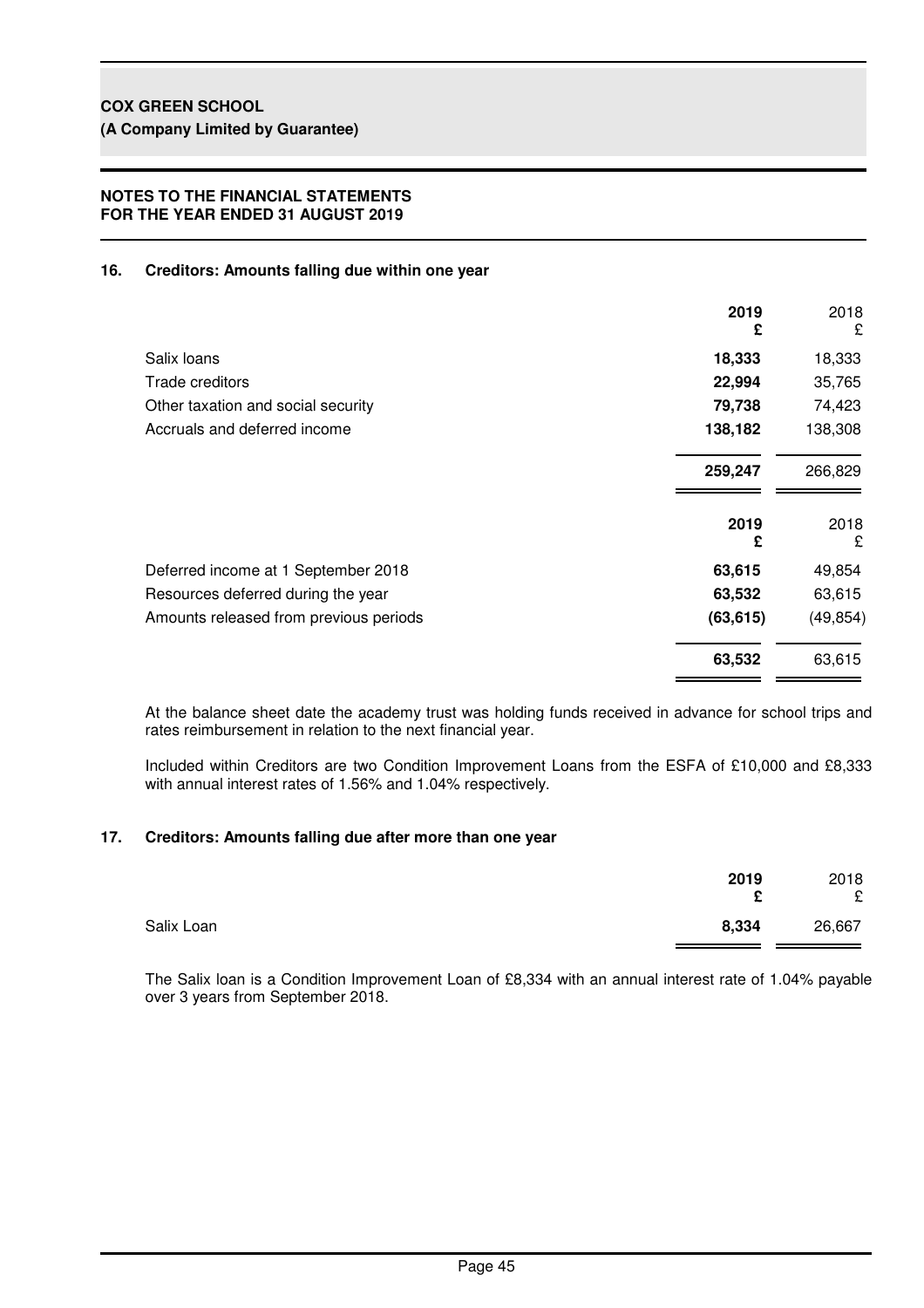## **NOTES TO THE FINANCIAL STATEMENTS FOR THE YEAR ENDED 31 AUGUST 2019**

## **18. Statement of funds**

|                                                | <b>Balance at 1</b><br>September<br>2018<br>£ | £                 | Income Expenditure<br>£ | <b>Transfers</b><br>in/out<br>£ | Gains/<br>(Losses)<br>£ | <b>Balance</b> at<br>31 August<br>2019<br>£ |
|------------------------------------------------|-----------------------------------------------|-------------------|-------------------------|---------------------------------|-------------------------|---------------------------------------------|
| <b>Unrestricted funds</b>                      |                                               |                   |                         |                                 |                         |                                             |
| General unrestricted<br>funds                  | 438,507                                       | 251,466           | (232, 207)              | (36,076)                        |                         | 421,690                                     |
| <b>Restricted general</b><br>funds             |                                               |                   |                         |                                 |                         |                                             |
| <b>General Annual Grant</b>                    |                                               |                   |                         |                                 |                         |                                             |
| (GAG)                                          |                                               | 5,004,094         | (5,009,012)             | 4,918                           |                         |                                             |
| Other DfE/ESFA grants<br>Local authority grant | 15,296                                        | 233,251           | (230, 872)              | 1,525<br>23,583                 |                         | 19,200                                      |
| Donated grant                                  |                                               | 100,414<br>20,075 | (123, 997)<br>(2,058)   | (18, 017)                       |                         |                                             |
| CIF grant                                      | (45,000)                                      |                   |                         | 18,333                          |                         | (26, 667)                                   |
| Other restricted funds                         |                                               | 32,883            | (32, 883)               |                                 |                         |                                             |
| Pension reserve                                | (2,378,000)                                   |                   | (284,000)               |                                 | (510,000)               | (3, 172, 000)                               |
|                                                | (2,407,704)                                   | 5,390,717         | (5,682,822)             | 30,342                          | (510,000)               | (3, 179, 467)                               |
| <b>Restricted fixed asset</b><br>funds         |                                               |                   |                         |                                 |                         |                                             |
| Inherited fixed asset<br>funds                 | 18,479,304                                    |                   | (352, 297)              |                                 |                         | 18,127,007                                  |
| DfE/ESFA capital<br>grants                     | 15,673                                        | 72,523            | (14, 393)               | (1,527)                         |                         | 72,276                                      |
| Capital expenditure<br>from (GAG)              | 89,539                                        |                   | (22, 664)               | 7,261                           |                         | 74,136                                      |
| Donated assets                                 | 5,196,981                                     |                   | (118, 744)              |                                 |                         | 5,078,237                                   |
|                                                | 23,781,497                                    | 72,523            | (508,098)               | 5,734                           |                         | 23,351,656                                  |
| <b>Total Restricted</b><br>funds               | 21,373,793                                    | 5,463,240         | (6, 190, 920)           | 36,076                          | (510,000)               | 20,172,189                                  |
| <b>Total funds</b>                             | 21,812,300                                    | 5,714,706         | (6,423,127)             |                                 | (510,000)               | 20,593,879                                  |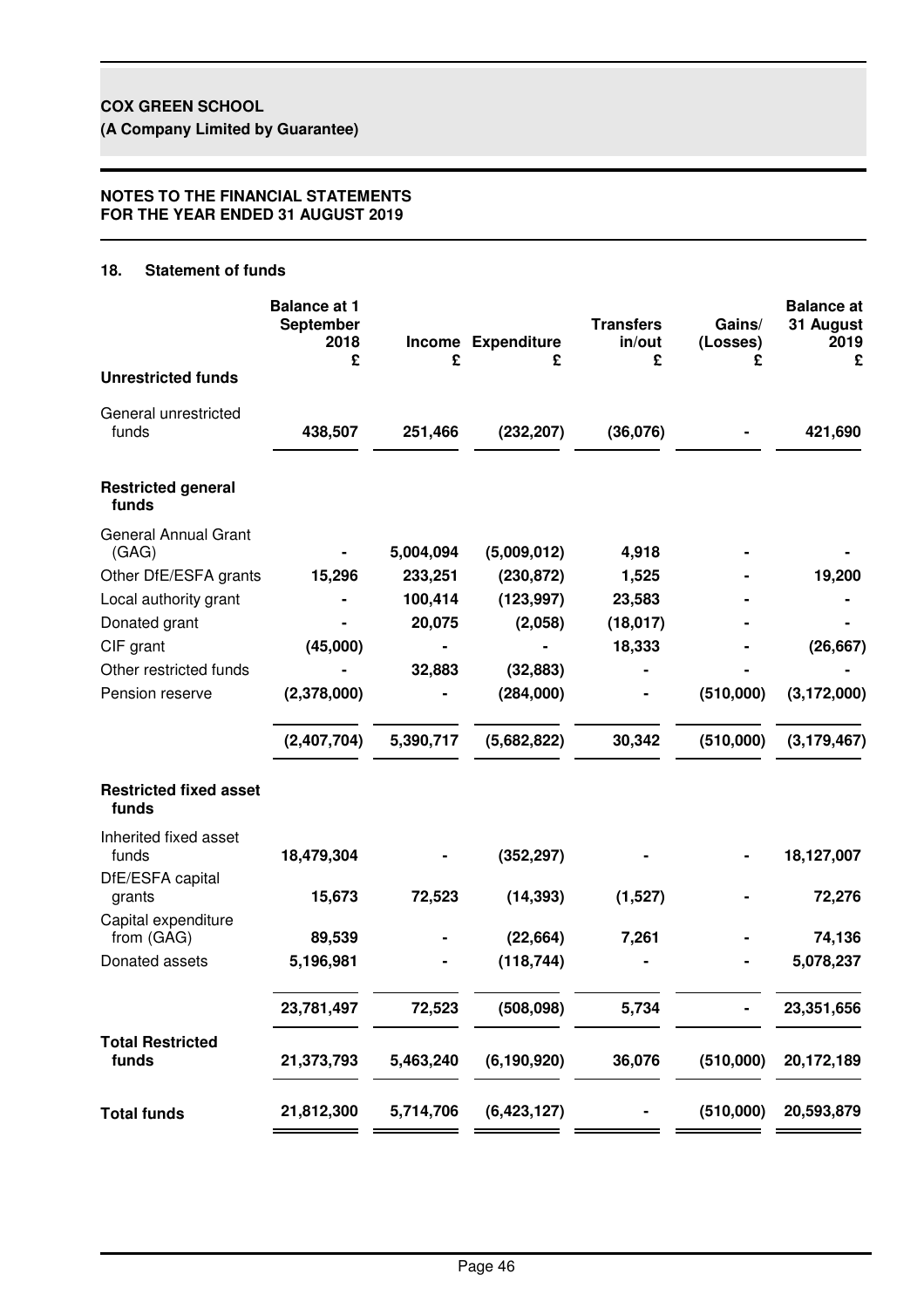#### **NOTES TO THE FINANCIAL STATEMENTS FOR THE YEAR ENDED 31 AUGUST 2019**

#### **18. Statement of funds (continued)**

The specific purposes for which the funds are to be applied are as follows:

#### **Unrestricted funds**

Unrestricted funds can be spent on meeting the objectives at the discretion of the Trustees.

#### **Restricted funds**

The General Annual Grant (GAG) represents the core funding for the educational activities of the school that has been provided to the academy via the Education & Skills Funding Agency and the Department for Education. The General Annual Grant Fund has been set up because the GAG must be used for the normal running costs of the academy.

The other DfE/ESFA restricted fund represents other funding received from the government which does not form part of GAG but is received in relation to specific purposes. These include the DFC expenditure fund, Pupil premium fund, Rates fund, Year 7 catch-up fund and 16-19 Bursary fund.

The Local Authority fund includes any funds received from Royal Borough of Windsor and Maidenhead. These may include funding for Special Educational Needs, Fair Access funding, and any other grant funding and their related expenditure.

The donated grant fund relates to income and expenditure donated to the school for specific purposes.

The CIF grant is funds received for a specific Condition Improvement project.

The pension reserve fund represents the separately identifiable pension scheme deficit inherited from the local authority upon conversion to academy status, and through which all pension scheme movements are recognised.

#### **Restricted fixed asset funds**

The inherited fixed assets fund has been set up to recognise the tangible assets gifted to the academy upon conversion which represent the school site including the long leasehold land and buildings and all material items of furniture, equipment and motor vehicles included therein. Depreciation charged on those inherited assets is allocated to the fund.

The other restricted fixed asset funds are grants from either the DfE/ESFA, Local Authority, donations to purchase fixed assets or to fund specific capital projects. Transfers are made between restricted fixed asset funds and restricted funds if the project will not result in an additional capital addition. (e.g.refurbishment of premises).

Other transfers between funds represent capital additions funded by restricted or unrestricted funds.

Under the funding agreement with the Secretary of State, the Academy Trust was not subject to a limit on the amount of GAG it could carry forward at 31 August 2019.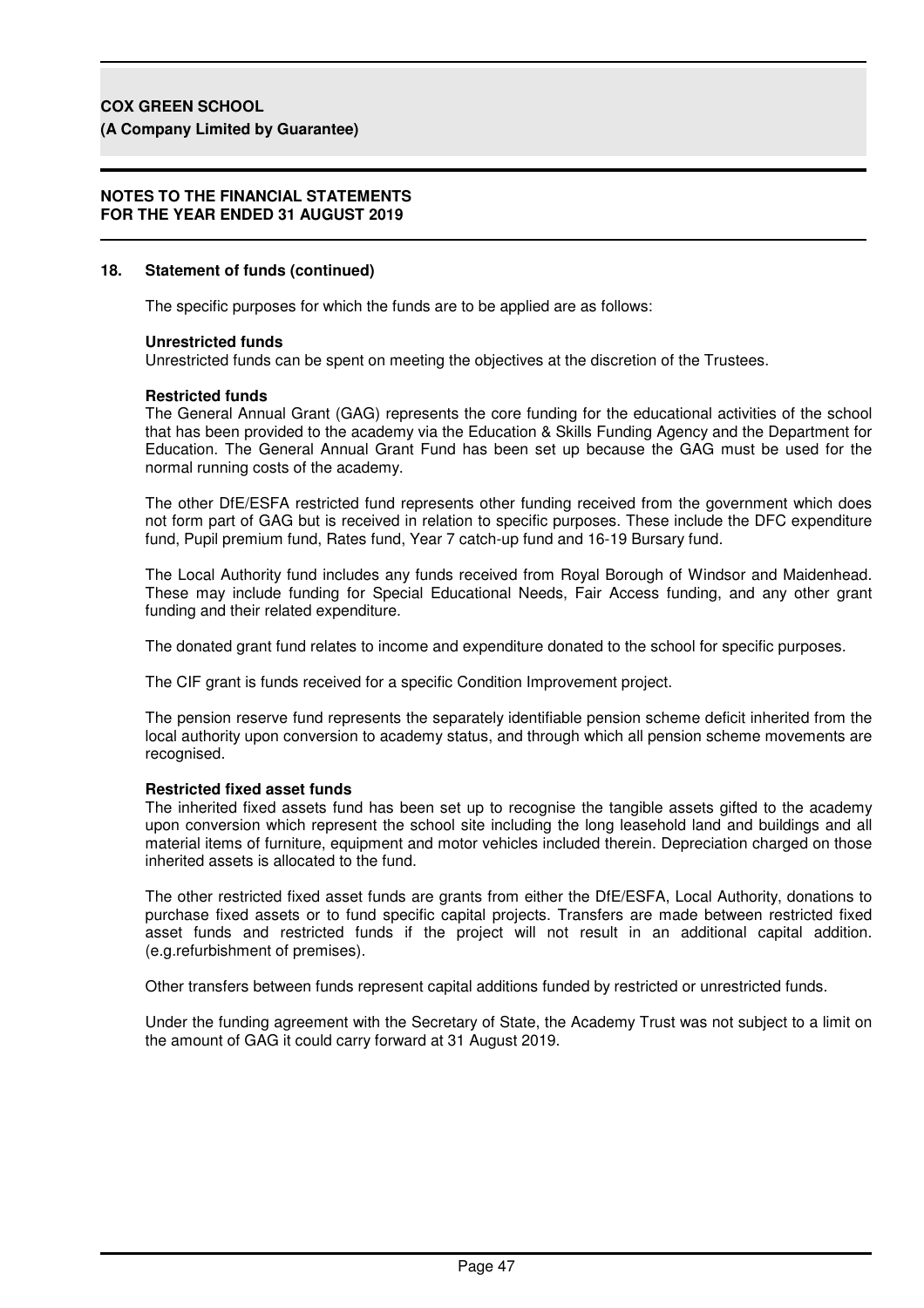## **NOTES TO THE FINANCIAL STATEMENTS FOR THE YEAR ENDED 31 AUGUST 2019**

## **18. Statement of funds (continued)**

Comparative information in respect of the preceding year is as follows:

|                                        | Balance at<br>1 September<br>2017<br>£ | Income<br>£ | Expenditure<br>£ | Transfers<br>in/out<br>£ | Gains/<br>(Losses)<br>£ | <b>Balance</b> at<br>31 August<br>2018<br>£ |
|----------------------------------------|----------------------------------------|-------------|------------------|--------------------------|-------------------------|---------------------------------------------|
| <b>Unrestricted funds</b>              |                                        |             |                  |                          |                         |                                             |
| General unrestricted<br>funds          | 657,855                                | 267,966     | (191, 391)       | (295, 923)               |                         | 438,507                                     |
| <b>Restricted general</b><br>funds     |                                        |             |                  |                          |                         |                                             |
| <b>General Annual Grant</b><br>(GAG)   | 1,380                                  | 4,504,365   | (4,816,905)      | 311,160                  |                         |                                             |
| Other DfE/ESFA grants                  | 12,746                                 | 166,785     | (173, 613)       | 9,378                    |                         | 15,296                                      |
| Local authority grant                  | 83,929                                 | 151,927     | (171, 771)       | (64,085)                 |                         |                                             |
| Donated grant                          |                                        | 35,424      | (18, 967)        | (16, 457)                |                         |                                             |
| CIF grant                              | 94,939                                 |             | (149, 939)       | 10,000                   |                         | (45,000)                                    |
| Pension reserve                        | (2,658,000)                            |             | (266,000)        |                          | 546,000                 | (2,378,000)                                 |
|                                        | (2,465,006)                            | 4,858,501   | (5,597,195)      | 249,996                  | 546,000                 | (2,407,704)                                 |
| <b>Restricted fixed asset</b><br>funds |                                        |             |                  |                          |                         |                                             |
| Inherited fixed asset<br>funds         | 19,343,969                             |             | (864, 665)       |                          |                         | 18,479,304                                  |
| DfE/ESFA capital                       |                                        |             |                  |                          |                         |                                             |
| grants                                 | 13,999                                 | 20,622      | (8,325)          | (10,623)                 |                         | 15,673                                      |
| Capital expenditure<br>from (GAG)      | 43,994                                 |             | (11,005)         | 56,550                   |                         | 89,539                                      |
| Donated grants                         | 21,814                                 |             | (7, 316)         |                          |                         | 14,498                                      |
| Donated assets                         |                                        | 5,182,483   |                  |                          |                         | 5,182,483                                   |
|                                        | 19,423,776                             | 5,203,105   | (891, 311)       | 45,927                   |                         | 23,781,497                                  |
| <b>Total Restricted</b><br>funds       | 16,958,770                             | 10,061,606  | (6,488,506)      | 295,923                  | 546,000                 | 21,373,793                                  |
| <b>Total funds</b>                     | 17,616,625                             | 10,329,572  | (6,679,897)      |                          | 546,000                 | 21,812,300                                  |
|                                        |                                        |             |                  |                          |                         |                                             |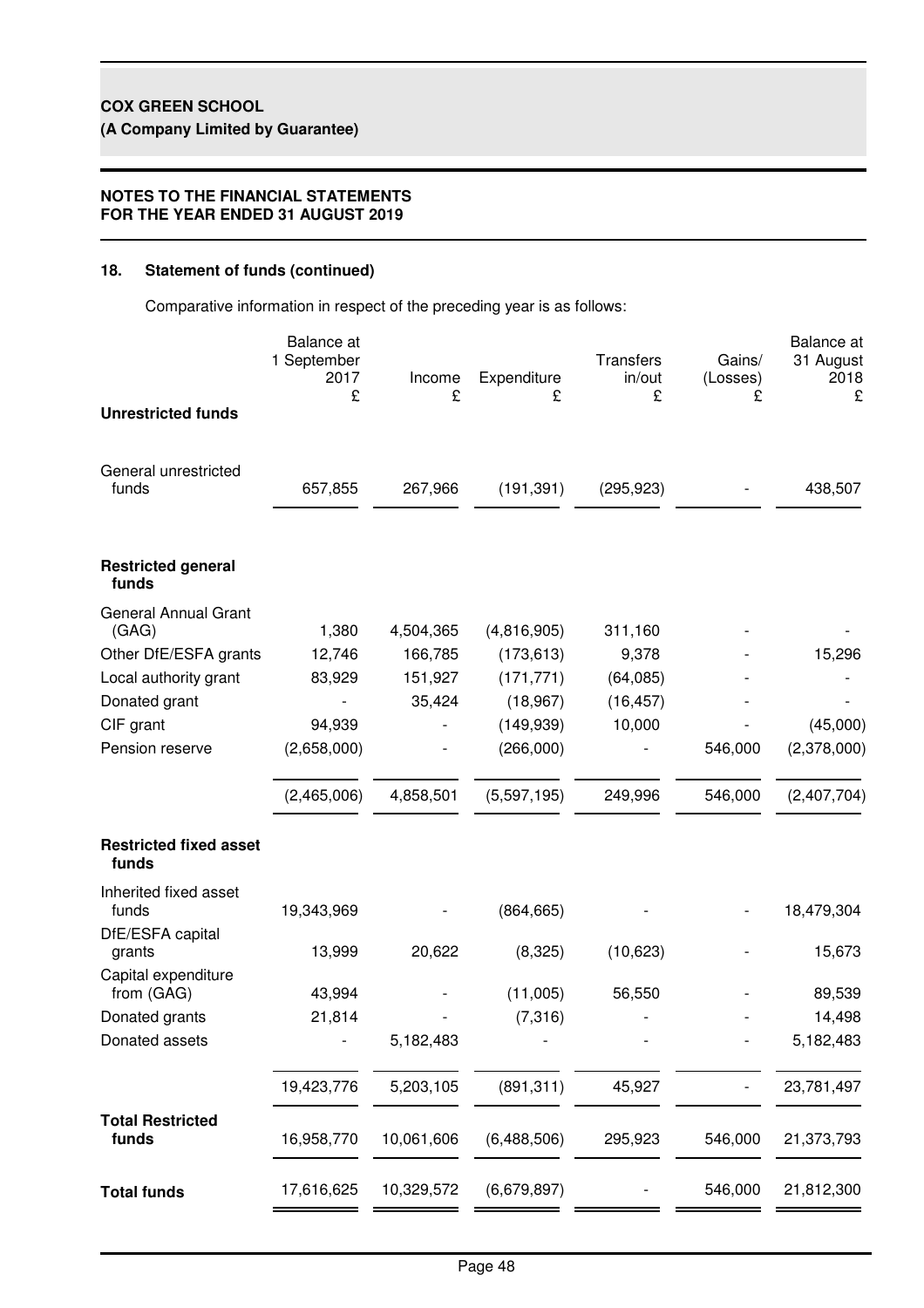## **NOTES TO THE FINANCIAL STATEMENTS FOR THE YEAR ENDED 31 AUGUST 2019**

## **19. Analysis of net assets between funds**

**Analysis of net assets between funds - current year**

|                                     | <b>Unrestricted</b><br>funds<br>2019<br>£ | <b>Restricted</b><br>funds<br>2019<br>£ | <b>Restricted</b><br>fixed asset<br>funds<br>2019<br>£ | <b>Total</b><br>funds<br>2019<br>£ |
|-------------------------------------|-------------------------------------------|-----------------------------------------|--------------------------------------------------------|------------------------------------|
| Tangible fixed assets               |                                           |                                         | 23,351,656                                             | 23,351,656                         |
| Current assets                      | 465,213                                   | 216,591                                 | -                                                      | 681,804                            |
| Creditors due within one year       | (43, 523)                                 | (215, 724)                              | -                                                      | (259, 247)                         |
| Creditors due in more than one year |                                           | (8,334)                                 |                                                        | (8, 334)                           |
| Pension Scheme Liability            |                                           | (3, 172, 000)                           |                                                        | (3, 172, 000)                      |
| <b>Total</b>                        | 421,690                                   | (3, 179, 467)                           | 23,351,656                                             | 20,593,879                         |
|                                     |                                           |                                         |                                                        |                                    |

## **Analysis of net assets between funds - prior year**

|                                     |              |             | Restricted  |             |
|-------------------------------------|--------------|-------------|-------------|-------------|
|                                     | Unrestricted | Restricted  | fixed asset | Total       |
|                                     | funds        | funds       | funds       | funds       |
|                                     | 2018         | 2018        | 2018        | 2018        |
|                                     | £            | £           | £           | £           |
| Tangible fixed assets               |              |             | 23,781,497  | 23,781,497  |
| Current assets                      | 502,122      | 200,177     |             | 702,299     |
| Creditors due within one year       | (63, 615)    | (203, 214)  |             | (266, 829)  |
| Creditors due in more than one year |              | (26, 667)   |             | (26, 667)   |
| <b>Pension Scheme Liability</b>     |              | (2,378,000) |             | (2,378,000) |
| <b>Total</b>                        | 438,507      | (2,407,704) | 23,781,497  | 21,812,300  |
|                                     |              |             |             |             |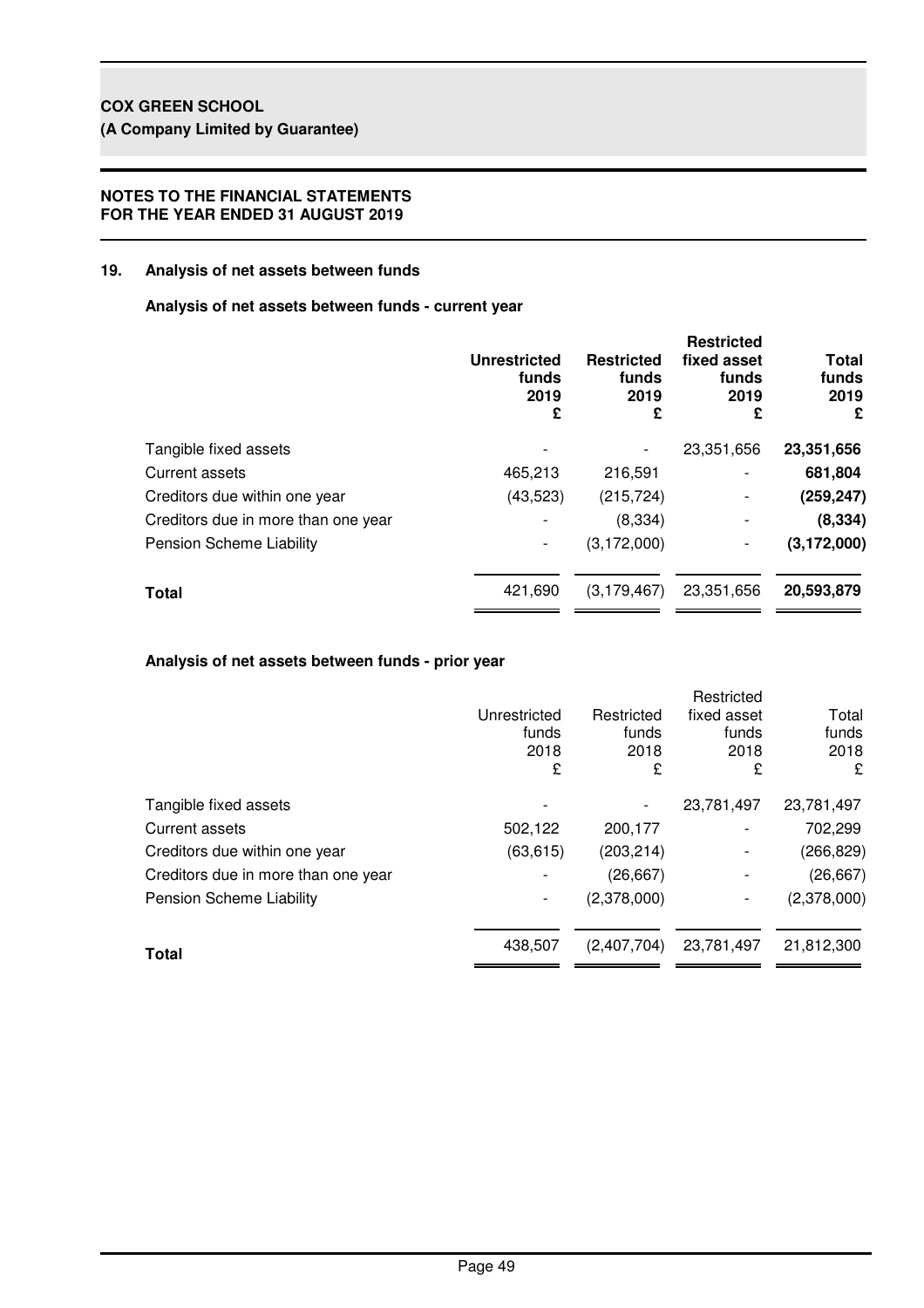## **NOTES TO THE FINANCIAL STATEMENTS FOR THE YEAR ENDED 31 AUGUST 2019**

## **20. Reconciliation of net (expenditure)/income to net cash flow from operating activities**

|     |                                                                                     | 2019<br>£  | 2018<br>£     |
|-----|-------------------------------------------------------------------------------------|------------|---------------|
|     | Net (expenditure)/income for the year (as per Statement of Financial<br>Activities) | (708, 421) | 3,649,675     |
|     | <b>Adjustments for:</b>                                                             |            |               |
|     | Depreciation                                                                        | 508,098    | 390,749       |
|     | Capital grants from DfE and other capital income                                    | (72, 523)  | (80, 230)     |
|     | Decrease in debtors                                                                 | 85,686     | 288,953       |
|     | Decrease in creditors                                                               | (25, 915)  | (289, 249)    |
|     | Return on investments and servicing of finance                                      | (944)      | (1,019)       |
|     | Write off of demolished part of building                                            |            | 500,562       |
|     | Net cash gifted assets                                                              |            | (5, 122, 875) |
|     | Pension adjustments                                                                 | 284,000    | 266,000       |
|     | Net cash provided by/(used in) operating activities                                 | 69,981     | (397, 434)    |
| 21. | Cash flows from investing activities                                                |            |               |
|     |                                                                                     | 2019<br>£  | 2018<br>£     |
|     | Purchase of tangible fixed assets                                                   | (78, 257)  | (126, 157)    |
|     | Capital grants from DfE Group                                                       | 72,523     | 20,622        |
|     | Capital funding received from sponsors and others                                   |            | 59,608        |
|     | Investment income                                                                   | 944        | 1,019         |
|     | Net cash used in investing activities                                               | (4,790)    | (44,908)      |
| 22. | Analysis of cash and cash equivalents                                               |            |               |
|     |                                                                                     | 2019       | 2018          |
|     |                                                                                     | £          | £             |
|     | Cash in hand                                                                        | 537,123    | 471,932       |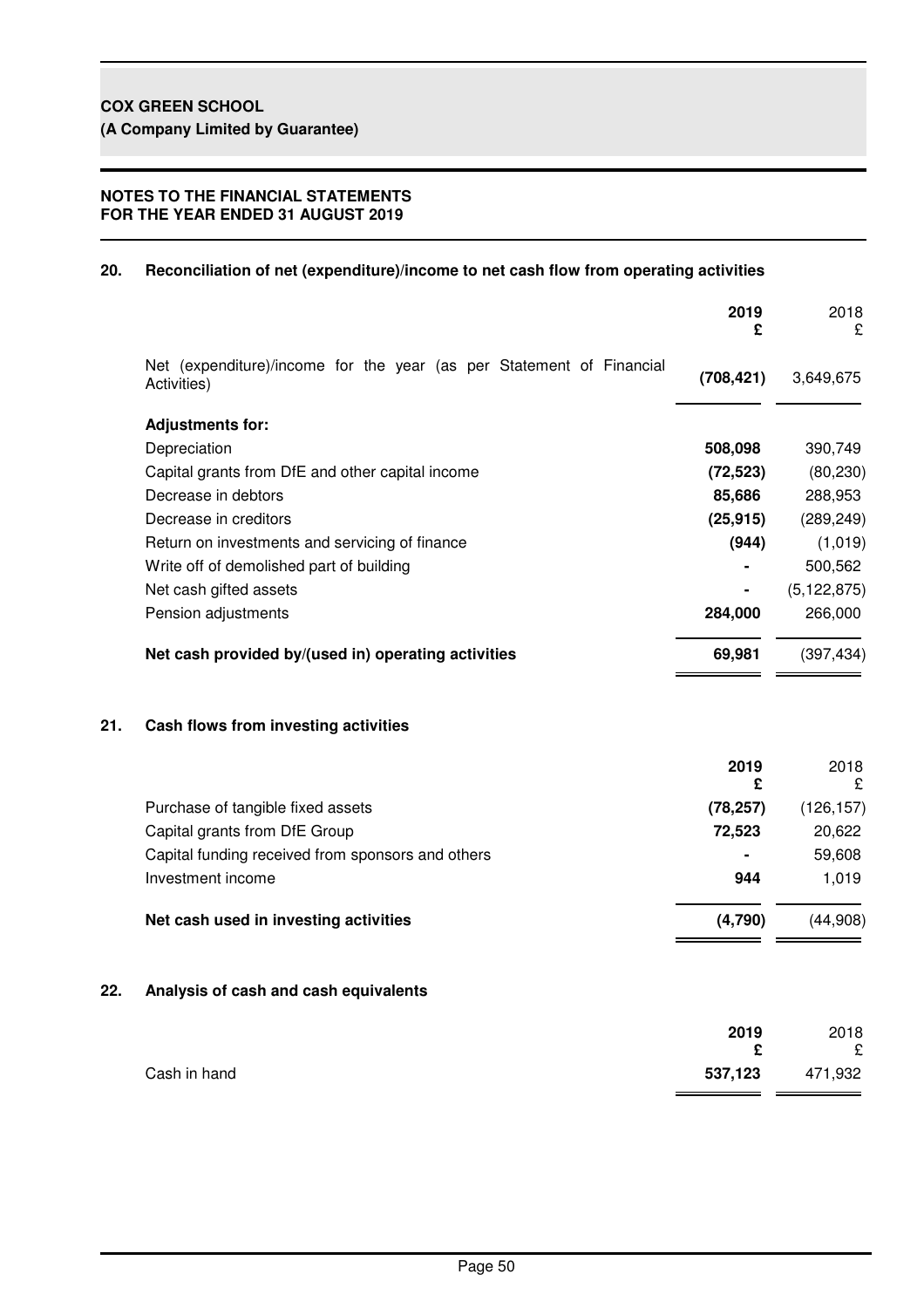#### **NOTES TO THE FINANCIAL STATEMENTS FOR THE YEAR ENDED 31 AUGUST 2019**

#### **23. Pension commitments**

The Academy Trust's employees belong to two principal pension schemes: the Teachers' Pension Scheme for England and Wales (TPS) for academic and related staff; and the Local Government Pension Scheme (LGPS) for non-teaching staff, which is managed by Royal County of Berkshire. Both are multiemployer defined benefit schemes.

The latest actuarial valuation of the TPS related to the period ended 31 March 2016 and of the LGPS 31 March 2016.

There were no outstanding or prepaid contributions at either the beginning or the end of the financial year.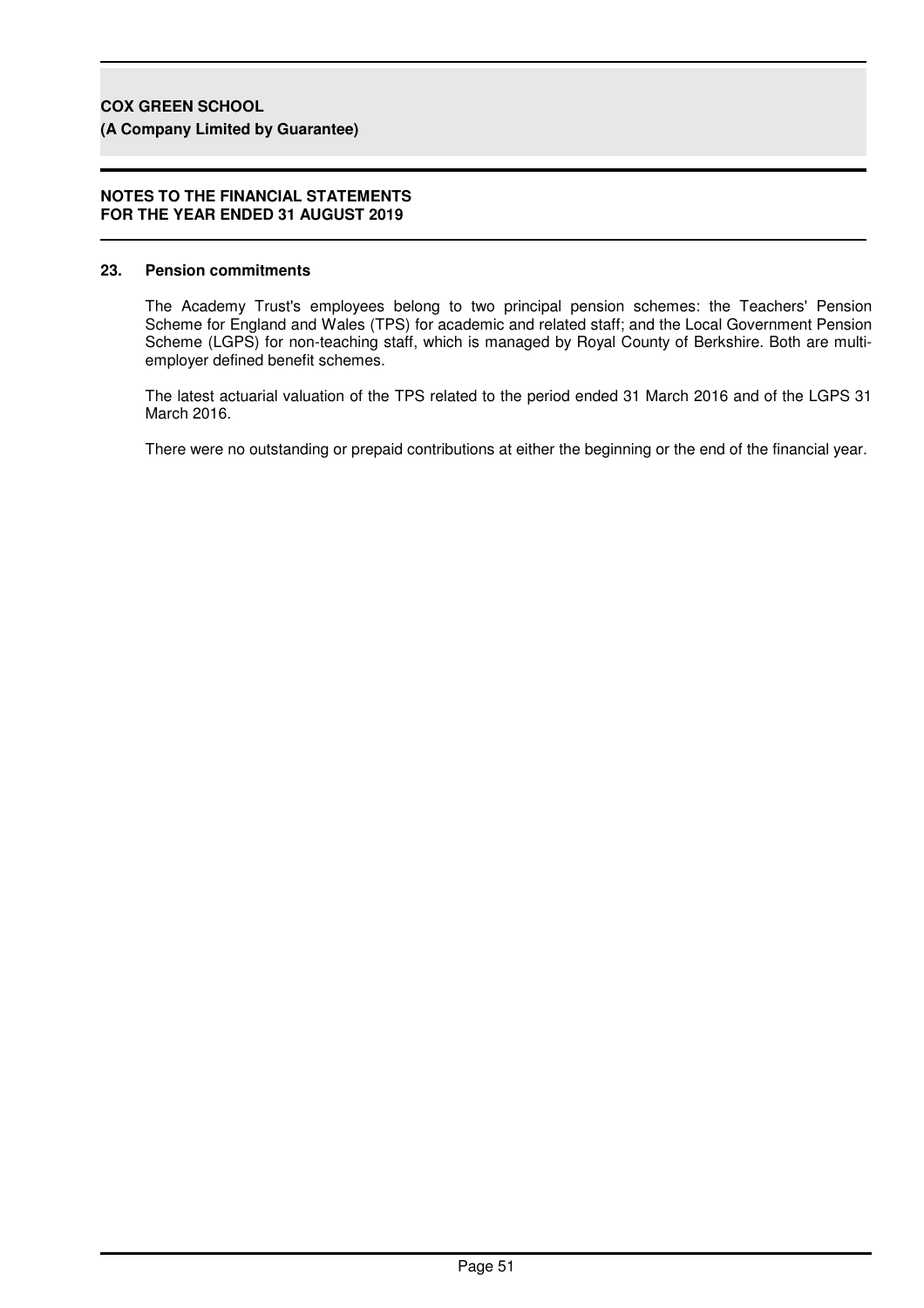### **NOTES TO THE FINANCIAL STATEMENTS FOR THE YEAR ENDED 31 AUGUST 2019**

## **23. Pension commitments (continued)**

#### **Teachers' Pension Scheme**

#### **Introduction**

The Teachers' Pension Scheme (TPS or scheme) is a statutory, unfunded, defined benefit occupational scheme, governed by the Teachers' Pensions Regulations 2010 (as amended), and the Teachers' Pension Scheme Regulations 2014 (as amended). These regulations apply to teachers in schools and other educational establishments, including academies, in England and Wales that are maintained by local authorities. In addition, teachers in many independent and voluntary-aided schools and teachers and lecturers in some establishments of further and higher education may be eligible for membership. Membership is automatic for full-time teachers and lecturers and, from 1 January 2007, automatic too for teachers and lecturers in part-time employment following appointment or a change of contract. Teachers and lecturers are able to opt out of the TPS.

#### **The Teachers Pension budgeting and valuation account**

Although members may be employed by various bodies, their retirement and other pension benefits are set out in regulations made under the Superannuation Act (1972) and Public Service Pensions Act (2013) and are paid by public funds provided by Parliament. The TPS is an unfunded scheme and members contribute on a 'pay as you go 'basis – contributions from members, along with those made by employers, are credited to the Exchequer under arrangements governed by the above Acts.

The Teachers' Pensions Regulations 2010 require an annual account, the Teachers' Pension Budgeting and Valuation Account, to be kept of receipts and expenditure (including the cost of pension increases). From 1 April 2001, the Account has been credited with a real rate of return, which is equivalent to assuming that the balance in the Account is invested in notional investments that produce that real rate of return.

#### **Valuation of Teachers Pension Scheme**

The latest valuation of the Teachers' Pension Scheme has now taken place, in line with directions issued by HM Treasury and using membership data as at 31 March 2016. As a result of this valuation TPS employers will pay an increased contribution rate of 23.68% from September 2019 (this includes the administration levy of 0.8%). The timing of the implementation is to align its introduction with employers' budget planning cycles. Until then, employers will pay the current rate of 16.48%.

A copy of the latest valuation report can be found by following this link to the Teachers' Pension Scheme website

### **Scheme changes**

The arrangements for a reformed Teachers' Pension Scheme, in line with the recommendations made by Lord Hutton, in particular the introduction of a Career Average Revalued Earnings (CARE) scheme, were implemented from 1 April 2015.

In December 2018, the Court of Appeal held that transitional protection provisions contained in the reformed judicial and firefighter pension schemes, introduced as part of public service pension reforms in 2015, gave rise to direct age discrimination and were therefore unlawful. The Supreme Court, in a decision made in June 2019, have rejected the Government's application for permission to appeal the Court of Appeal's ruling. The case will now be referred to an Employment Tribunal for a decision regarding the remedy which will need to be offered to those members of the two schemes who were subject of the age discrimination.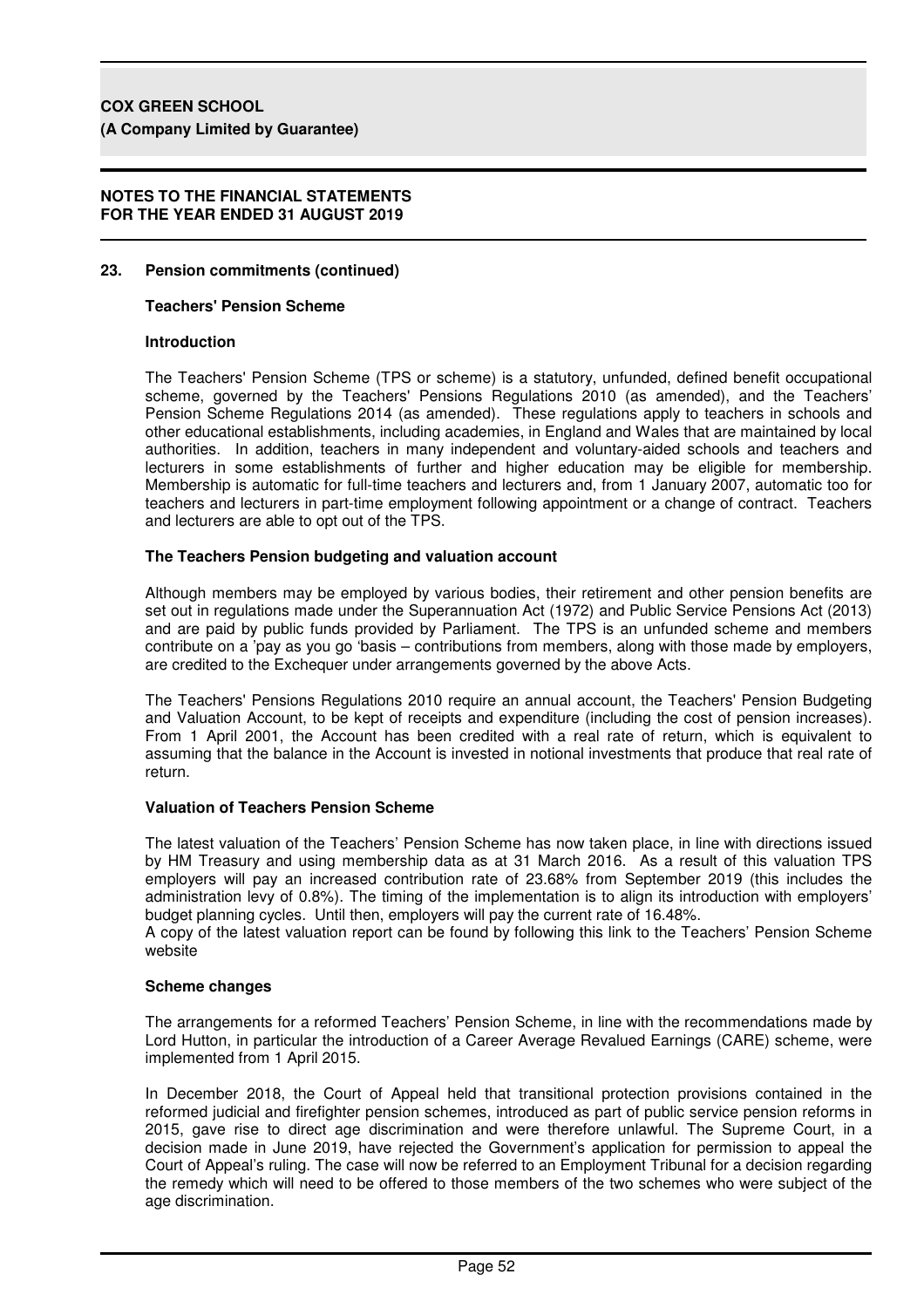#### **NOTES TO THE FINANCIAL STATEMENTS FOR THE YEAR ENDED 31 AUGUST 2019**

## **23. Pension commitments (continued)**

HM Treasury are clear that the ruling has implications for the other public service schemes, including the Teachers' Pension Scheme. Those implications are currently being considered and any impact on scheme costs is expected to be looked at within the next scheme valuation, which is currently scheduled to be based on April 2020 data and implemented in April 2023.

The employer's pension costs paid to TPS in the year amounted to £354,387 (2018 - £337,513).

A copy of the valuation report and supporting documentation is on the Teachers' Pensions website.

Under the definitions set out in FRS 102, the TPS is an unfunded multi-employer pension scheme. The Academy Trust has accounted for its contributions to the scheme as if it were a defined contribution scheme. The Academy Trust has set out above the information available on the scheme.

## **Local Government Pension Scheme**

The LGPS is a funded defined benefit pension scheme, with the assets held in separate trusteeadministered funds. The total contribution made for the year ended 31 August 2019 was £215,000 (2018 - £195,000), of which employer's contributions totalled £160,000 (2018 - £143,000) and employees' contributions totalled £ 55,000 (2018 - £52,000). The agreed contribution rates for future years are 19.6 per cent for employers and between 5.5% and 12.5% per cent for employees.

Parliament has agreed, at the request of the Secretary of State for Education, to a guarantee that, in the event of academy closure, outstanding Local Government Pension Scheme liabilities would be met by the Department for Education. The guarantee came into force on 18 July 2013.

## **Principal actuarial assumptions**

|                                                    | 2019<br>% | 2018<br>% |
|----------------------------------------------------|-----------|-----------|
| Rate of increase in salaries                       | 3.70%     | $3.80\%$  |
| Rate of increase for pensions in payment/inflation | 2.20%     | 2.30%     |
| Discount rate for scheme liabilities               | 1.85%     | 2.65%     |
| Inflation assumption (CPI)                         | 2.20%     | 2.30%     |
| <b>RPI</b> increases                               | 3.20%     | 3.30%     |

The current mortality assumptions include sufficient allowance for future improvements in mortality rates. The assumed life expectations on retirement age 65 are:

|                      | 2019<br>Years | 2018<br>Years |
|----------------------|---------------|---------------|
| Retiring today       |               |               |
| Males                | 22.1          | 23.1          |
| Females              | 24.0          | 25.2          |
| Retiring in 20 years |               |               |
| Males                | 23.7          | 25.3          |
| Females              | 25.8          | 27.5          |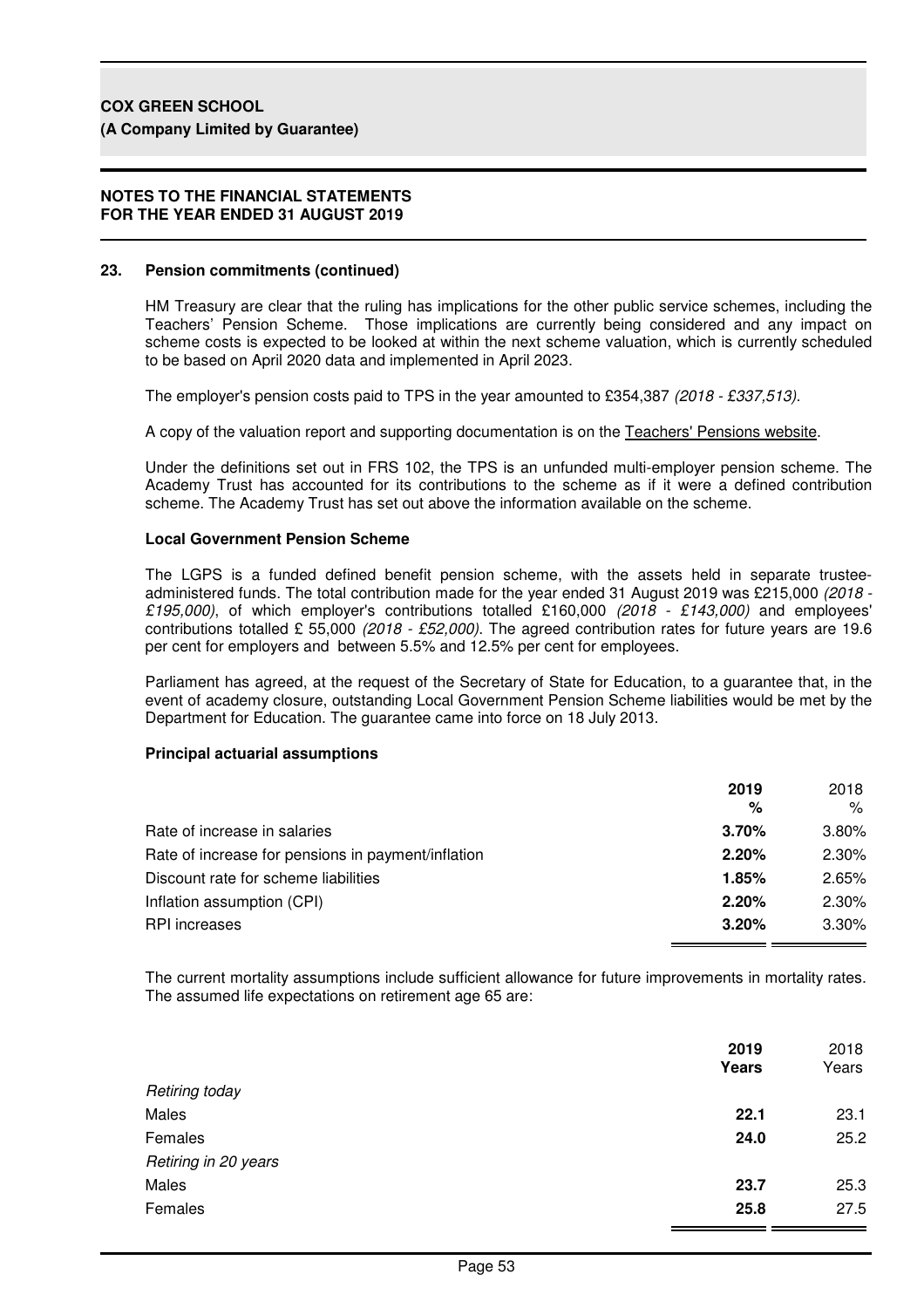## **NOTES TO THE FINANCIAL STATEMENTS FOR THE YEAR ENDED 31 AUGUST 2019**

## **23. Pension commitments (continued)**

## **Sensitivity analysis - present value of total obligation**

|                                        | 2019<br>£000 | 2018<br>£000 |
|----------------------------------------|--------------|--------------|
| Discount rate $+0.1\%$                 | 5.337        | 4,243        |
| Discount rate -0.1%                    | 5,605        | 4,454        |
| Mortality assumption - 1 year increase | 5,660        | 4,489        |
| Mortality assumption - 1 year decrease | 5.285        | 4,210        |
| CPI rate $+0.1\%$                      | 5,585        | 4,439        |
| CPI rate $-0.1\%$                      | 5,356        | 4,257        |
|                                        |              |              |

The Academy Trust's share of the assets in the scheme was:

| £         | At 31 At 31 August<br>2018<br>£ |
|-----------|---------------------------------|
| 1,279,000 | 924,000                         |
| 333,000   | 295,000                         |
| 290,000   | 270,000                         |
| 180,000   | 291,000                         |
| 215,000   | 189,000                         |
| 2,297,000 | 1,969,000                       |
|           | August 2019                     |

The actual return on scheme assets was £130,000 (2018 - £77,000).

The amounts recognised in the Statement of Financial Activities are as follows:

|                                                                  | 2019<br>£ | 2018<br>£ |
|------------------------------------------------------------------|-----------|-----------|
| Current service cost                                             | 316,000   | 340,000   |
| Past service cost                                                | 65,000    | 67,000    |
| Administrative expenses                                          | 2,000     | 2,000     |
| Net interest on defined liability                                | 61.000    | 67,000    |
| Total amount recognised in the Statement of Financial Activities | 444.000   | 476.000   |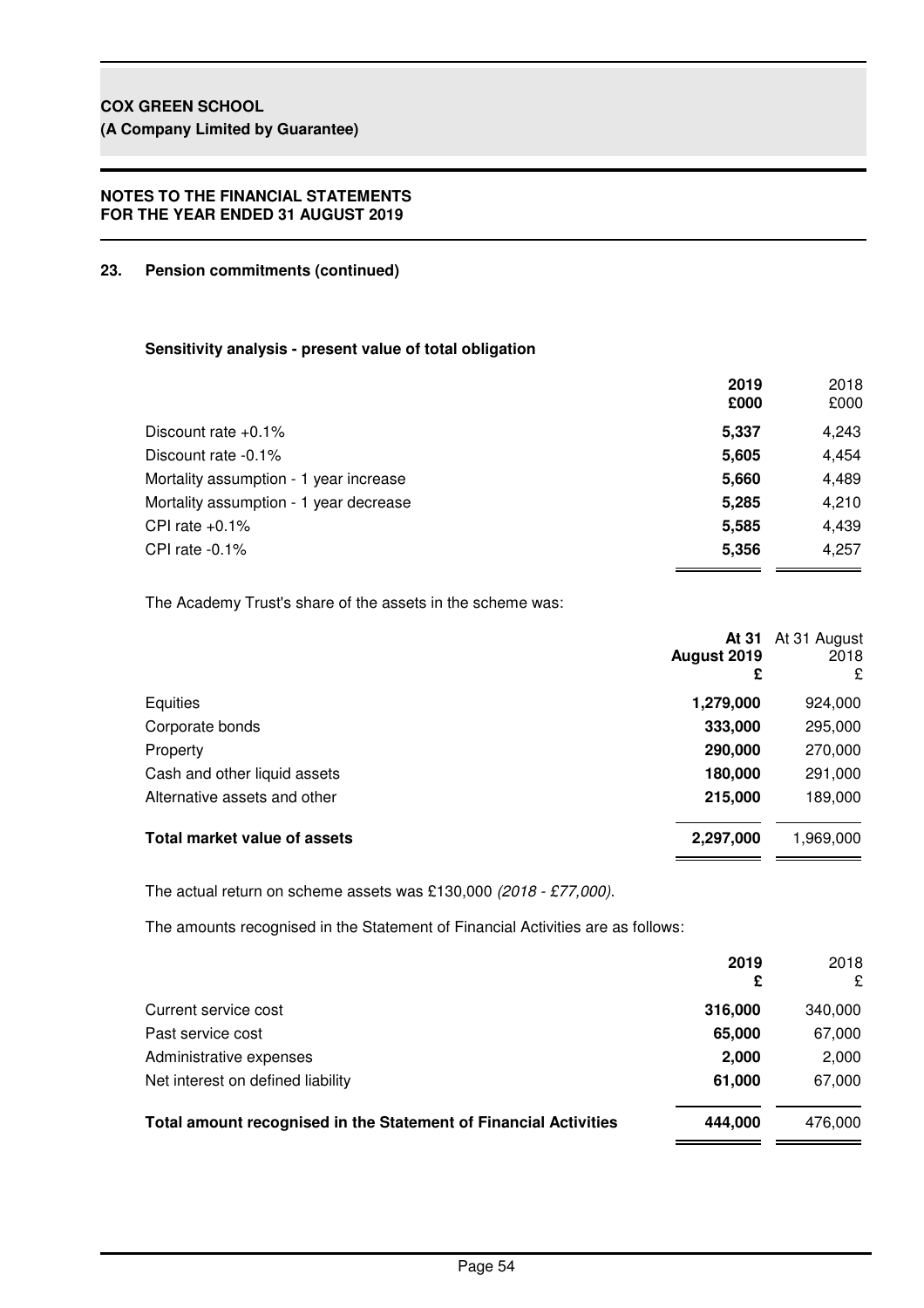## **NOTES TO THE FINANCIAL STATEMENTS FOR THE YEAR ENDED 31 AUGUST 2019**

## **23. Pension commitments (continued)**

Changes in the present value of the defined benefit obligations were as follows:

|                                    | 2019<br>£ | 2018<br>£ |
|------------------------------------|-----------|-----------|
| Opening defined benefit obligation | 4,347,000 | 4,312,000 |
| Current service cost               | 316,000   | 340,000   |
| Interest cost                      | 116,000   | 113,000   |
| Employee contributions             | 55,000    | 52,000    |
| Actuarial losses/(gains)           | 585,000   | (515,000) |
| Benefits paid                      | (15,000)  | 45,000    |
| Past service costs                 | 65,000    |           |
| Closing defined benefit obligation | 5,469,000 | 4,347,000 |

Changes in the fair value of the Academy Trust's share of scheme assets were as follows:

|                                                               | 2019<br>£ | 2018<br>£ |
|---------------------------------------------------------------|-----------|-----------|
| Opening fair value of scheme assets                           | 1,969,000 | 1,654,000 |
| Interest on assets                                            | 55,000    | 46,000    |
| Actuarial gains                                               | 75,000    | 31,000    |
| <b>Employer contributions</b>                                 | 160,000   | 143,000   |
| Employee contributions                                        | 55,000    | 52,000    |
| Benefits paid                                                 | (15,000)  | 45,000    |
| Administration expenses                                       | (2,000)   | (2,000)   |
| Closing fair value of scheme assets                           | 2,297,000 | 1,969,000 |
|                                                               | 2019<br>£ | 2018<br>£ |
| The amount shown in the Statement of financial Activities is: |           |           |
| Changes in financial assumptions                              | 585,000   | (515,000) |
| Return on assets excluding amounts included in net interest   | 75,000    | 31,000    |
| Actuarial gains/(losses) on defined benefit pension schemes   | 660,000   | (484,000) |